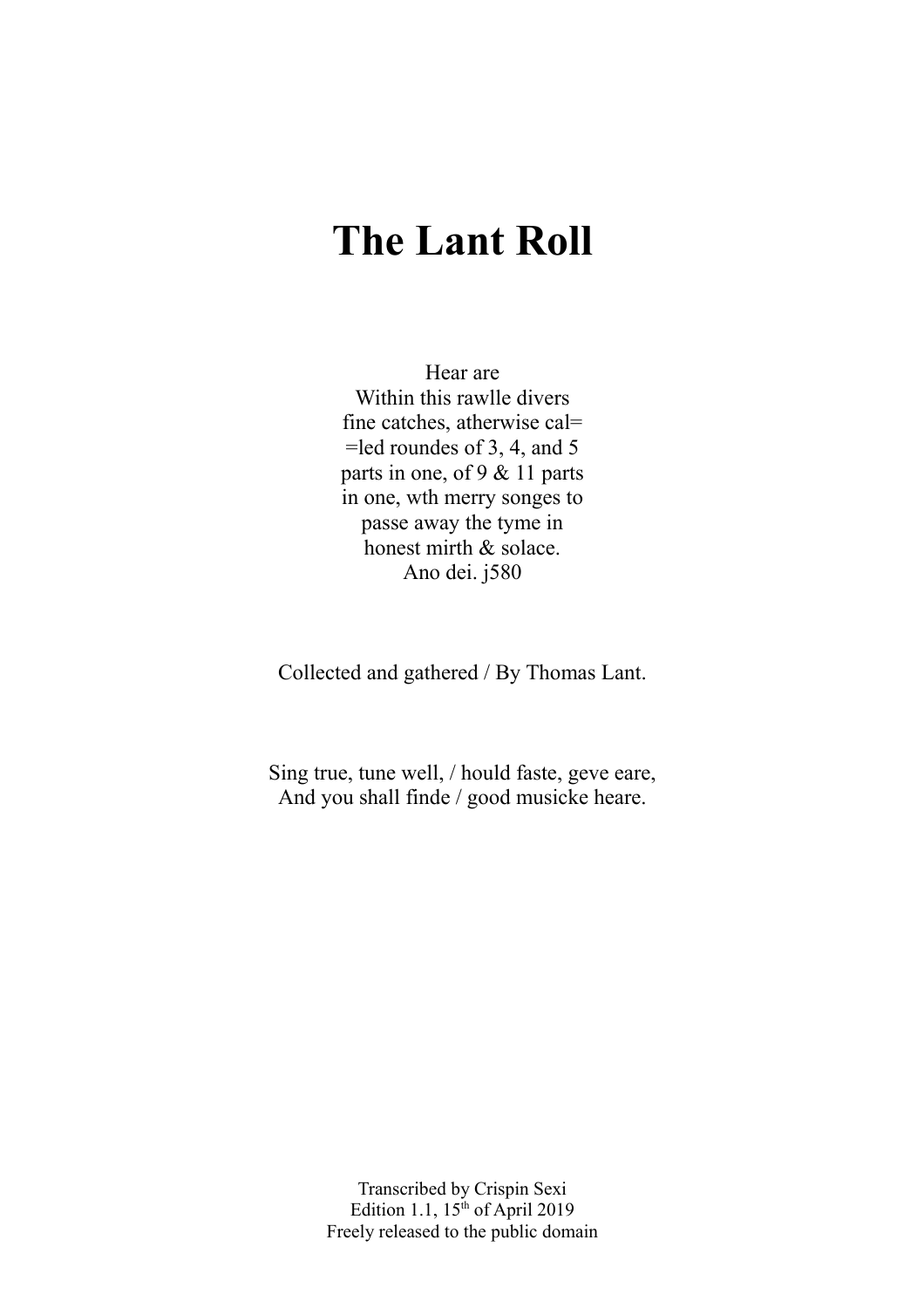# **1. All in to Servis**

Lant Roll (1580)





# **2. My harte of golde**

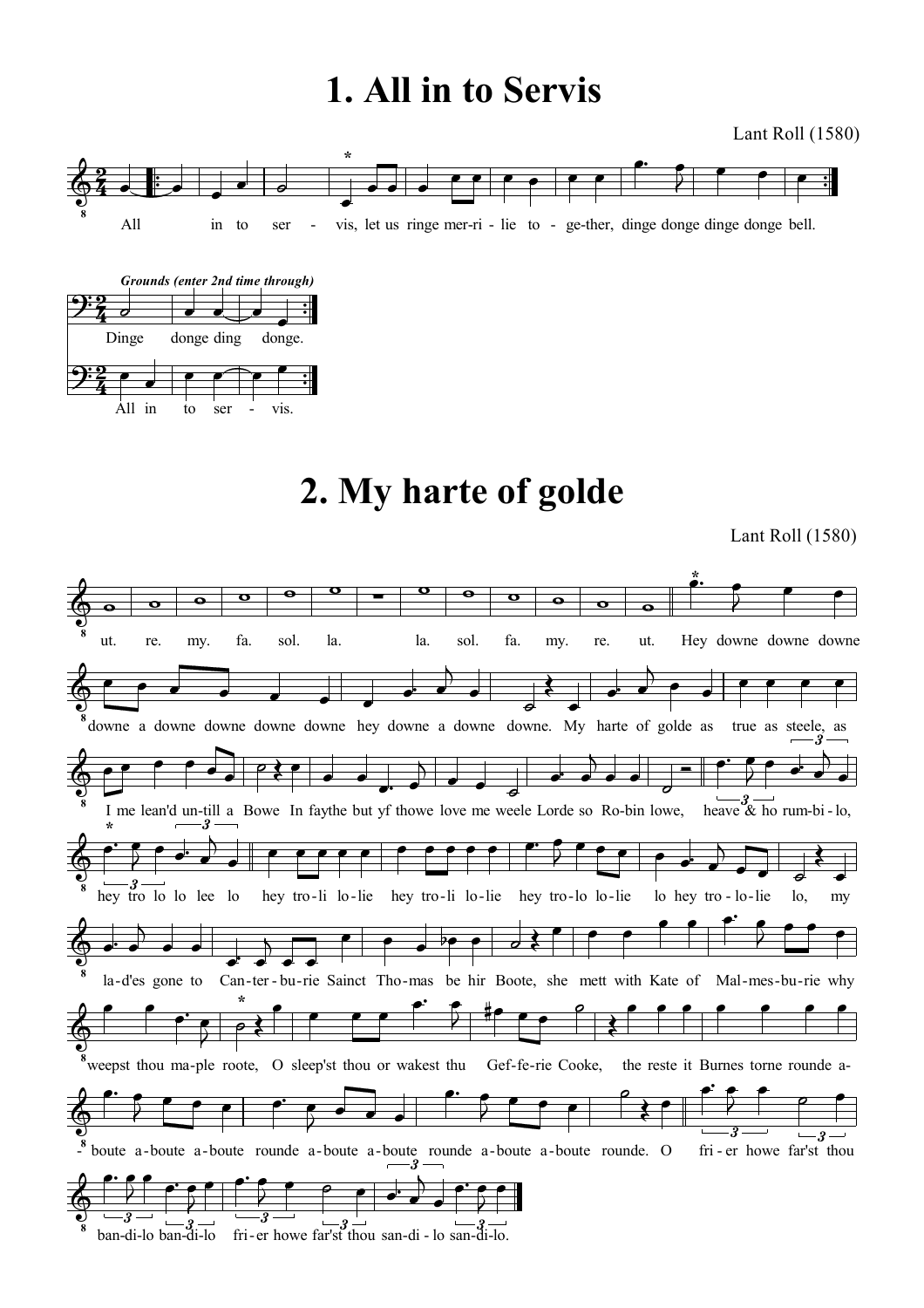## **3. Sing ye nowe after mee**

Lant Roll (1580)



longe time as we may, for time tru-lie pas-seth a waye, hey ho hey ho hey ho hey ho hey ho.

## **4. O my fearfull dream**

Lant Roll (1580)



may-dens childe cause les to die, whose name was Je-sus, whose name was Je - sus.

## **5. Fayer fall the Nitingall**

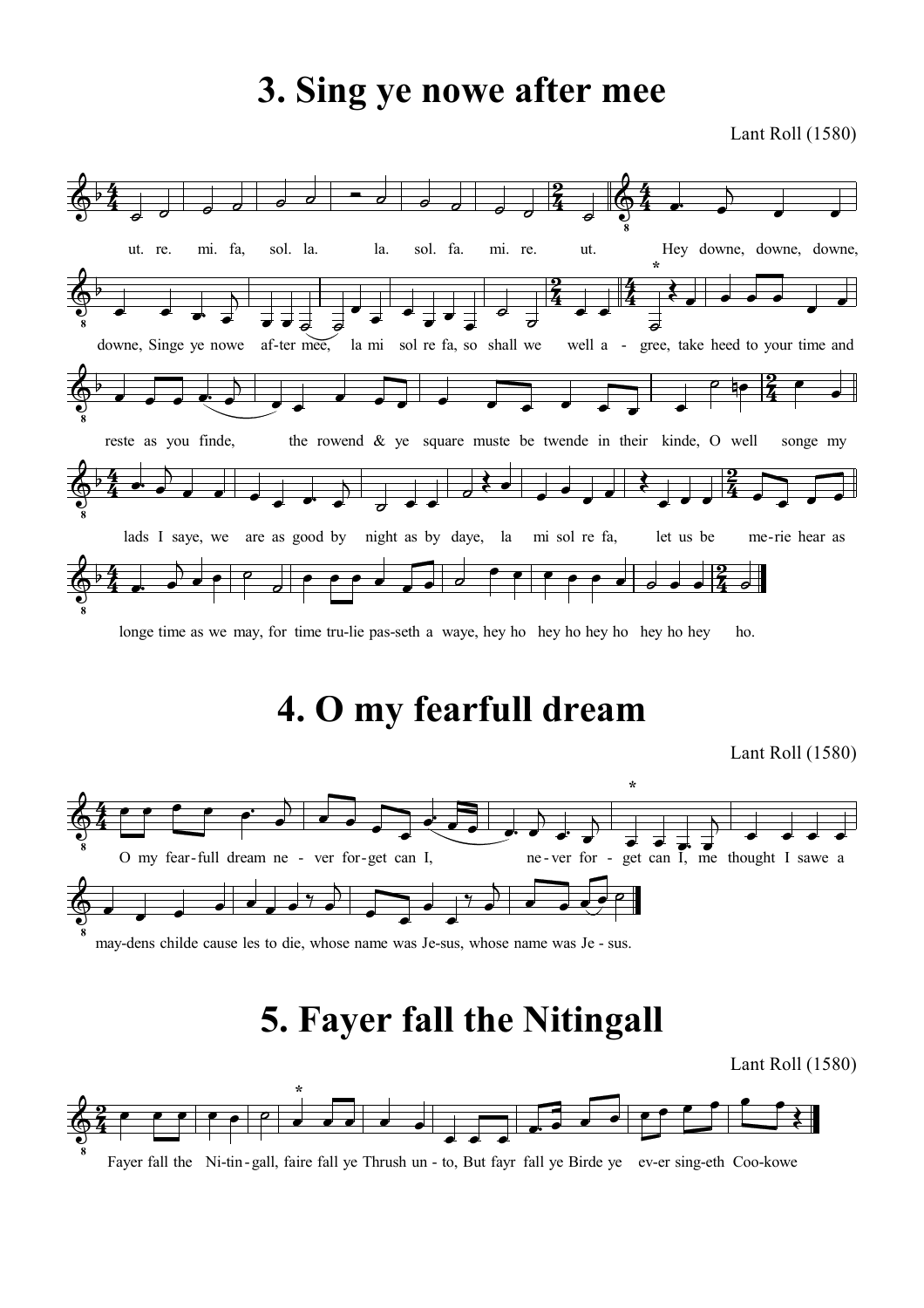# **6. What happ had I**

Lant Roll (1580)



Fare well mine owen sweet hart, fare well yn that I love beste sith yt I muste from my love de-part,

fare well my joye & reste.

 $\breve \Phi$  $\frac{1}{8}$ 

 $3345$ 

 $\overline{2}$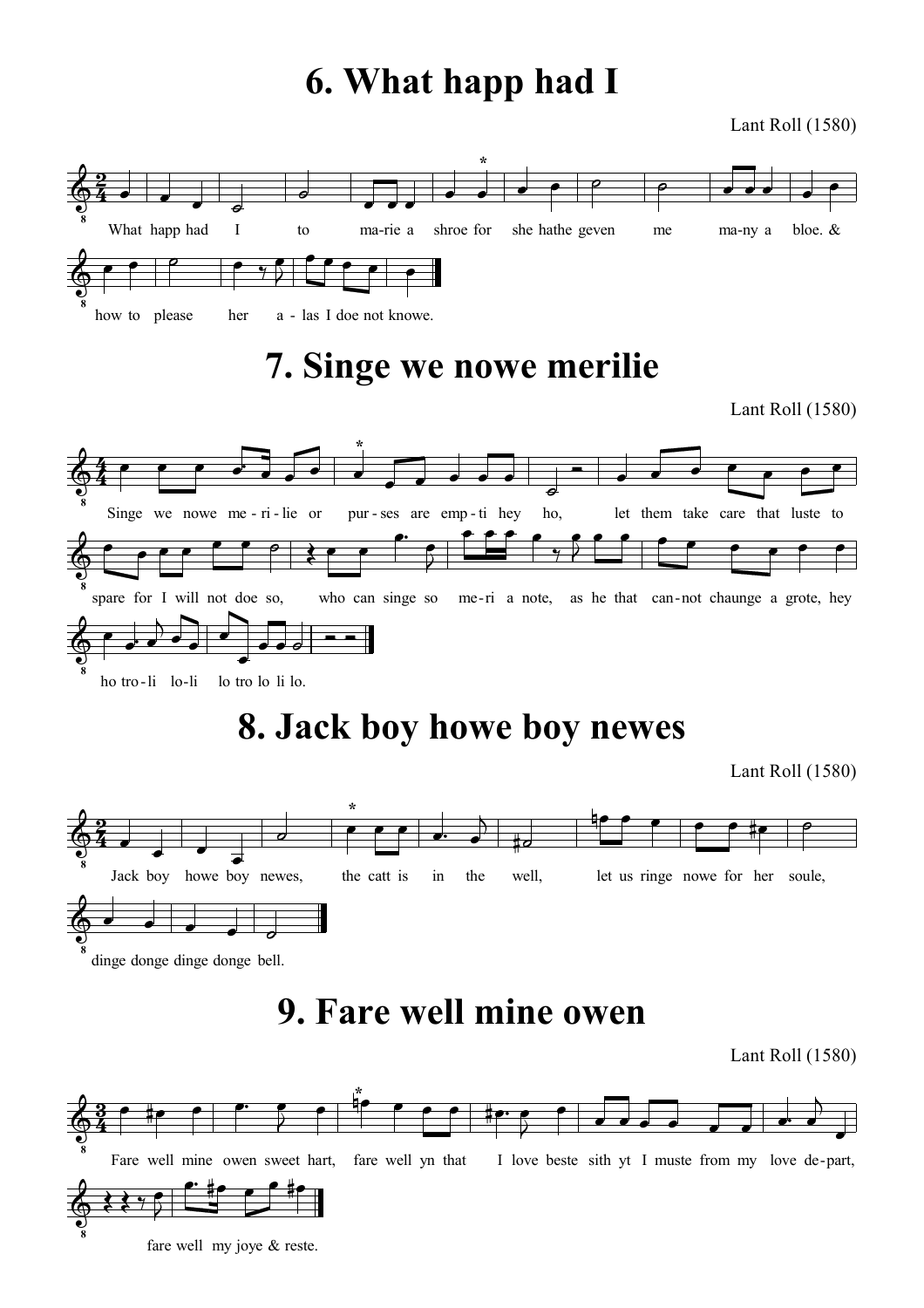# **10. Singe ye nowe after me**

Lant Roll (1580)



dinge donge ding dong ding dong ding dong bell.

# **11. As I me Walked**

Lant Roll (1580)



# **12. Hey Ho Nobody At Home**

Lant Roll (1580)



# **13. Nestro de farielle**

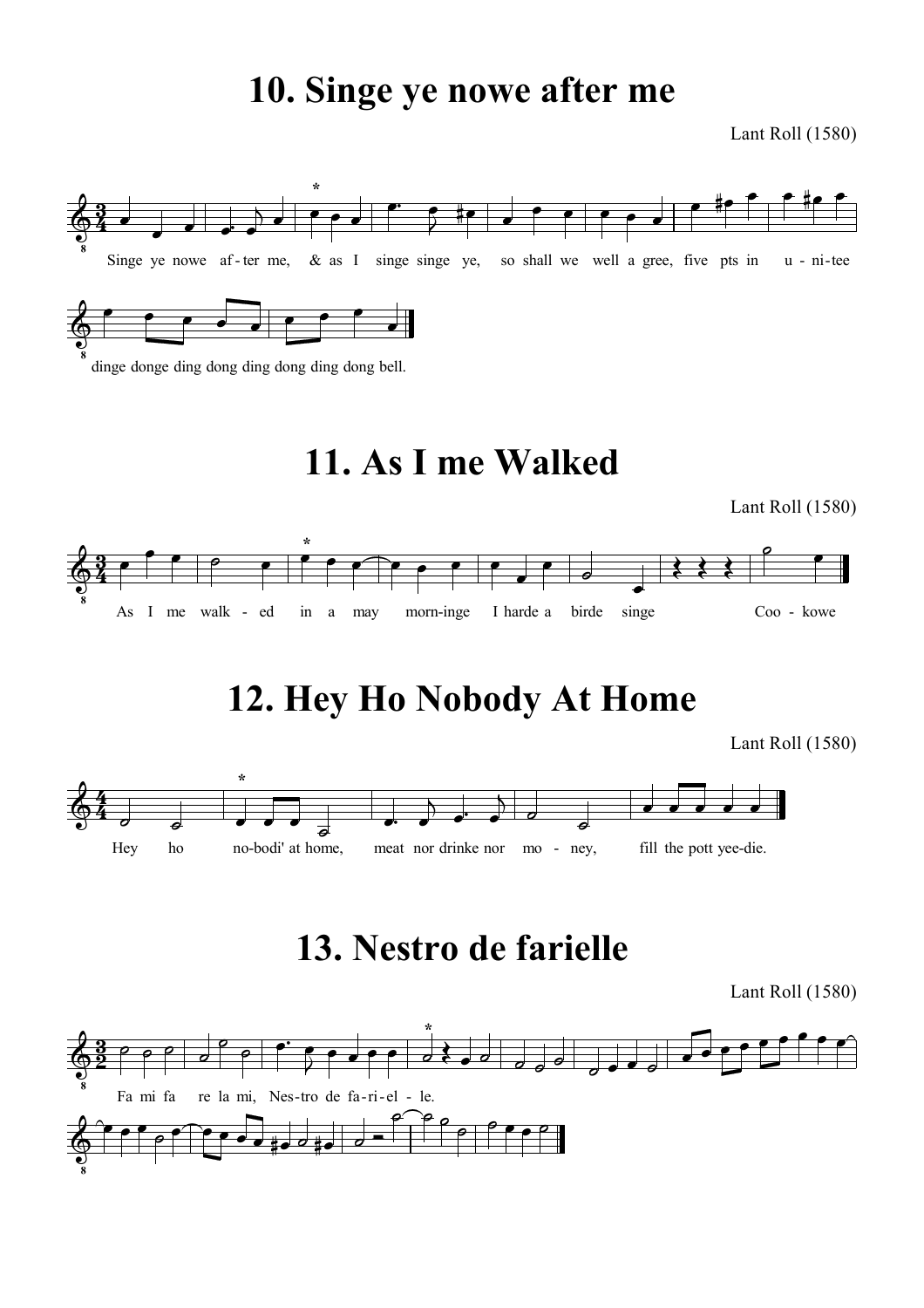## **14. Dones a boire alle boone companion**

Lant Roll (1580)



# **15. Alegra Anglia alegra**

Lant Roll (1580)



let all faith-full harts her nob-le name ad-vance.

# **16. The pigion is never wo**

Lant Roll (1580)



The pi-gi-on is ne-ver wo till a ben-ting she go, with heave  $\&$  ho so let ye winde blow.

# **17. Hey Ho What Shall I Saye**

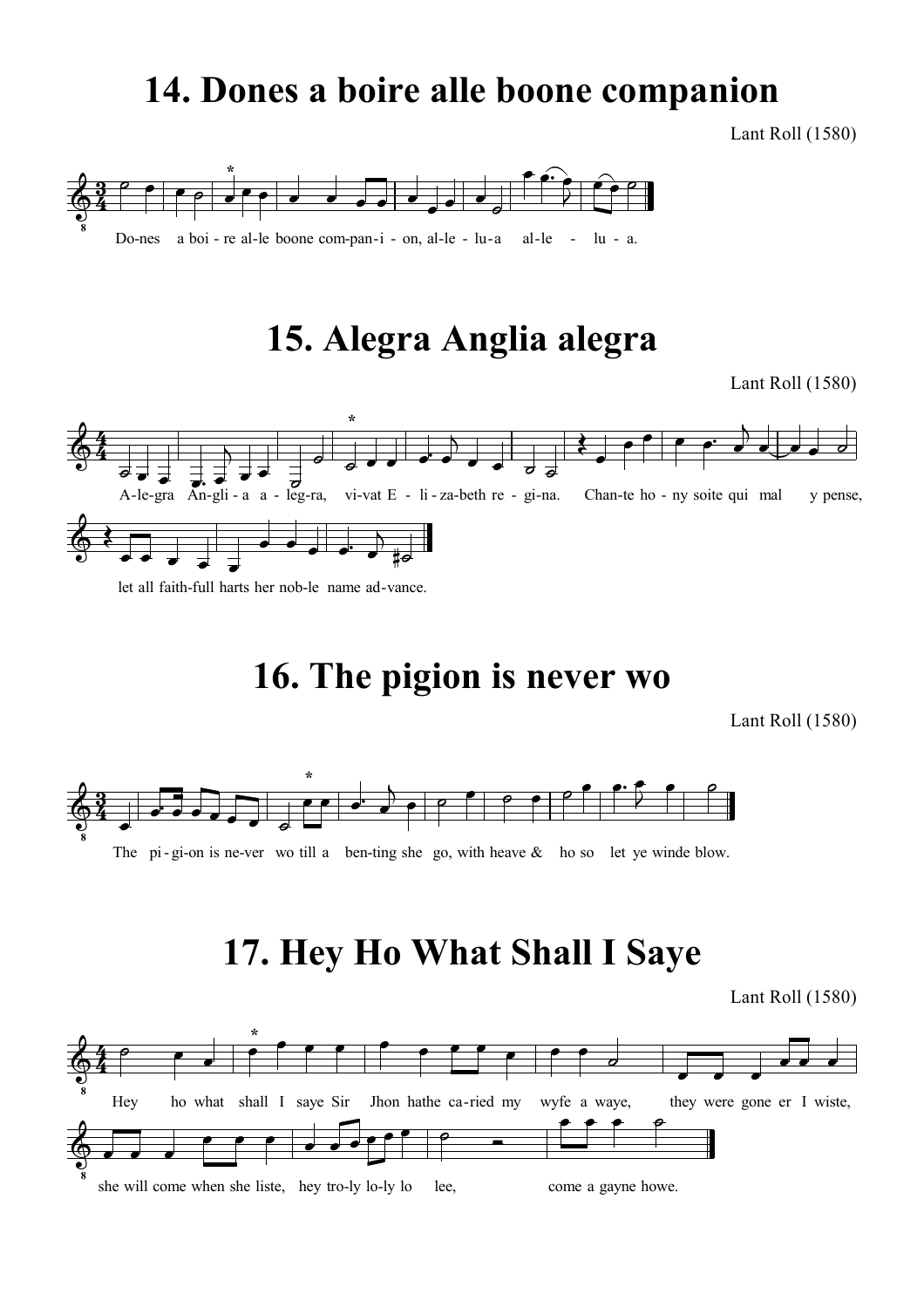### **18. Hey how to the greene wood**

Lant Roll (1580)



## **19. Conditor, kyrie**

Lant Roll (1580)



Con-di-tor, ki-ri-e. Om-ni-um que vi-vant, e-le-y-son.

## **20. White wyne and suger**

Lant Roll (1580)



thatt, for he lov'de malm-see. White...

# **21. Jenkin the Jestor**

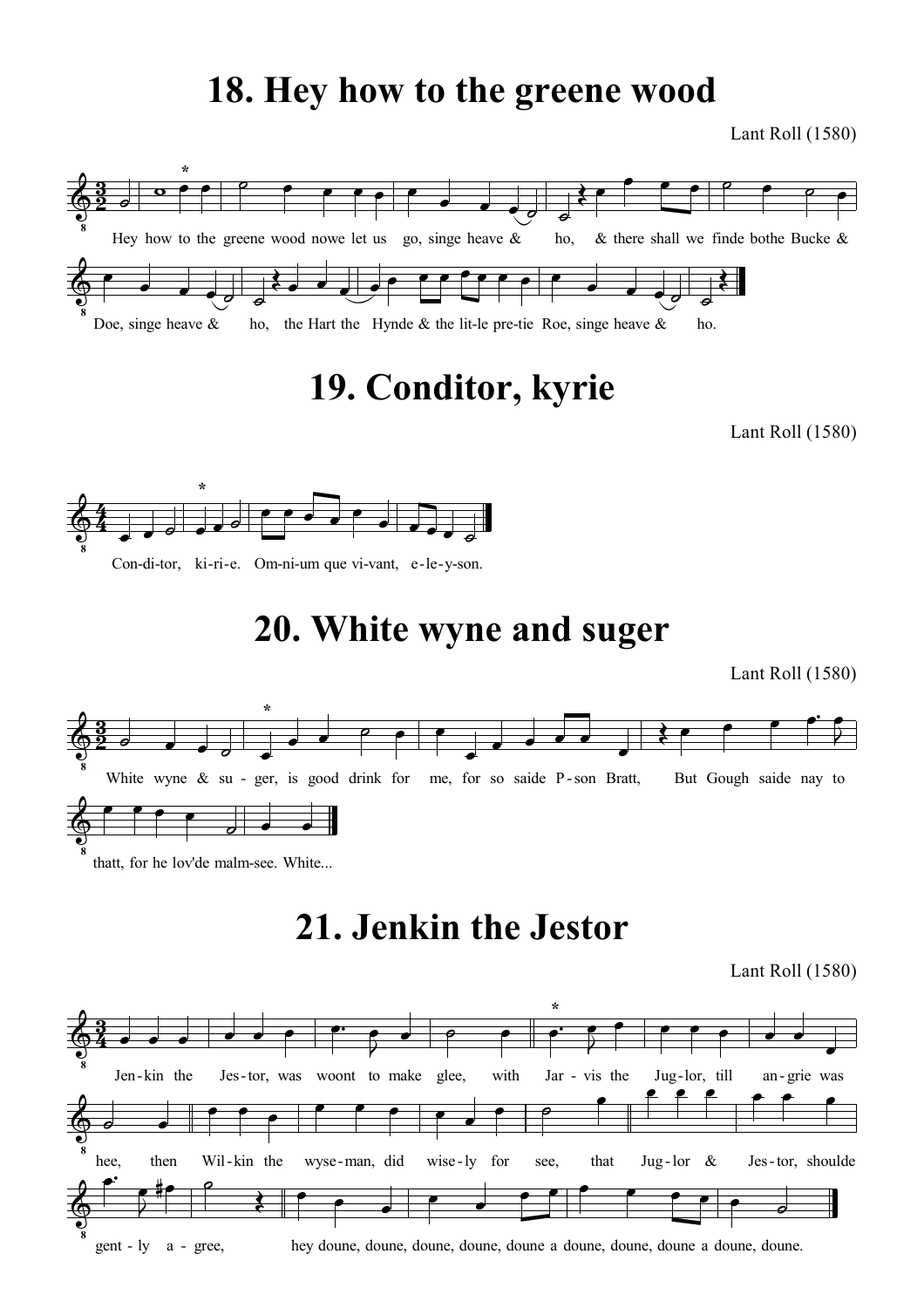# **22. Jolly Shepherde**

Lant Roll (1580)



## **23. The pie sate**

Lant Roll (1580)



## **24. Nowe nowe behoulde**

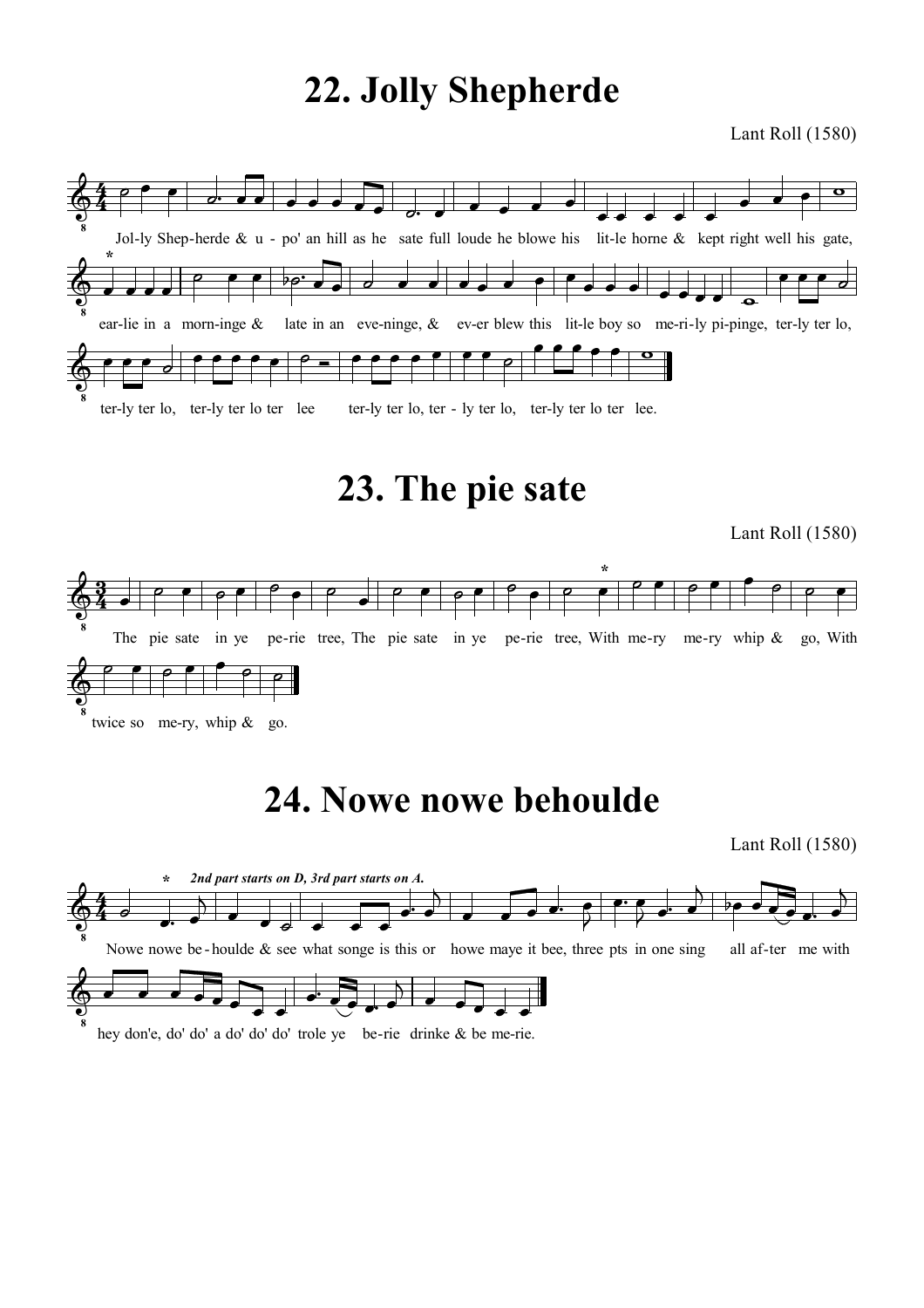## **25. Treamoune**

Lant Roll (1580)



## **26. Misere mei**

Lant Roll (1580)



**27. In te domine**

Lant Roll (1580)





**28. Lorde have m'cy**

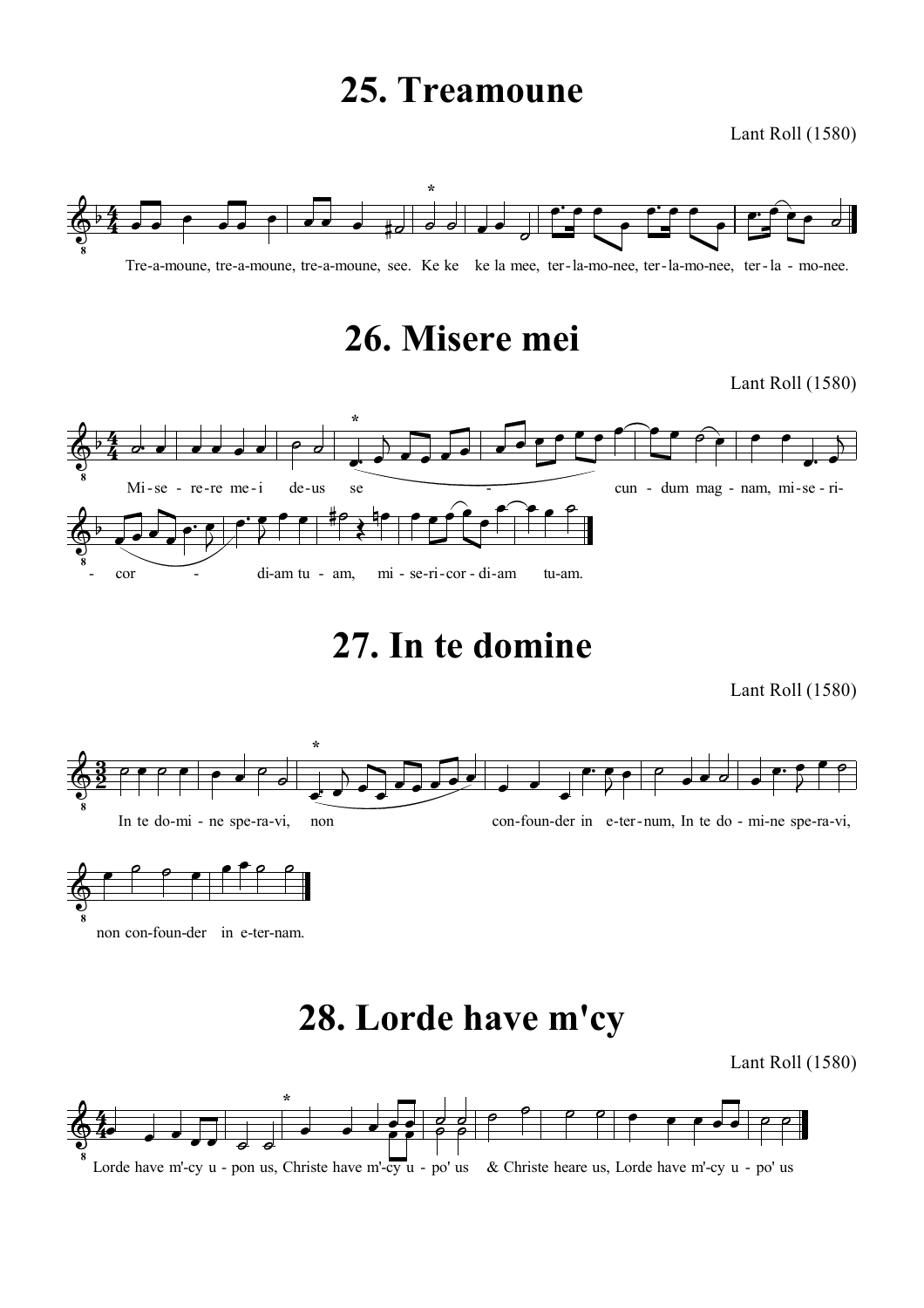## **29. Now god be wth old Simion**

Lant Roll (1580)



# **30. Com follow me merily**

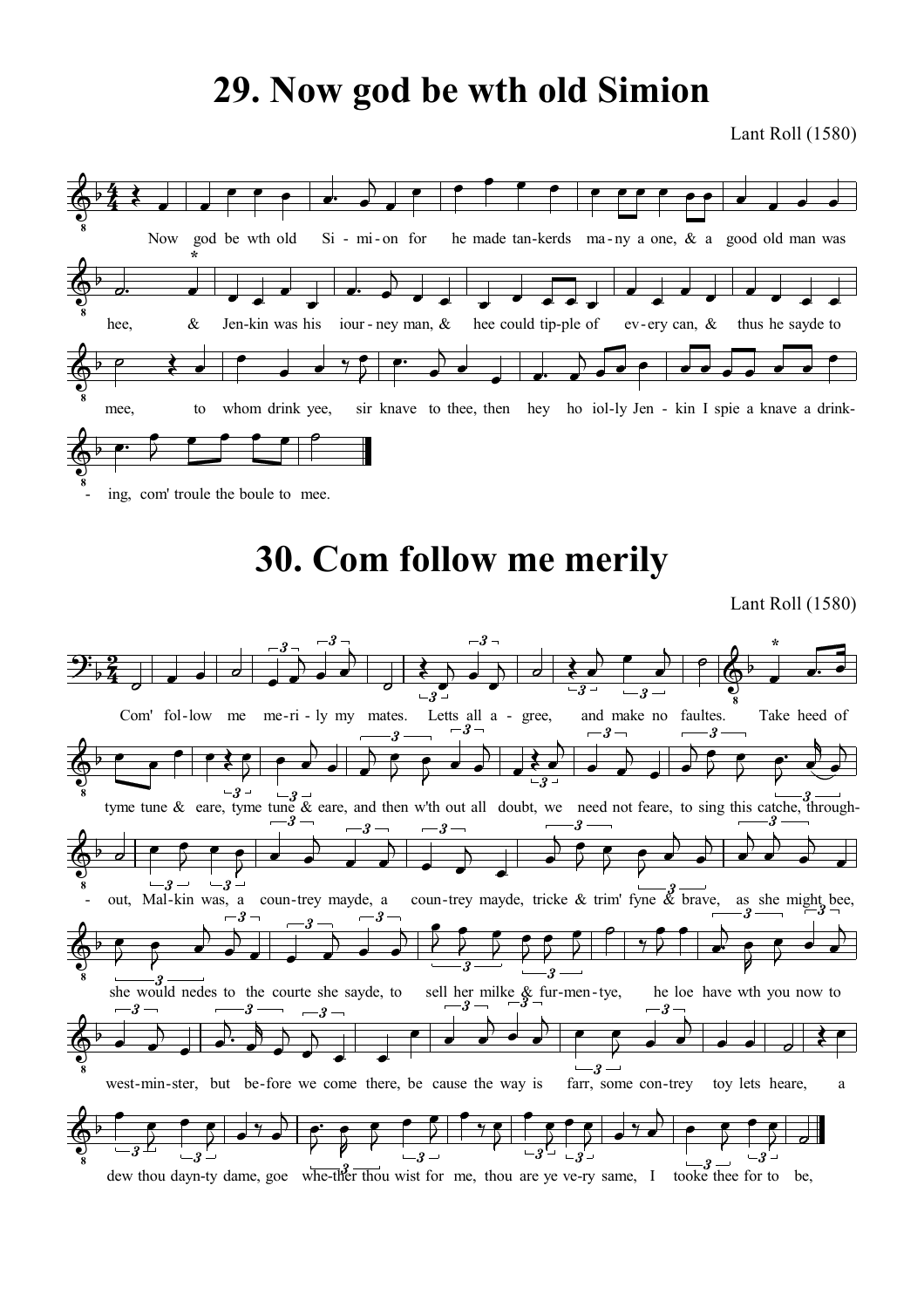## **31. Conso re my fa**

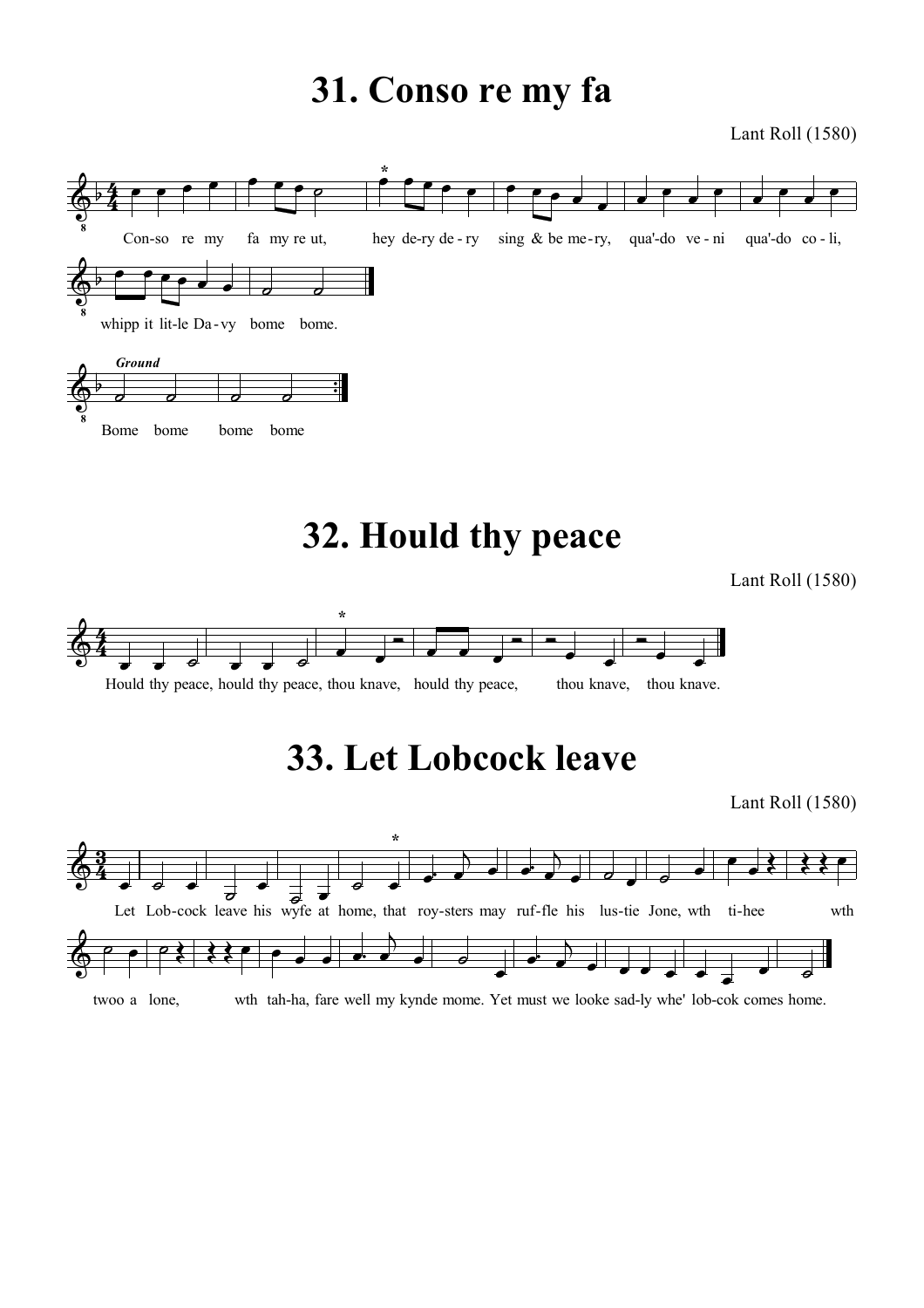# **34. The owld dog**

Lant Roll (1580)



**35. Joy in ye gates**

Lant Roll (1580)



**36. Scotland it Burneth**

Lant Roll (1580)



# **37. Jone com kysse me nowe**

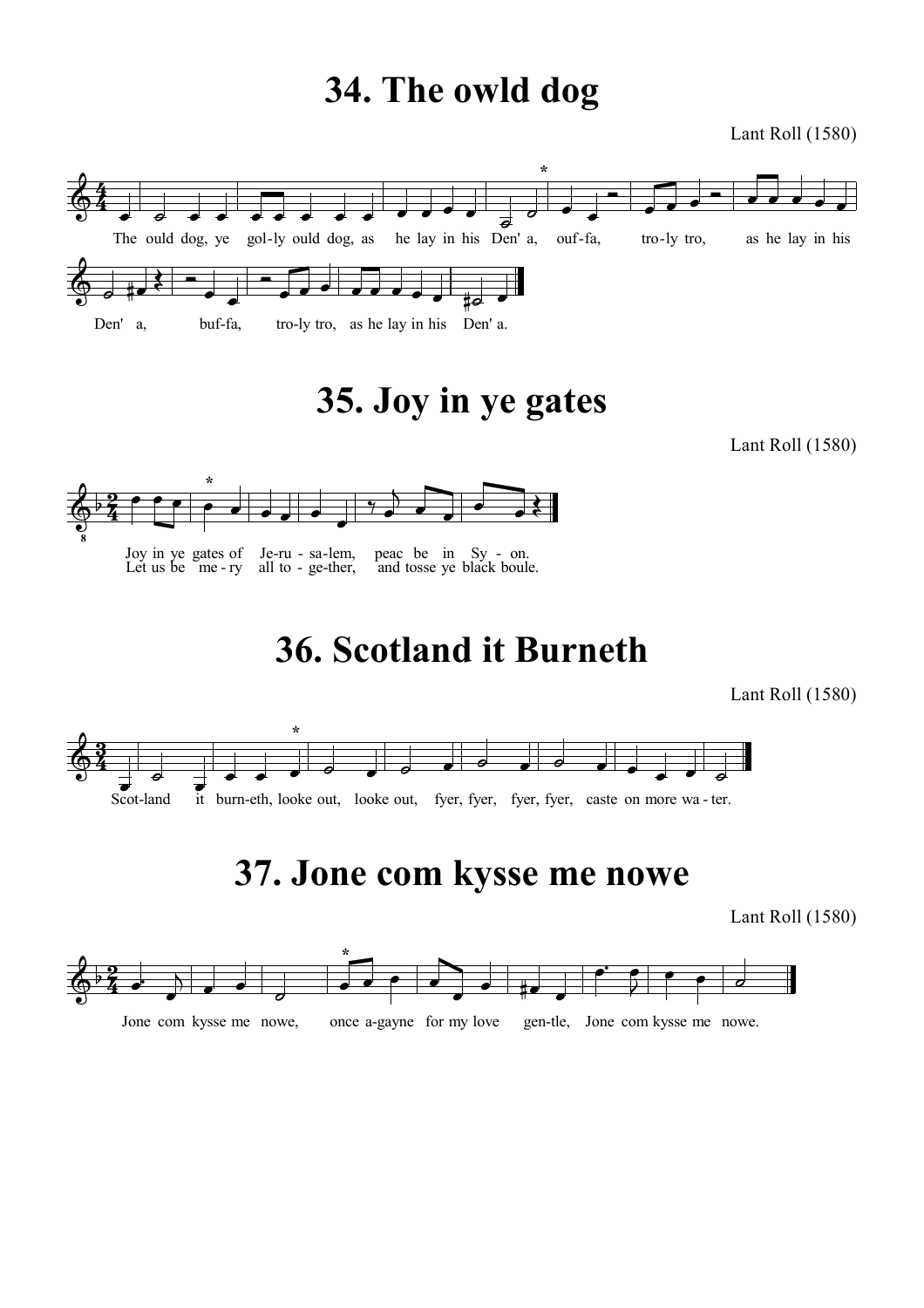### **38. New oysters**

Lant Roll (1580)



# **39. Blow thy horne**

Lant Roll (1580)



ve-nus mate to wyfe a

- ing ma-dam.

# **40. Browning madam**

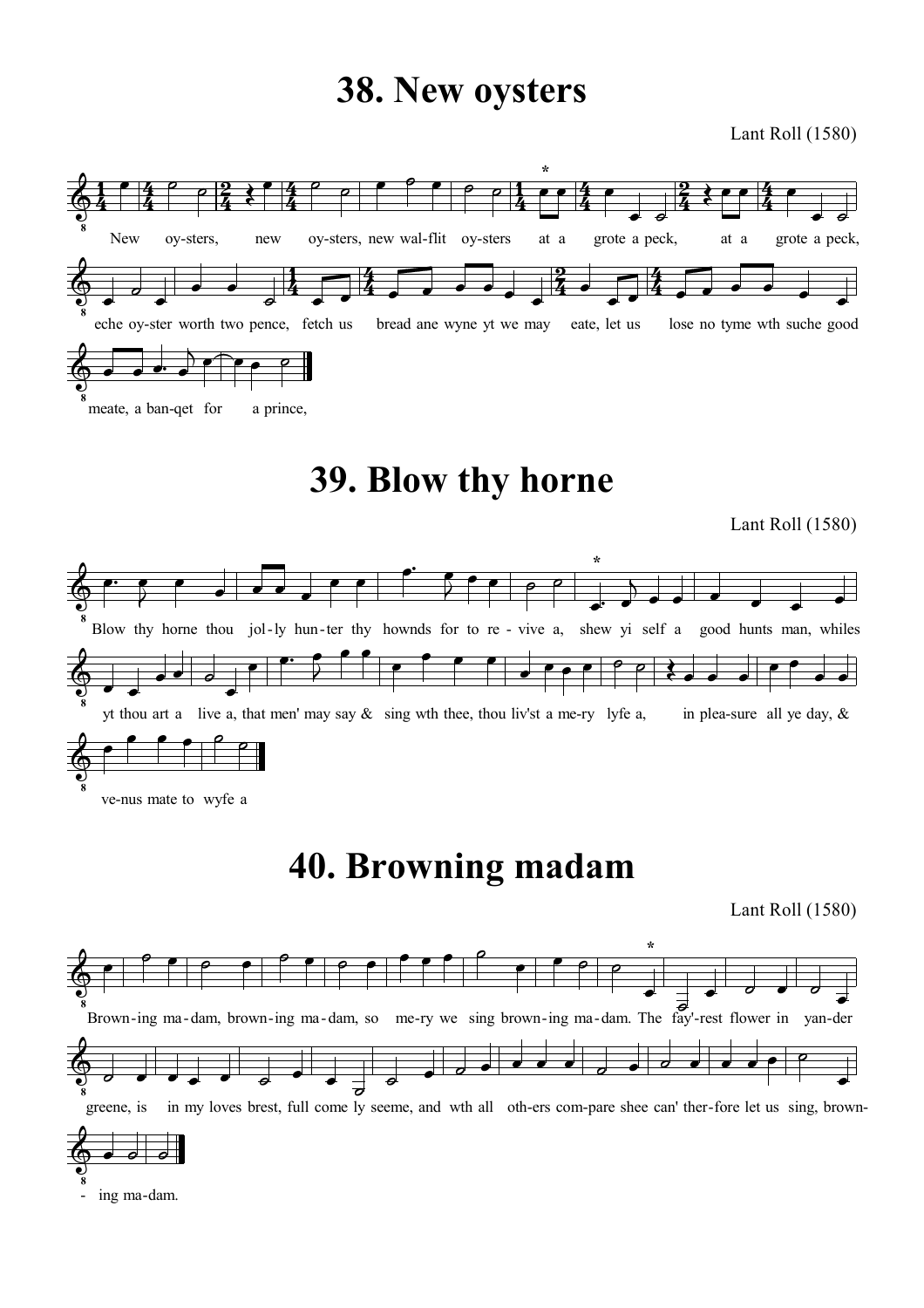### **41. Lets have an a peale**

Lant Roll (1580)



drinke to you e - ve - ry one. Stane faste nowe my mates, ring me-ri-lye & well, till all ye good ale be gone.

## **42. Sing after fellos**

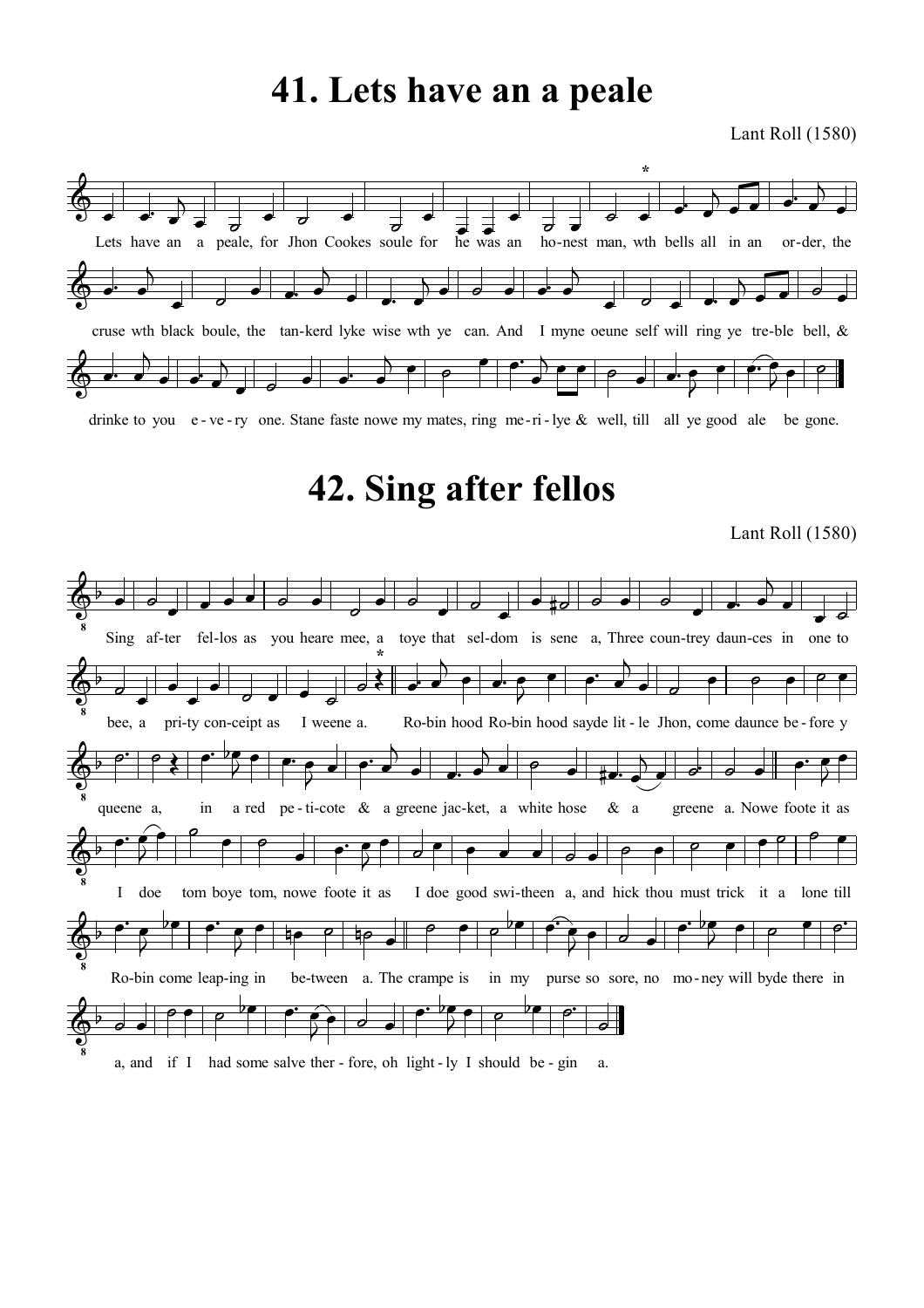## **43. Lady com downe & see**

Lant Roll (1580)



# **44. Fare well my hart of gould**

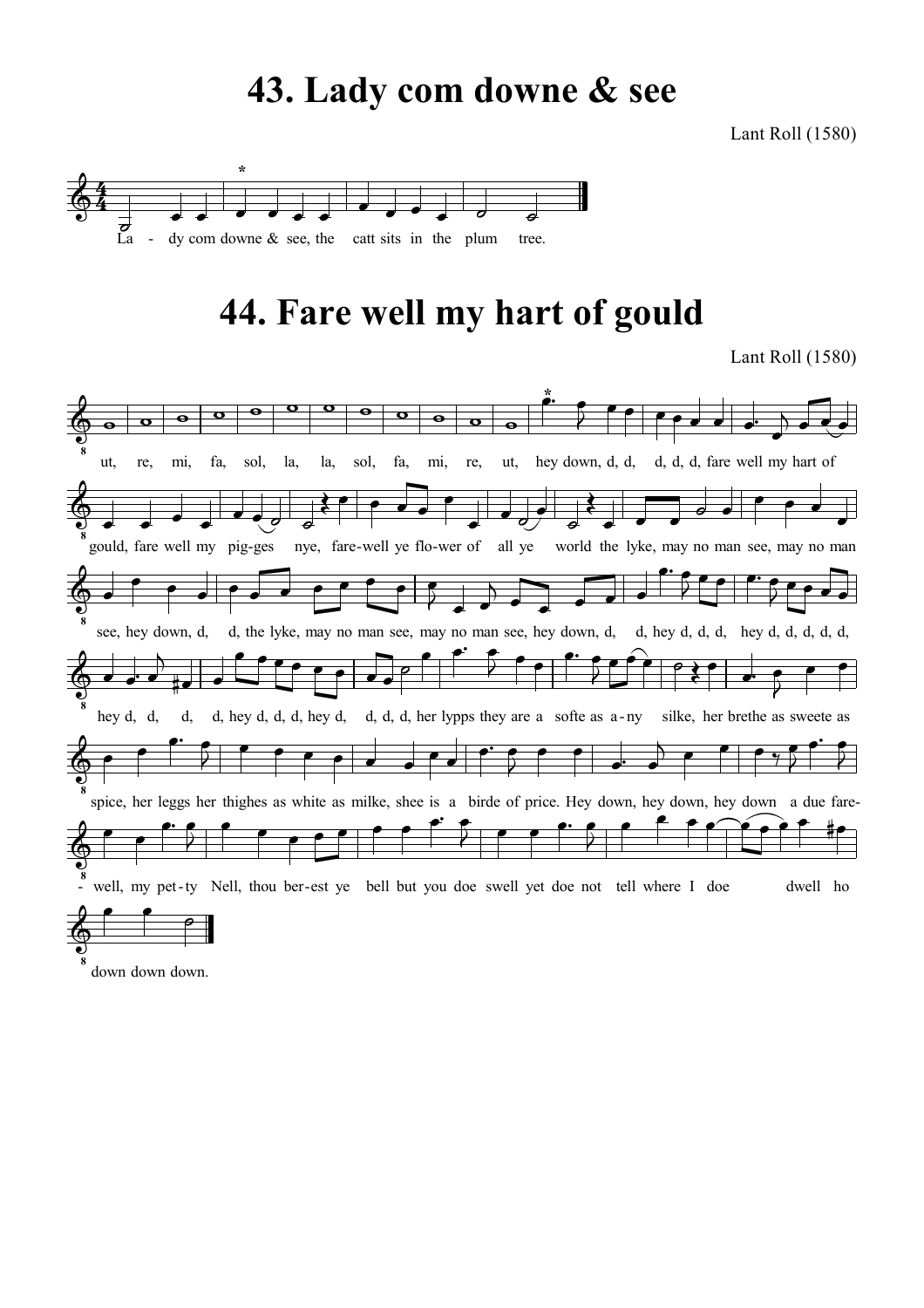## **45. God be with good felowes all**

Lant Roll (1580)

![](_page_15_Figure_2.jpeg)

sweet-est cha-ri - ty.

# **46. How should we sing well**

![](_page_15_Figure_6.jpeg)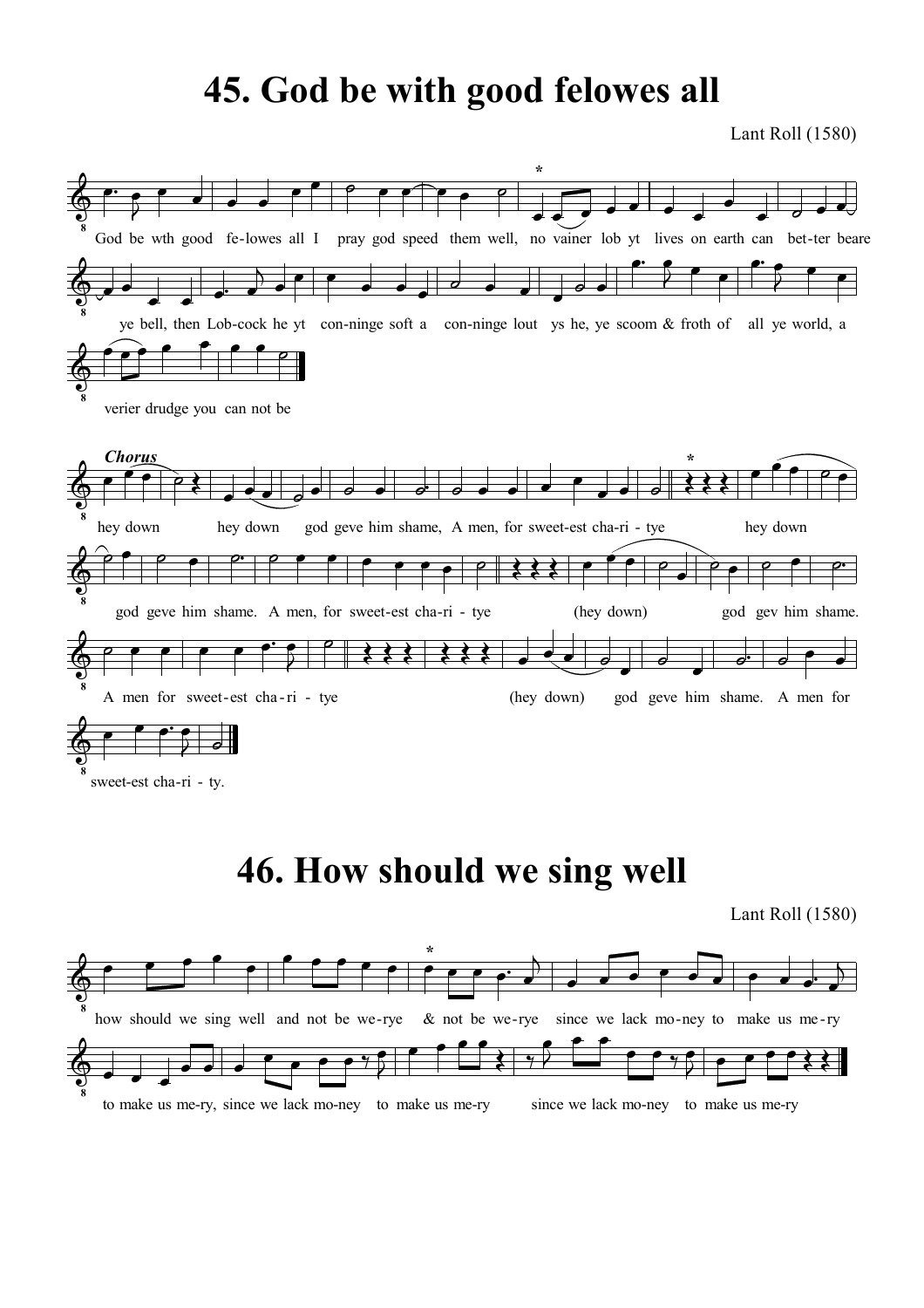## **47. The wynde blowes out of the west**

Lant Roll (1580)

![](_page_16_Figure_2.jpeg)

washe ye can quick-ly boye geve us some beare, ike drinks thee, ike brinkes thee my mates what cheare.

### **48. Oken leaves in the mery wood**

Lant Roll (1580)

![](_page_16_Figure_6.jpeg)

lul-la-by mayste thou sing a, lul-la lul-la-by, lul-la lul-la lul-la-by, lul-la-by mayst yu sing a.

# **49. Fill the Cuppe**

![](_page_16_Figure_10.jpeg)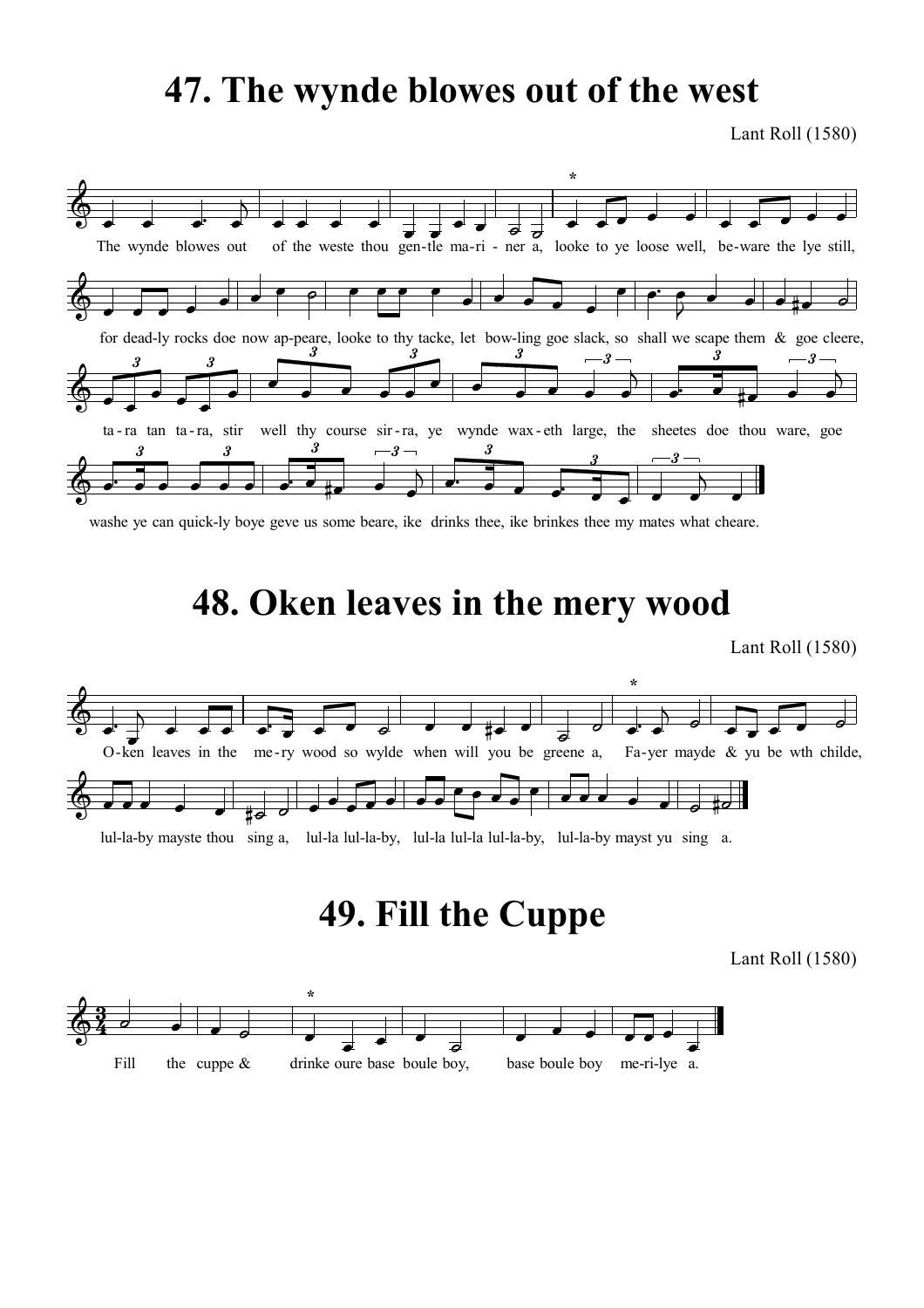## **50. Followe me quickly**

Lant Roll (1580)

![](_page_17_Figure_2.jpeg)

la, my, dir-ry com' dan-der-ly.

# **51. Troule troule ye bowle**

Lant Roll (1580)

![](_page_17_Figure_6.jpeg)

flant brave boys, what ioye is this to see, when frends so well a-gree.

## **52. A milner would I bee**

Lant Roll (1580)

![](_page_17_Figure_10.jpeg)

coo-ninge to lye and get a pow-ling pe-nye ther bye.

## **53. Nicholae pontifex**

![](_page_17_Figure_14.jpeg)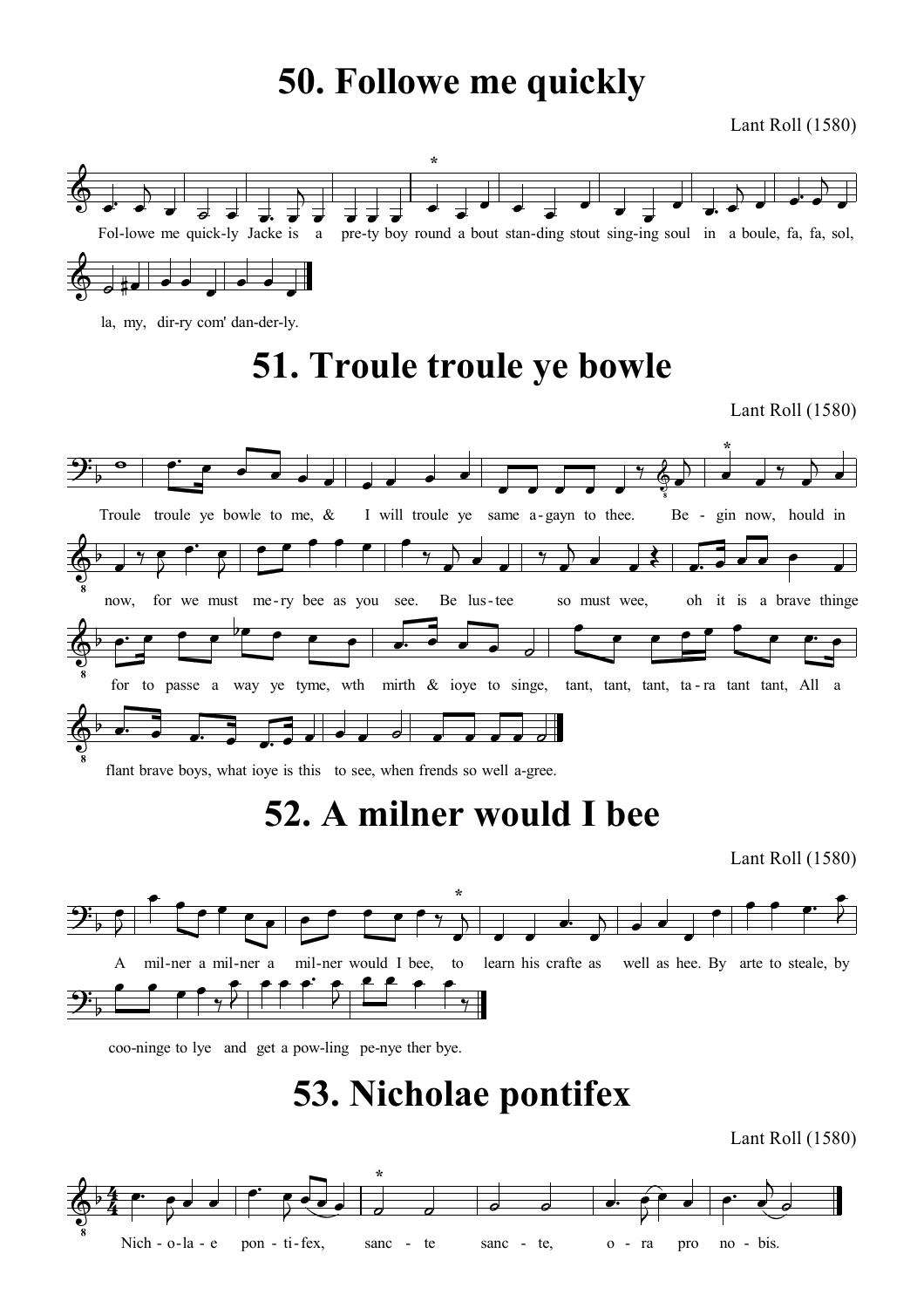## **54. All into service**

Lant Roll (1580)

![](_page_18_Figure_2.jpeg)

## **55. Celebrons sans cesse**

Lant Roll (1580)

![](_page_18_Figure_5.jpeg)

# **56. A dieu seur soit honneur**

Lant Roll (1580)

![](_page_18_Figure_8.jpeg)

# **57. Sancte escriture**

![](_page_18_Figure_11.jpeg)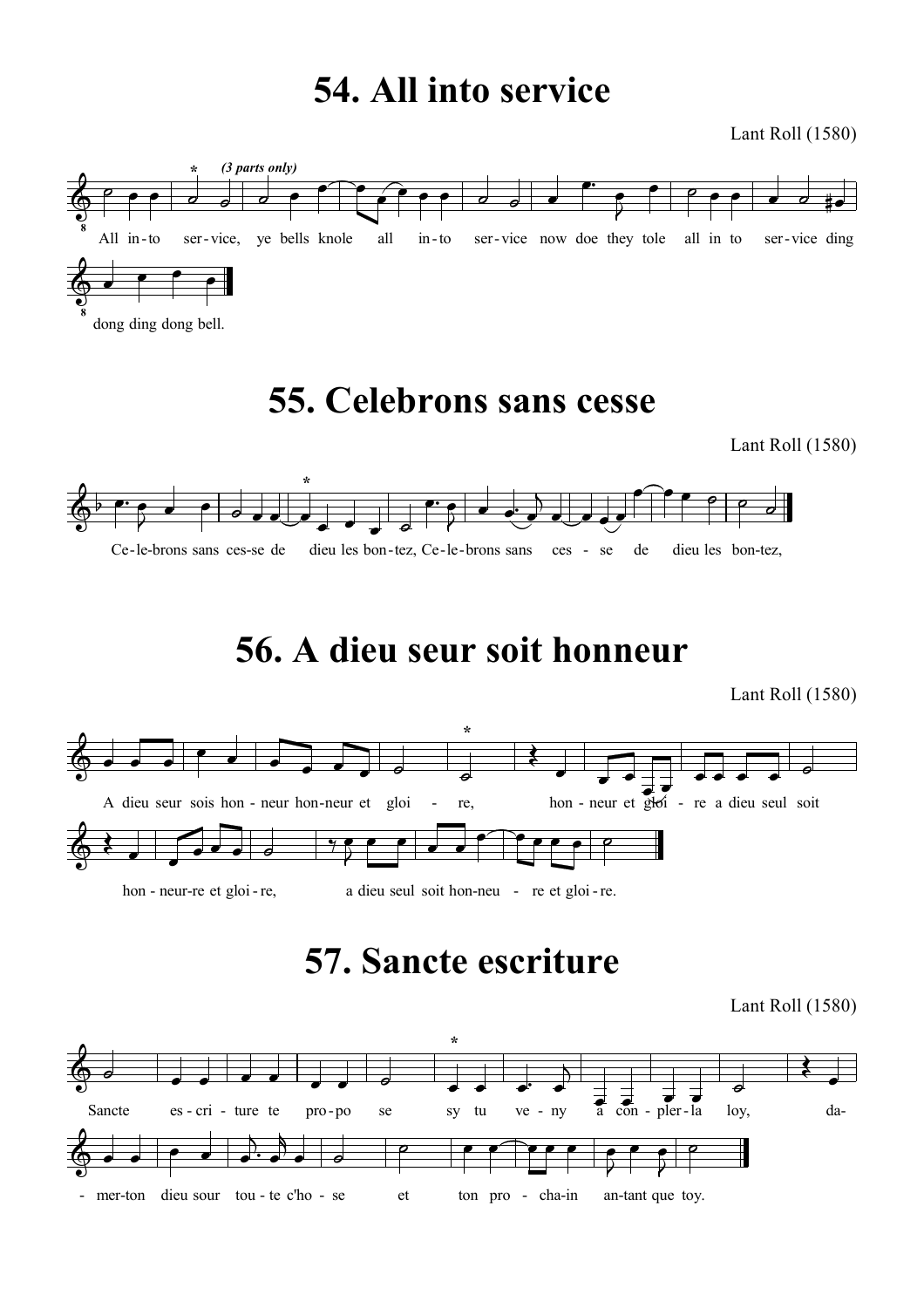Hey down trolly lo, give us a beer!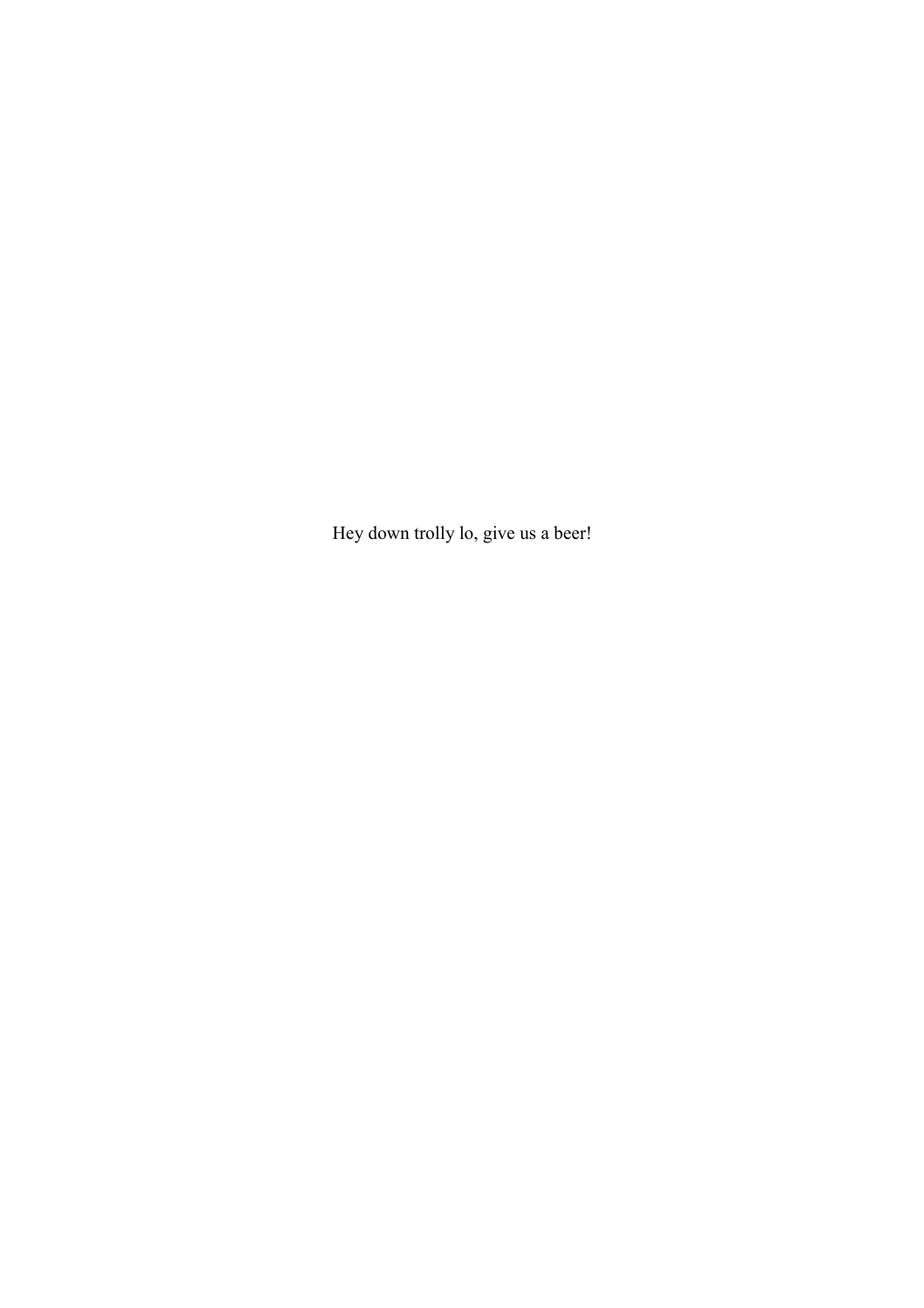### **Notes on the Transcriptions**

The Lant Roll (MS KC 1) is a collection of 57 rounds gathered by Thomas Lant and recorded on a parchment roll 16 feet long and 3¾ inches wide (*Vlasto*).

To my knowledge there has not previously been a transcription available of all of the rounds contained in the Lant Roll, although a selection of those not found in Thomas Ravenscroft's books were included in Jill Vlasto's *An Elizabethan Anthology of Rounds*. When I emailed off to Kings College Library asking about the roll I was informed that there wasn't a digital copy of the manuscript yet, but they were happy to make one for a fee, thus enabling this present work.

The majority of the rounds found in the Lant Roll are to be found also in Ravenscroft's *Pammelia* or *Deuteromelia*, although few of them are identical. Both the words and the tunes vary, though usually in minor ways. There are pieces that are only in Lant, making it seem likely that Ravenscroft did not have access to the Lant Roll when making his compilations. Even considering Ravenscroft's sorting the rounds into number of parts, mostly the order of pieces is completely different between Lant and Ravenscroft, with the exception of the last three in Lant also being together in Ravenscroft. It seems possible that both Lant and Ravenscroft were gathering their versions from multiple other sources, some of which may have been the same.

In the original manuscript, each round is accompanied in the left margin by the number of the piece, the number of parts (voices) for the round, and also by a mensural sign (similar in purpose to our modern time signatures). The rounds are written by hand in white mensural notation, very similar to modern notation.

The writing in the Lant Roll is not always clear. In transcribing these pieces I have relied on Ravenscroft's books of rounds as well as Jill Vlasto's partial transcriptions of the words as a sanity check. All lyrics in a language other than English are written in a very neat italic handwriting. Ravenscroft uses an italic font for these pieces in his books.

For each round I have written out an approximation of the original words, plus a version with modern spelling and all the contractions expanded. For texts that are not English I have provided a rough translation.

I have transcribed the music into modern notation, generally transposing into treble clef as most singers are more comfortable with it, though marking it down an octave and keeping the original key.

The majority of the pieces have a mark **.S.** showing where the next voice starts singing. Fourteen pieces omit this mark, though since all the pieces have the number of parts indicated, it is possible to determine where the entry point should be. Piece #3 has an incorrect entry point marked.

Throughout the roll, the practice of marking the end of the piece changes. The first pieces in the roll have a barline and then the first few notes of the melody and the first few words below them. From piece three onwards the opening words are left off. Piece 8 has a fermata above the final note, but this does not occur again until piece 29 and onwards where a fermata starts being consistently used above the final note, usually also followed by a barline and the first few notes of the melody. I have not attached any significance to the fermata in my transcriptions.

Thanks to Joan Sutton and Annabel de Swinburne for assistance with translations. They happily helped out with testing the songs and answering questions like "if you squint right, does that look like a letter "f" or is is an "s"?"

Crispin, August 2018.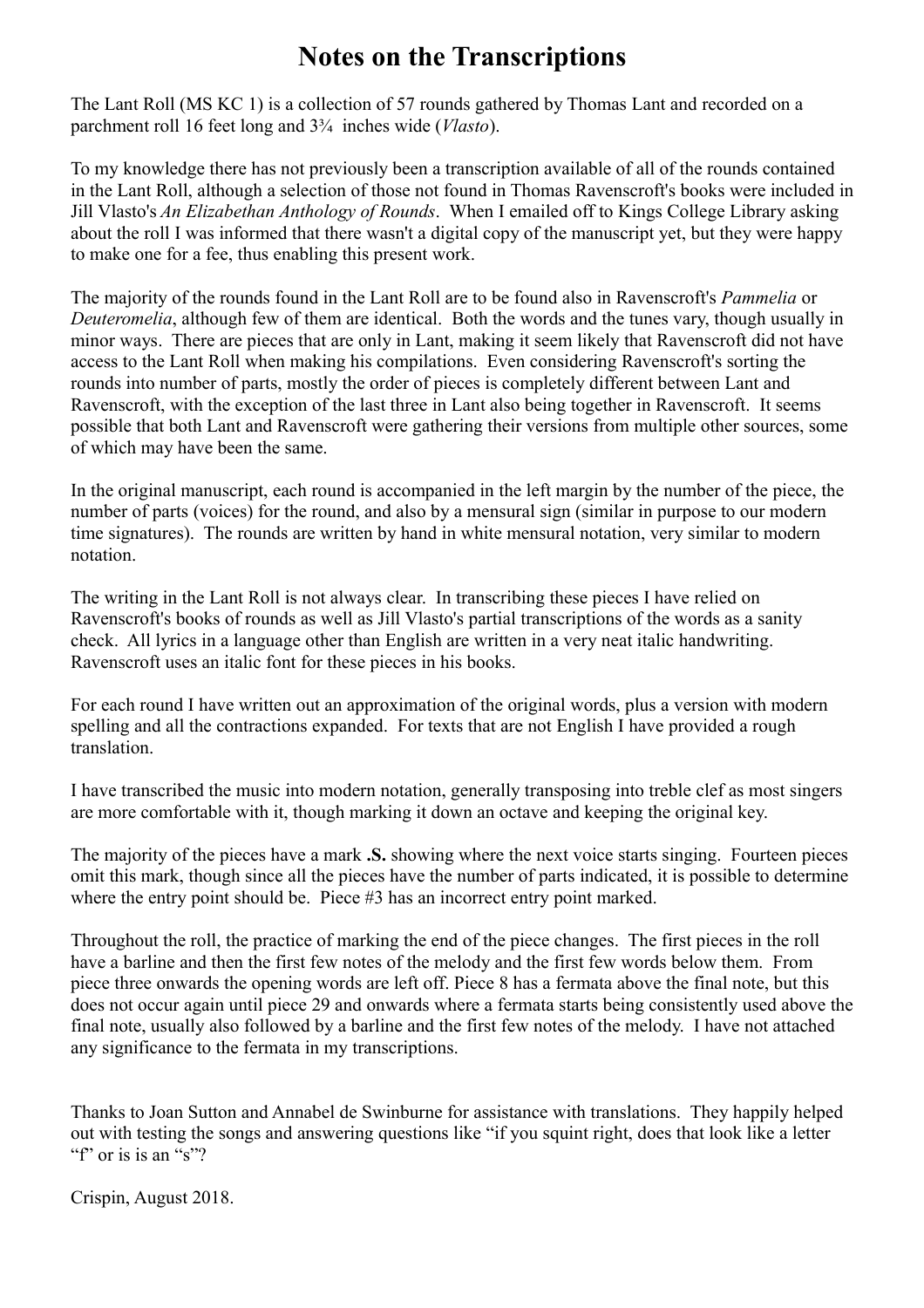| All in to servis,               | All in to service,            |
|---------------------------------|-------------------------------|
| let us ringe merelie to gether, | let us ring merrily together, |
| dinge donge dinge donge bell,   | ding dong ding dong bell.     |
| The ground:                     | The ground:                   |
| Dinge donge ding donge.         | Ding dong ding dong.          |
| All in to servis.               | All in to service.            |

See #4 in Pammelia.

There are a few different rounds based on church bells ringing to call everyone to church. See also #54 for another example.

The music in this one is 19 beats the first time through and then 18 thereafter. Possibly one is meant to sing "bell" at the same time as the starting note and then "all" as the second beat when starting again. That would make this a 3 part round. The number of parts is obscured in my photo of the original.

This round is accompanied by a two-part ground/burden (not present in Ravenscroft) that begins as the first voice starts gets to "bell", i.e. the second time through.

| ut. re. my. fa. sol. la. la. sol. fa. my. re. ut. | Ut, re, me, fa, sol, la, la, sol, fa, me, re, ut. |
|---------------------------------------------------|---------------------------------------------------|
| Hey downe dow' dow' donn' a d' d' d' d'           | Hey down down down down a down down down          |
| hey downe a d' d.                                 | down hey down a down down.                        |
| My harte of golde as true as steele,              | My heart of gold as true as steel,                |
| as I me lean'd untill a Bowe                      | as I me leaned until a bower                      |
| In faythe But yf thowe love me weele              | In faith but if thou love me well                 |
| [alt:But yf my ladie love me weele]               | [alt:But if my lady love me well]                 |
| Lorde so Robin lowe, heave & ho rumbilo,          | Lord so Robin low, heave $&$ ho rumbilo,          |
| <i>[alt: hey no nee no ee no]</i>                 | [alt: hey nonny nonny no]                         |
| hey tro lo lo lee lo                              | hey trollo lolly lo                               |
| hey troli lolie hey troli lolie                   | hey trolly lolly hey trolly lolly                 |
| hey trolo lolie lo hey trololie lo,               | hey trollo lolly lo hey trolloly lo,              |
| my lad'es gone to Canterburie                     | my lady's gone to Canterbury                      |
| Sainct Thomas be hir Boote,                       | Saint Thomas be her Boot,                         |
| she mett with Kate of Malmesburie                 | she met with Kate of Malmsbury                    |
| why weepst yu maple roote,                        | why weepest thou maple root,                      |
| O sleep'st yu or wak'st yu Gefferie Cooke,        | O sleepest thou or wakest thou Geoffrey Cook,     |
| the roste it burnes torne rounde a boute          | the roast it burns torn round about               |
| a boute a. b. r.                                  | about about round,                                |
| a. b. a. b. r.                                    | about about round,                                |
| a. b. a. b. rounde.                               | about about round,                                |
| O frier howe far'st yu bandilo bandilo            | O fryer how fairest thou bandilo bandilo          |
| frier howe far'st yu sandilo sandilo.             | fryer how fairest thou sandilo sandilo.           |

### *2. My harte of golde (4 pts in one)*

See #31 in Pammelia.

This round includes lyrics from another song in the middle ("my lady's gone...").

This piece does not have an .S. entry point mark. The number of parts is obscured, however the music works for four groups of 13 bars when written in modern notation. There are a couple of interesting time changes in this piece, in particular a switch to black notation with a tempo change of three black minims to the time of one white minim. The same happens for the final section ("O frier howe far'st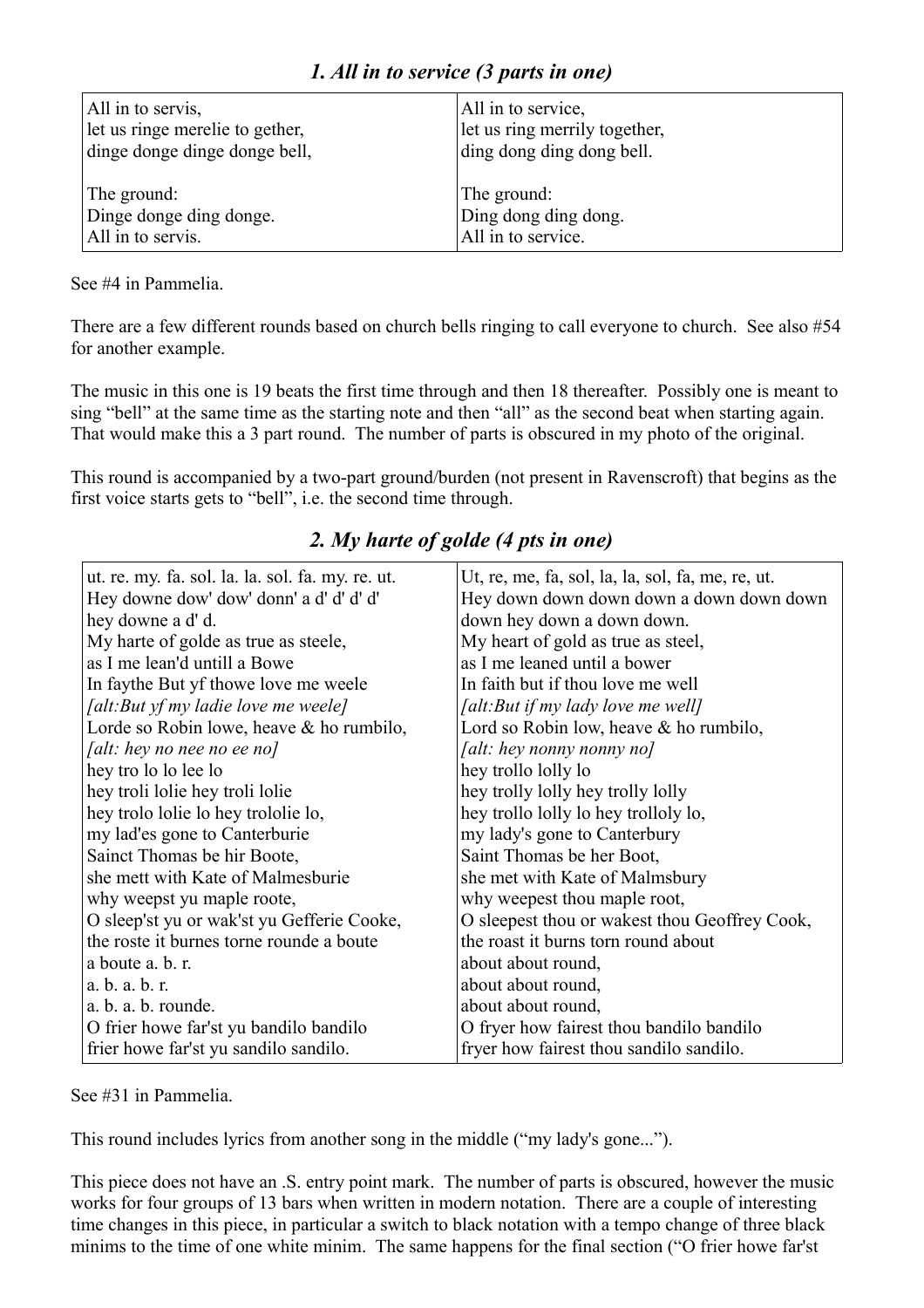yu...").

Ravenscroft uses the alternate line "but if my ladie love me well", but sticks with the original "Lorde so Robin lowe".

| ut re mi, fa, sol, la, la, sol, fa, me, re, ut. | Ut, re, me, fa, sol, la, la, sol, fa, me, re, ut. |
|-------------------------------------------------|---------------------------------------------------|
| Hey downe, d, d, d,                             | Hey down, down, down, down,                       |
| Singe ye nowe after mee, la mi sol re fa,       | Sing you now after me, la me sol re fa,           |
| so shall we well agree,                         | so shall we well agree,                           |
| take heed to your time                          | take heed to your time                            |
| and reste as you finde,                         | and rest as you find,                             |
| the rowend $&$ ye square                        | the round and the square                          |
| muste be twende in their kinde,                 | must be tuned in their kind,                      |
| O well songe my lads I saye,                    | O well sung my lads I say,                        |
| we are as good by night as by daye,             | we are as good by night as by day,                |
| la mi sol re fa,                                | la mi sol re fa,                                  |
| let us be merie hear as longe time as we may,   | let us be merry hear as long time as we may,      |
| for time trulie passeth a waye,                 | for time truly passes a way,                      |
| hey ho hey ho hey ho hey ho.                    | hey ho hey ho hey ho hey ho.                      |

### *3. Sing ye nowe after mee (5 pts in one)*

See #88 in Pammelia.

The lyrics are about singing a round. Calling "sing after me" appears to be common for rounds, not too surprisingly because that's what the singers are doing. Compare #7, #10 and #30.

Round and square could be to do with note lengths or to do with flats and naturals. The word "twende" could also be meant to be "twinned". Jill Vlasto suggests this is to do with the tunings of B-flat and Bnatural being "twins".

This round is incorrectly marked as being "4 pts in one", and the entry point for the second part is incorrectly marked at "a-*gree*".

### *4. O my fearfull dream (3 pts in one)* O my fearful dream

| O my fearfull dream                     | O my fearful dream                      |
|-----------------------------------------|-----------------------------------------|
| nev'r forget can I, nev'r forget can I, | never forget can I, never forget can I, |
| me thought I sawe a maydens childe      | me thought I saw a maiden's child       |
| cause les to die,                       | causeless to die,                       |
| whose name was Jesus.                   | whose name was Jesus.                   |
| : $\parallel$ :                         | whose name was Jesus.                   |

See #2 in Pammelia.

Ravenscroft has a few different words scattered here and there (e.g. "dreams" vs "dream", "condemned" vs "causeless"), but overall the meaning stays the same. The rhythm and scansion also has minor differences, but the melody is the same.

### *5. Fayer fall the Nitingall (3 pts in one)*

| Fayer fall the Nitingall,         | Fair fall the Nightingale, |
|-----------------------------------|----------------------------|
| faire fall ye Thrush unto,        | fair fall the Thrush unto, |
| But fayr fall ye Birde            | But fair fall the Bird     |
| $\vert$ yt evr(?) singeth Cookowe | that ever sings Cuckoo     |

See #8 in Pammelia.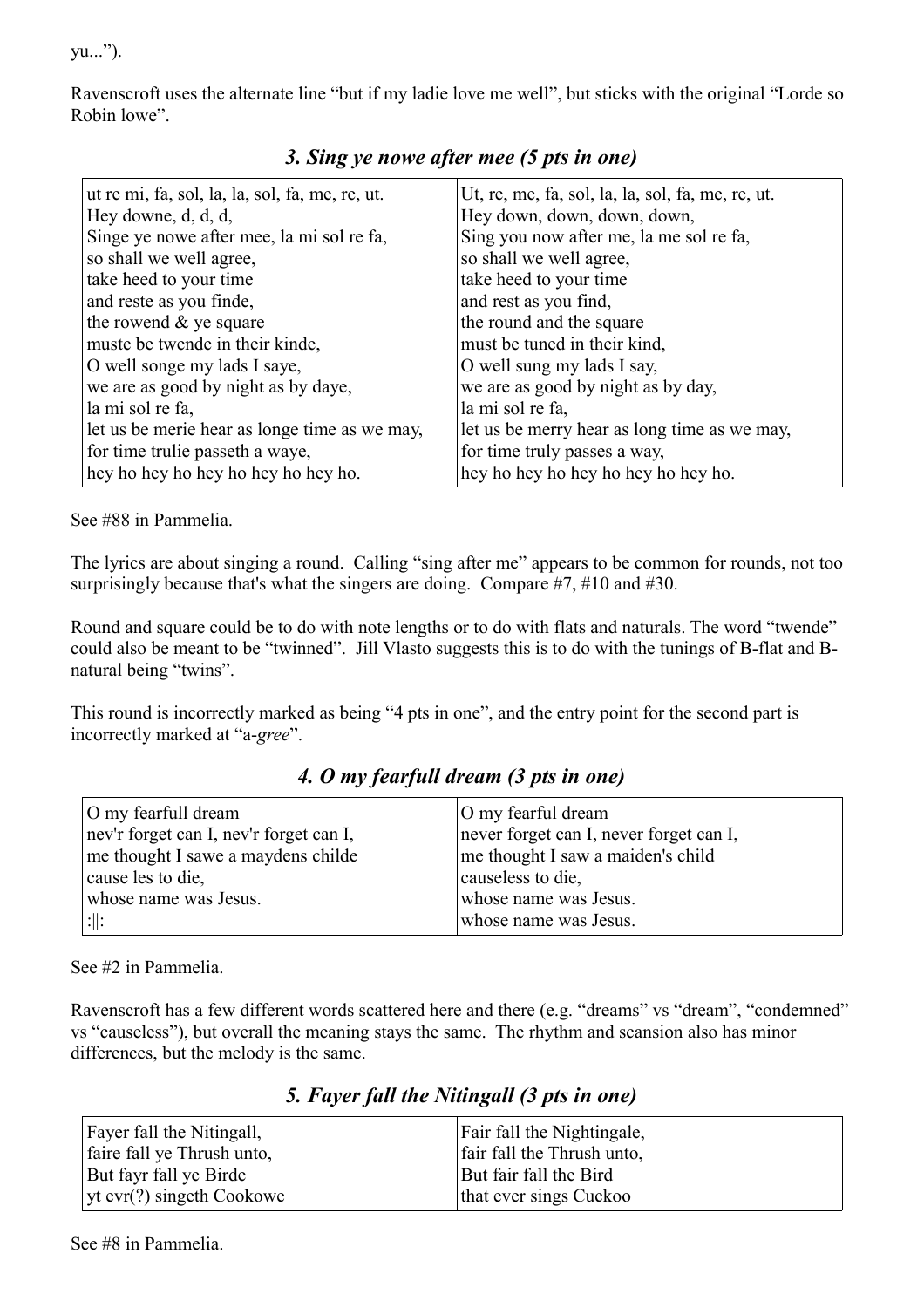Possibly the third line should be "foul" rather than "fair". Another option might be "fell", as in "cruel" or "dreadful". Either way, saying the cuckoo is fair seems like a mistake (see #11). Ravenscroft uses "but foule faire the filthie bird that singeth Cuckow."

In Ravenscroft the third last note falls back to D, otherwise only minor differences in rhythm.

#### *6. What happ had y to marie a shrew (3 pts in one)*

| What happ had I to marie a shroe              | What hap had I to marry a shrew           |
|-----------------------------------------------|-------------------------------------------|
| for she hathe geven me many a bloe.           | for she has given me many a blow.         |
| $\&$ how to please her a las I doe not knowe. | and how to please her alas I do not know. |

See #29 in Pammelia.

Ravenscroft adds two more verses, to really make you feel sorry for the poor guy.

Lant has the anacrusis marked by a lone barline. Ravenscroft has G rather than E on the first note of "alas".

This piece does not have an .S. entry point mark.

|  |  |  |  |  | 7. Singe we nowe merilie (11 pts in one) |  |  |  |  |  |
|--|--|--|--|--|------------------------------------------|--|--|--|--|--|
|--|--|--|--|--|------------------------------------------|--|--|--|--|--|

| Singe we nowe merilie              | Singe we now merrily                |
|------------------------------------|-------------------------------------|
| or purses are empti hey ho,        | our purses are empty hey ho,        |
| let them take care                 | let them take care                  |
| that luste to spare                | that lust to spare                  |
| for I will not doe so,             | for I will not doe so,              |
| who can finge so meri a note,      | who can sing so merry a note,       |
| as he that cannot chaunge a grote, | as he that cannot change a groat,   |
| hey ho troli loli lo tro lo li lo. | hey ho trolly lolly lo tro-lollilo. |

See #100 in Pammelia.

A groat was a coin worth 4 pence. An ale was worth something like half a penny. [\(https://abagond.wordpress.com/2007/05/02/money-in-shakespeares-time/\)](https://abagond.wordpress.com/2007/05/02/money-in-shakespeares-time/)

Ravenscroft changes "luste" to "list", otherwise the words are the same with minor spelling differences. Lant has the same music as Ravenscroft.

Lant claims this is 11 parts, though that is due to the final bar being entirely at rest. Ravenscroft amends this claim to 10 *or* 11 voices.

| Jack boy howe boy newes,         | Jack boy how boy news,        |
|----------------------------------|-------------------------------|
| the catt is in the well,         | the cat is in the well,       |
| let us ringe nowe for her soule, | let us ring now for her soul, |
| dinge donge dinge donge bell.    | ding dong ding dong bell.     |

*8. Jack boy howe boy newes (4 pts in one)*

See #56 in Pammelia.

Singers might find the upwards leap of a diminished octave a challenge in this one.

Ravenscroft has "let us ring now for her knell", with the notes on "for her" being on C-natural rather than D then C-sharp. Minor rhythm changes.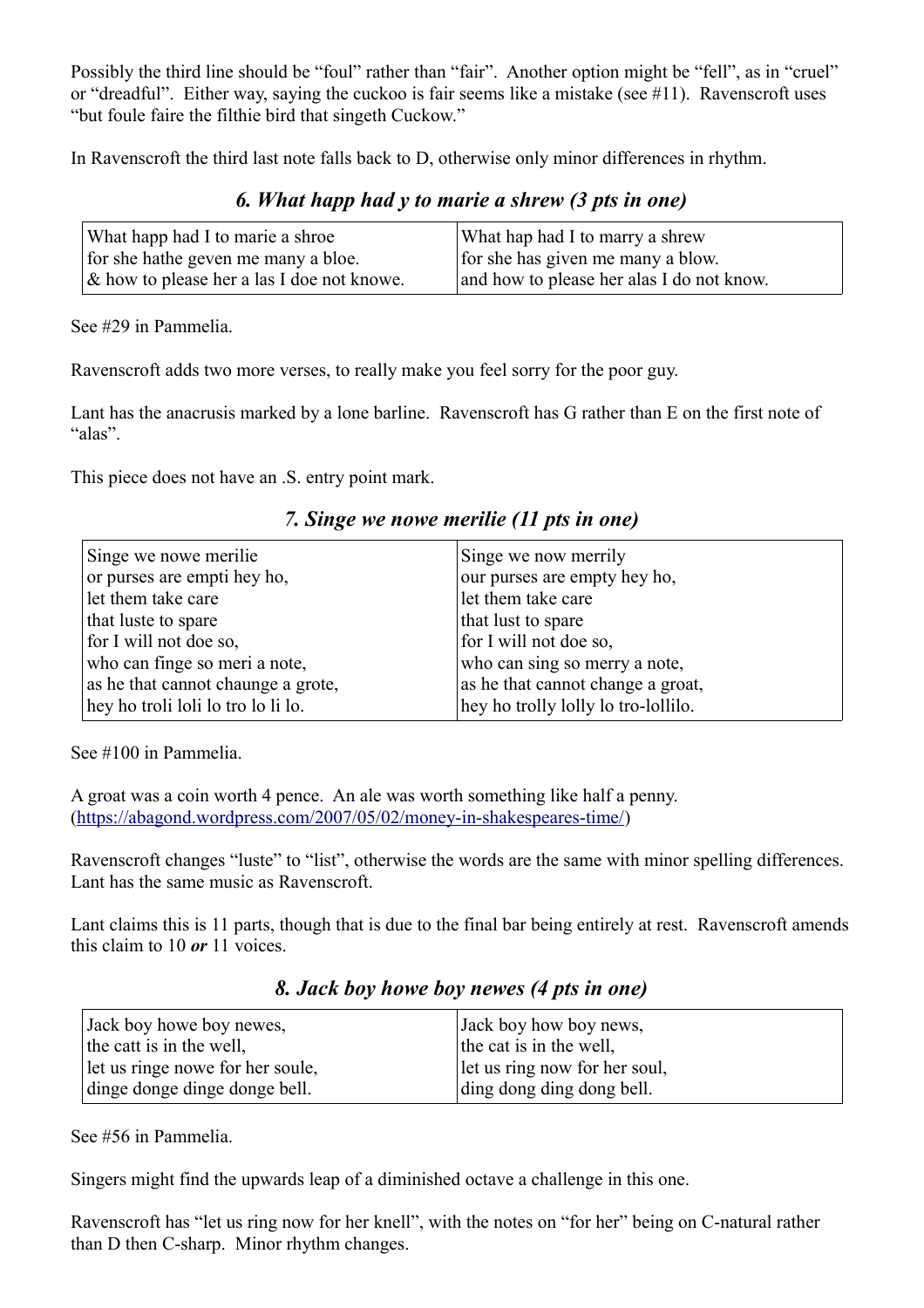| Fare well mine owen sweet hart,      | Farewell mine own sweetheart,          |
|--------------------------------------|----------------------------------------|
| fare well ys that I love beste       | farewell is that I love best           |
| sith yt I muste from my love depart, | since that I must from my love depart, |
| fare well my joye $&$ reste.         | farewell my joy and rest.              |

*9. Fare well mine owen sweet hart (4 pts in one)*

See #64 in Pammelia.

The "fare well my joye & rest" bit of the music in Lant has half an extra beat due to "well" being dotted. Ravenscroft solves this by halving the length of the following "my". Likely Lant intended to do this as well. Ravenscroft has a F-natural on "my".

Ravenscroft changes "that I love beste" to "whome I love best" and "fare well my joye" to "adew my joy".

| Singe ye nowe after me,   | Sing ye now after me,     |
|---------------------------|---------------------------|
| $\&$ as I singe singe ye, | and as I sing, sing ye,   |
| so shall we well a gree,  | so shall we well agree,   |
| five pts in unitee        | five parts in unity       |
| dinge donge ding dong     | ding dong ding dong       |
| ding dong ding dong bell. | ding dong ding dong bell. |

#### *10. Singe ye nowe after me (5 pts in one)*

See #83 in Pammelia.

The words of this five part round sing about how they are singing a five-part round. And then the church bells go off (see  $\#1$  and  $\#54$ ).

This piece does not have an .S. entry point mark.

Minor difference in Ravenscroft's melody at "parts in unity", otherwise the same.

| As I me walked        | As I me walked      |
|-----------------------|---------------------|
| in a may morninge     | in a may morning    |
| I harde a birde singe | I heard a bird sing |
| Cookowe.              | Cuckoo.             |

#### *11. As I me walked (4 pts in one)*

See #53 in Pammelia. This round is recorded in the Winchester Anthology, which was written down between 1487 and 1574, the rounds being near the end of the book.

The Winchester version has this song in Lydian, which has been shifted to Ionian for the Lant and Ravenscroft versions. The anacrusis in the Ravenscroft version moves the emphasis from the first syllable of each line to the second. Otherwise the music is much the same, with only the melody at "I heard a" changed slightly.

The lyrics tell the story of a person out walking when they are suddenly and unexpectedly reminded of being away from their home and their potentially unfaithful partner. Ravenscroft adds three extra verses, expounding on the theme.

### *12. Hey ho nobodie at home (5 pts in one)*

| Hey ho nobodi'at home,     | Hey ho nobody at home,    |
|----------------------------|---------------------------|
| meat nor drinke nor money, | meat nor drink nor money, |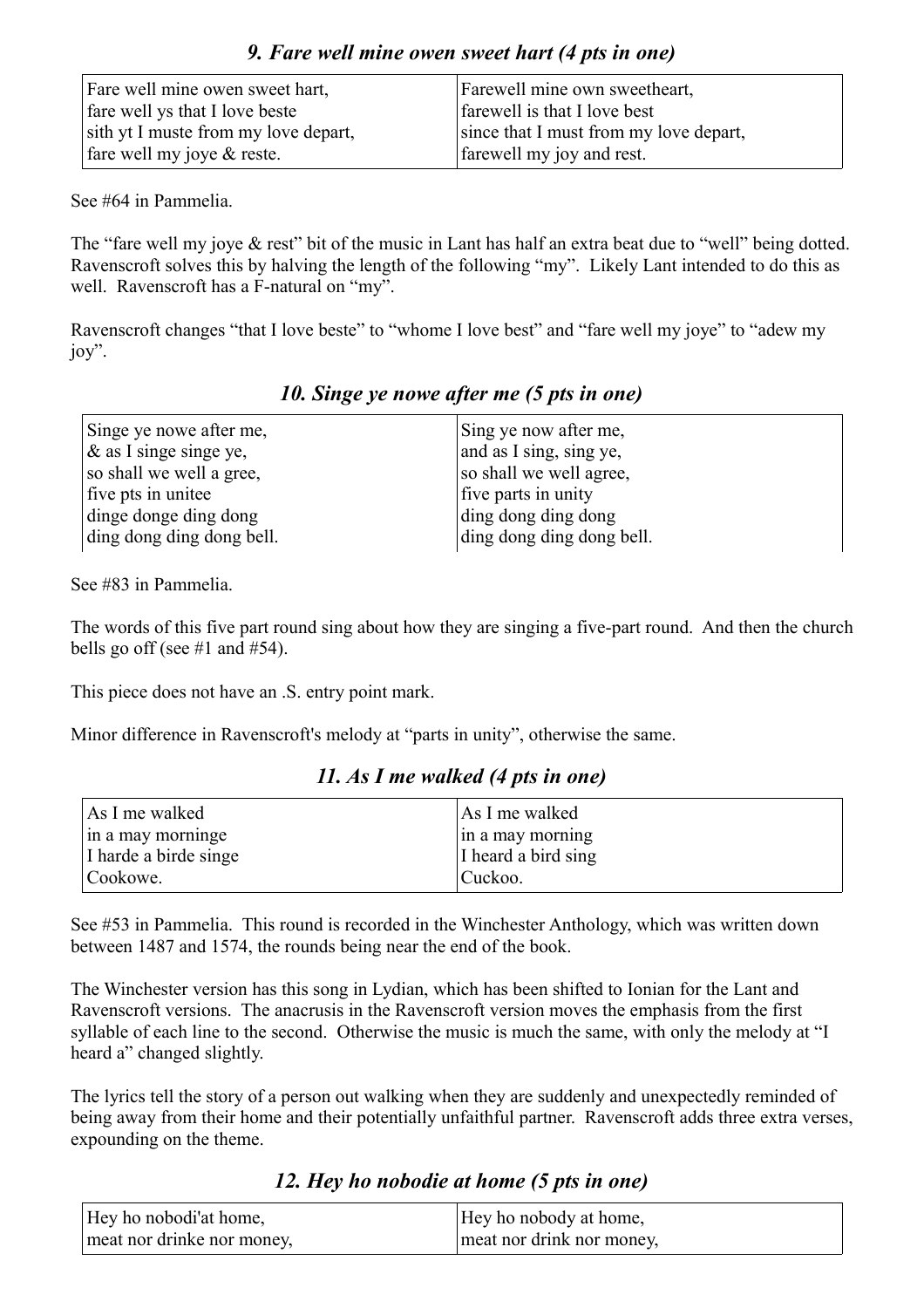| fill the pott Yeedie. | fill the pot Eadie. |
|-----------------------|---------------------|
|                       |                     |

See #85 in Pammelia.

The Lant version has a few differences to the Ravenscoft version in the lyrics and the melody.

Ravenscroft uses "Eadie" as the barman's name. Presumably the singer has a tab.

Tune is somewhat different from Ravenscroft, with a few rhythm changes and a different melody for "money".

*13. Nestro de farielle (4 pts in one)*

| Fa mi fa re la mi,  | Fa mi fa re la mi,  |
|---------------------|---------------------|
| Nestro de farielle. | Nestro de farielle. |

See #65 in Pammelia, which has the same melody but completely different lyrics.

The lyrics are written in a different handwriting to the rest of the manuscript. This is quite a long round, with much more music than there are lyrics written, so it might be that people were expected to know the rest of the words.

Like other rounds with solmization, the starting syllables are correct for the melody they sound.

#### *14. Dones a boire all boone companion (4 pts in one)*

| Dones a boire alle boone companion, | Give us to drink all good companion, |
|-------------------------------------|--------------------------------------|
| allelua allelua.                    | alleluia alleluia.                   |

See #52 in Pammelia.

Possibly a drinking song.

The lyrics are written in a different handwriting to most of the rest of the manuscript, a neat italic style that is used throughout Lant to indicate a non-English language. If this is the same person's handwriting, then they have put a lot more effort into being neat for italic compared to their regular handwriting.

Ravenscroft has "Donec aboire alle bon companion".

*15. Alegra Anglia alegra (4 pts in one)*

| Alegra Anglia alegra, vivat Elizabeth regina.   | Allegra Anglia allegra, vivat Elizabeth Regina. |
|-------------------------------------------------|-------------------------------------------------|
| Chante hony soite qui mal y pense,              | Chante honni soit qui mal y pense,              |
| Let all faithfull harts her noble name advance. | let all faithful hearts her noble name advance. |

Not in Ravenscroft.

Three languages in one song! Possibly to make a political point?

Most of the lyrics are written in italic, changing back to the regular hand for the English at "let all".

Nearly 2 octaves in range, so some singers will have a hard time with this one.

I suggest adding a sharp to the G on the word "y" to make the dominant a major chord. Try it both ways and see what you think.

This piece does not have an .S. entry point mark.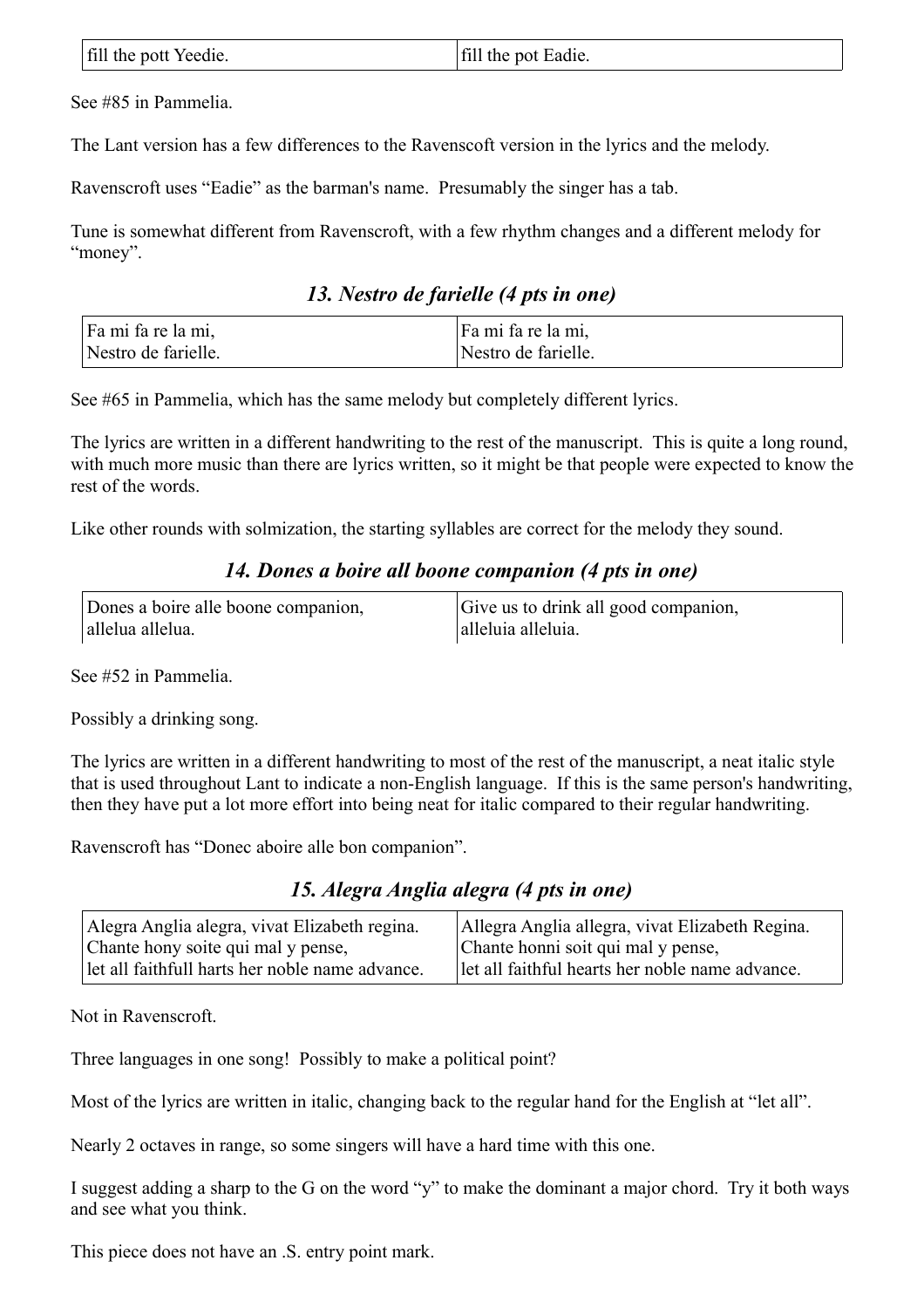*16. The pigion is never wo (4 pts in one)*

See #30 in Deuteromelia.

"Benting time" is when pigeons feed on grass ("bents"), as other foods are not available (Webster's Dictionary, 1913).

No anacrusis written in the original music, but it starts with a strong ascending  $4<sup>th</sup>$ , so one is warranted. Ravenscroft has the anacrusis. The only other difference in the Ravenscroft music is a jump up to G on "&".

This piece does not have an .S. entry point mark.

| Hey ho what shall I saye              | Hey ho what shall I say            |
|---------------------------------------|------------------------------------|
| Sir Jhon hathe caried my wyfe a waye, | Sir John has carried my wife away, |
| they were gone er I wiste,            | they were gone ere I whist,        |
| she will come when she liste,         | she will come when she list,       |
| hey troly loly lo lee,                | hey trolly lolly lo lee,           |
| come a gayne howe.                    | come again ho.                     |

*17. Hey ho what shall I saye (9 in one)*

See #99 in Pammelia.

Only differences with Ravenscroft are minor spelling changes.

#### *18. Hey how to the greene wood nowe let us go (3 pts in one)*

| Hey how to the greene wood nowe let us go,   | Hey ho to the green wood now let us go,      |
|----------------------------------------------|----------------------------------------------|
| singe heave $&$ ho,                          | sing heave and ho,                           |
| $\&$ there shall we finde bothe bucke & doe, | $\&$ there shall we find both buck $\&$ doe, |
| $\vert$ singe : $\vert$ :                    | sing heave and ho                            |
| the Hart the Hynde & the litle pretie Roe,   | the hart the hind and the little pretty roe, |
| $\vert$ singe : $\vert$ :                    | sing heave and ho.                           |

See #1 in Pammelia.

This one is different in that unlike other rounds, the following voices are marked as entering in somewhat quick succession, rather than being distributed evenly throughout the length of the entire song. It can be thought of as a round with three verses. Ravenscroft does not mark the entry point for following voices, leading one to assume equal distibution, so the following voices come in on "& ho".

The melody in Ravenscroft is much the same, but with a rhythm change to "the Hart the Hynde & the litle pretie Roe".

*19. Conditor, kirie (4 pts in one)*

| Conditor, kirie.            | Founder, Gloria.                                  |
|-----------------------------|---------------------------------------------------|
| Omnium que uiuant, eleyson. | On all the things that they may live, have mercy. |

See #33 in Pammelia.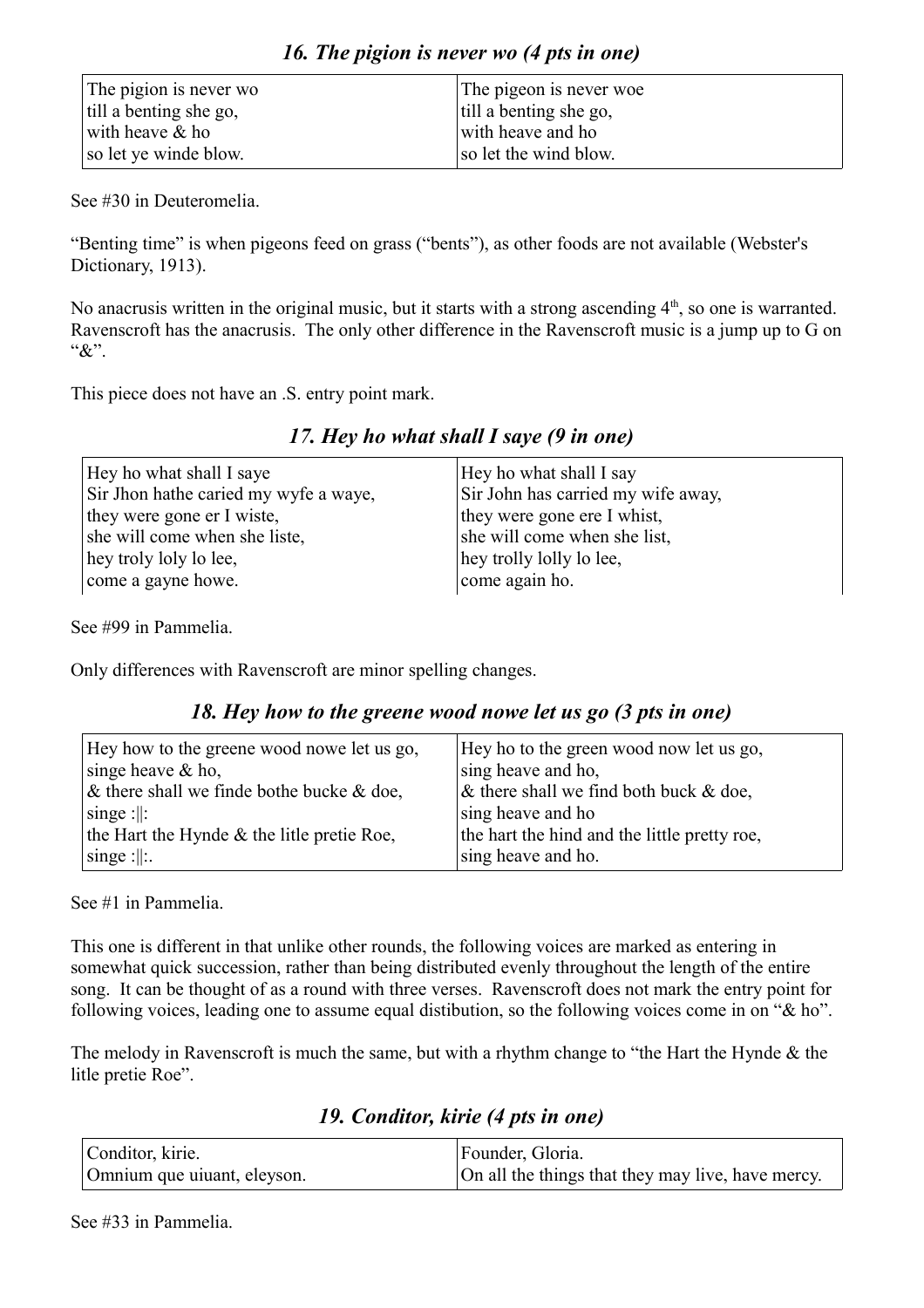Again, italic handwriting for the non-English words.

Ravenscroft adds the word "Kirie" before "Leison" at the end, but does not alter the music to make the extra syllables fit.

| White wyne $&$ suger,         | White wine and sugar,       |
|-------------------------------|-----------------------------|
| is good drink for me,         | is good drink for me,       |
| for so saide pson Bratt,      | for so said Parson Bratt,   |
| But Gough saide nay to thatt, | But Gough said nay to that, |
| for he lov'de malmsee.        | for he loved malmsey.       |

*20. White wyne & suger (5 pts in one)*

See #76 in Pammelia.

I tried laying the bars out as 4:4 time, since the melody does have that feel, however there are the wrong number of notes to make that work, and it made the entry point come in on the 3<sup>rd</sup> beat. Note that the last syllable falls on the same beat as the White, so subsequent repeats have white as the second beat of the first bar.

Apart from minor spelling changes, Ravenscroft is the same but with "nay to that" having "to" go up a step to G.

*21. Jenkin the jester (5 pts in one)*

| Jenkin the jester, was woont to make glee,   | Jenkin the jester, was wont to make glee,      |
|----------------------------------------------|------------------------------------------------|
| with Jarvis the Jugler, till angrie was hee, | with Jarvis the Juggler, till angry was he,    |
| then Wilkin the wyseman, did wisely for see, | then Wilkin the wise-man, did wisely foresee,  |
| that jugler & jester, shoulde gently agree,  | that juggler $\&$ jester, should gently agree, |
| hey downe, do' d' d' downe a downe           | hey down, down down down                       |
| do' downe a do', do',                        | down a down down down a down, down,            |

See #84 in Pammelia.

A "juggler" in period was quite possibly a magician (Butterworth, Philip, *Magic on the Early English Stage*, Cambridge University Press, Cambridge, 2005), so this puts me in the mind of cries of "It's in his other hand!"

Ravenscroft adds a "derie" in place of "down a" amongst the last section.

|  |  | 22. Jolly Shepherde (3 pts in one) |  |  |  |  |  |
|--|--|------------------------------------|--|--|--|--|--|
|--|--|------------------------------------|--|--|--|--|--|

| Jolly Shepherde $&$ upo' an hill                      | Jolly Shepherd & upon an hill                     |
|-------------------------------------------------------|---------------------------------------------------|
| as he sate full loude he blowe his litle horne        | as he sat full loud he blow his little horn       |
| & kept right well his gate,                           | and kept right well his gate,                     |
| earlie in a morninge & late in an eveninge,           | early in a morning & late in an evening,          |
| & en' blew this litle boy so merily pipinge,          | and ever blew this little boy so merrily piping,  |
| terly ter $\vert$ o, : $\vert$ : terly ter lo ter lee | terly ter lo, terly ter lo, terly ter lo ter lee  |
| terly ter lo, :   : terly ter lo ter lee.             | terly ter lo, terly ter lo, terly ter lo ter lee. |

See #3 in Pammelia.

Ravenscroft has "and ever blew", so I have gone with that in my translation because two syllables fits the music.

Although sticking to the same tune overall, Ravenscroft has several alterations to the melody, especially in the "terly terlo" section.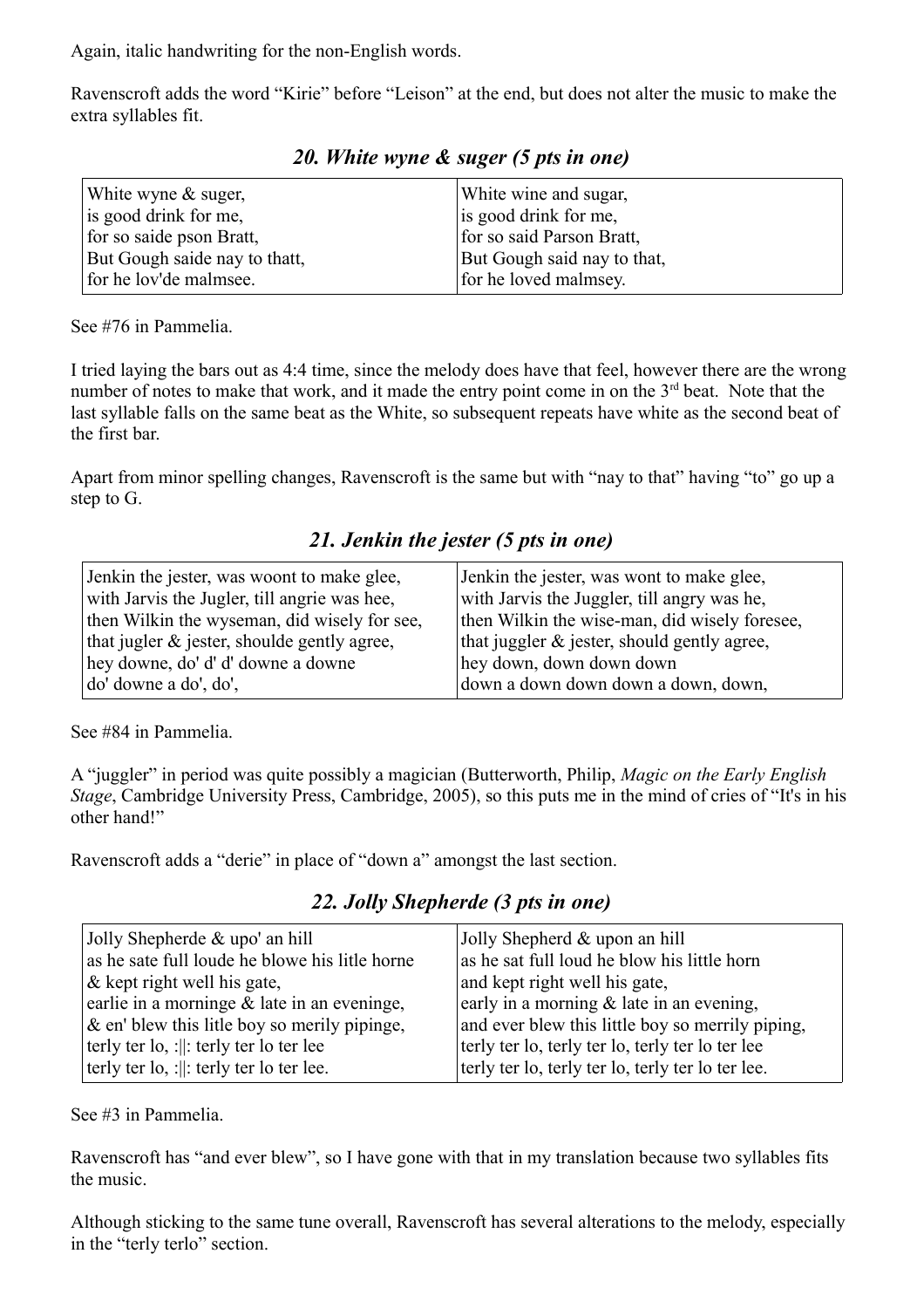| The pie sate in ye perie tree,    | The pie sat in the perry tree,     |  |
|-----------------------------------|------------------------------------|--|
| :  :                              | The pie sat in the perry tree,     |  |
| With mery mery whip $\&$ go,      | With merry, merry, whip $\&$ go,   |  |
| With twice so mery, whip $\&$ go. | With twice so merry, whip $\&$ go. |  |

Not in Ravenscroft.

I assume that "pie" means "magpie" in this song. Perry pear varieties usually have small fruit and are used to make a drink much like cider.

This piece is marked as 3 parts, but actually it is only two parts.

#### *24. Nowe nowe behonde (3 pts in one)*

| Nowe nowe behoulde & see                | Now now behold and see               |  |
|-----------------------------------------|--------------------------------------|--|
| what songe is this or howe maye it bee, | what song is this or how may it be,  |  |
| three pts in one sing all after me      | three parts in one sing all after me |  |
| w(th) hey don'e, do' do' a do'          | with hey down, down down a down      |  |
| do' do' trole ye berie                  | down down troll the berry            |  |
| drinke & be merie.                      | drink and be merry.                  |  |

See #13 in Pammelia.

This one says "3 parts in one in the fifth" and it is actually a canon rather than a round. It seems to work okay with the first part starting on G, the second part starting on D and the third part starting on A. I am unsure whether in transposing that the sharps should be added or ignored. Normally when canon is written out properly it does not transpose the key signature in the different parts and I suggest doing that here as well.

Ravenscroft starts "Hey downe a downe" with F and E added between the initial G and D that Lant has. There are other small variations in the tune.

### *25. Treamoune (3 pts in one)*

| Treamoune, :   : treamoune, see. | Treamoune, treamoune, treamoune, see. |
|----------------------------------|---------------------------------------|
| Ke ke ke la mee,                 | Ke ke ke la mee,                      |
| terlamonee :   : terlamonee.     | terlamonee terlamonee terlamonee.     |

Not in Ravenscroft.

Suspected of being nonsense words by Vlasto. The lyrics are in an italic handwriting like #13 and #14, which indicates a language other than English.

The tune reminds me of Pastimes.

### *26. Misere mei (4 pts in one)*

| Miserere mei deus secundum magnam,           | Have mercy on me, God, according to Thy great |
|----------------------------------------------|-----------------------------------------------|
| $\vert$ misericordiam tuam, : $\vert\vert$ : | mercy, to thy mercy.                          |

See #32 in Pammelia.

In italic handwriting as per other Latin texts.

Possibly a C-sharp on "mag" would work nicely, but it's natural also in Ravenscroft.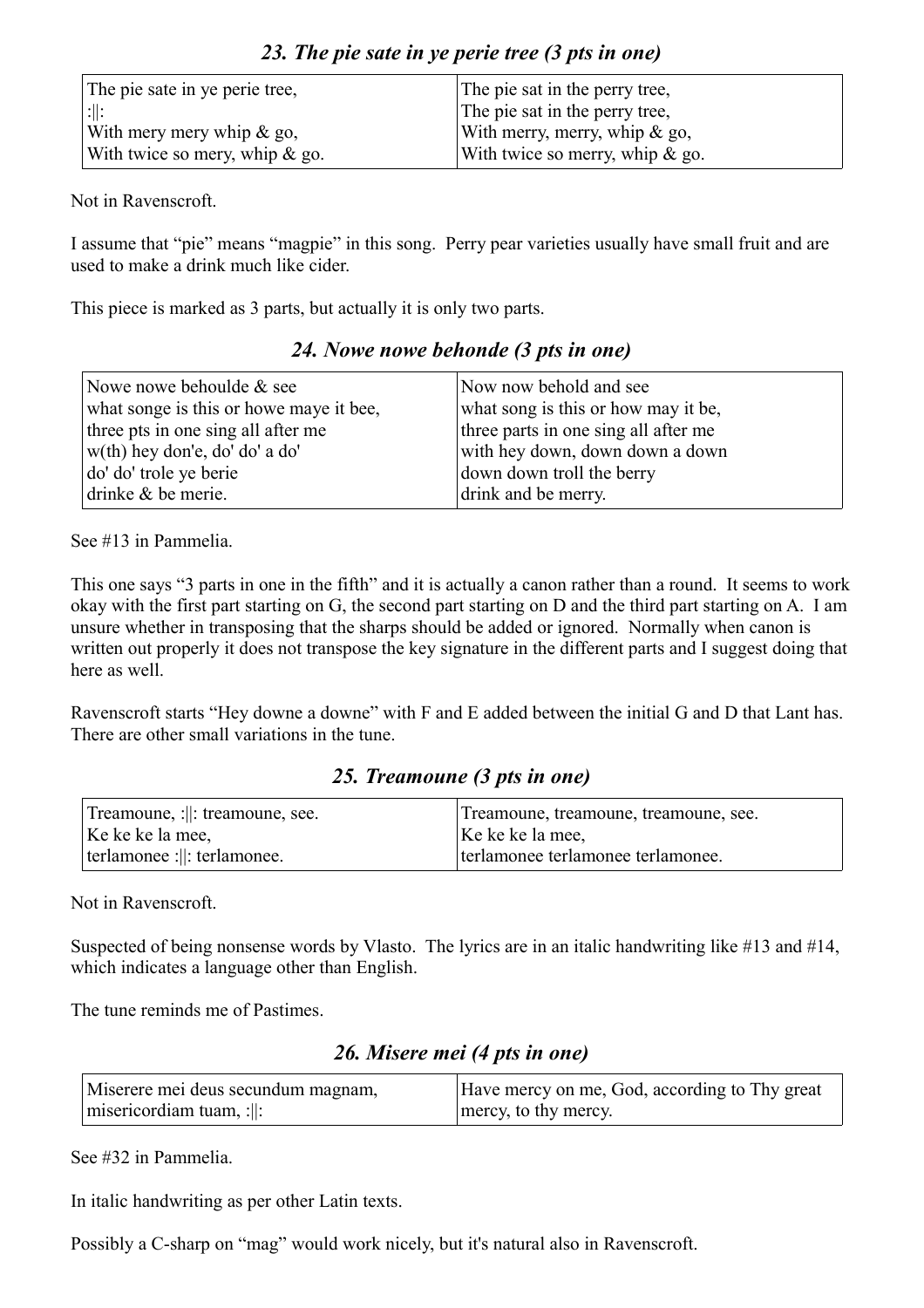| In te domine speravi,      | In you Lord I trust,             |
|----------------------------|----------------------------------|
| non confounder in eternum, | do not damn me for all eternity, |
| In te domine speravi,      | In you Lord I trust,             |
| non confounder in eternam. | do not damn me for all eternity. |

See #34 in Pammelia.

In a italic handwriting as per other Latin texts.

Ravenscroft divides up the A for the second "Domine", but otherwise has the same music. This moves the lyrics to the left by one syllable for a bit.

| Lorde have m'cy upon us,  | Lord have mercy upon us,  |
|---------------------------|---------------------------|
| Christe have m'cy upo' us | Christ have mercy upon us |
| O Christe heare us,       | $ O$ Christ hear us,      |
| Lorde have m'cy upo' us   | Lord have mercy upon us   |

*28. Lorde have m'cy upon us (4 pts in one)*

Not in Ravenscroft.

This one has an example of how to do a diminished chord in Renaissance style – use first inversion so that there are no discords with the lowest note of the chord!

There isn't any explanation about how to treat the "mercy upon us" where the melody splits in two, so pick one or the other each time through the round. The lower notes are written in a slightly different style, so were likely added latter, possibly in an attempt to avoid the parallel unison at the end of the second and fourth lines.

|  |  |  |  |  |  | 29. Now god be wth old Simion (3 parts in one) |  |  |  |  |  |
|--|--|--|--|--|--|------------------------------------------------|--|--|--|--|--|
|--|--|--|--|--|--|------------------------------------------------|--|--|--|--|--|

| Now god be wth old Simion        | Now god be with old Simion        |
|----------------------------------|-----------------------------------|
| for he made tankerds many a one, | for he made tankards many a one,  |
| & a good old man was hee,        | and a good old man was he,        |
| & Jenkin was his iourney man,    | and Jenkin was his journey man,   |
| & hee could tipple of every can, | and he could tipple of every can, |
| & thus he sayde to mee,          | and thus he said to me,           |
| to whom drink yee,               | to whom drink ye,                 |
| sir knave to thee,               | sir knave to thee,                |
| then hey ho iolly Jenkin         | then hey ho jolly Jenkin          |
| I spie a knave a drinking,       | I spy a knave a drinking,         |
| com' troule the boule to mee.    | come troll the bowl to me.        |

See #7 in Pammelia.

Compare "Of al the birds" in Deuteromelia, which has the line "to whom drinks thou, sir knave to thou".

Ravenscroft substitutes "Cannes" for "tankerds".

Ravenscroft has four notes different, but not changing the chord structure of rhythm. He stays with the A on "old", does an F – Bb jump for "can and", and he has C for "knave a".

#### *30. Com' follow me merily my mates (5 pts in one)*

| Com' follow me merily my mates. | Come follow me merrily my mates. |
|---------------------------------|----------------------------------|
|---------------------------------|----------------------------------|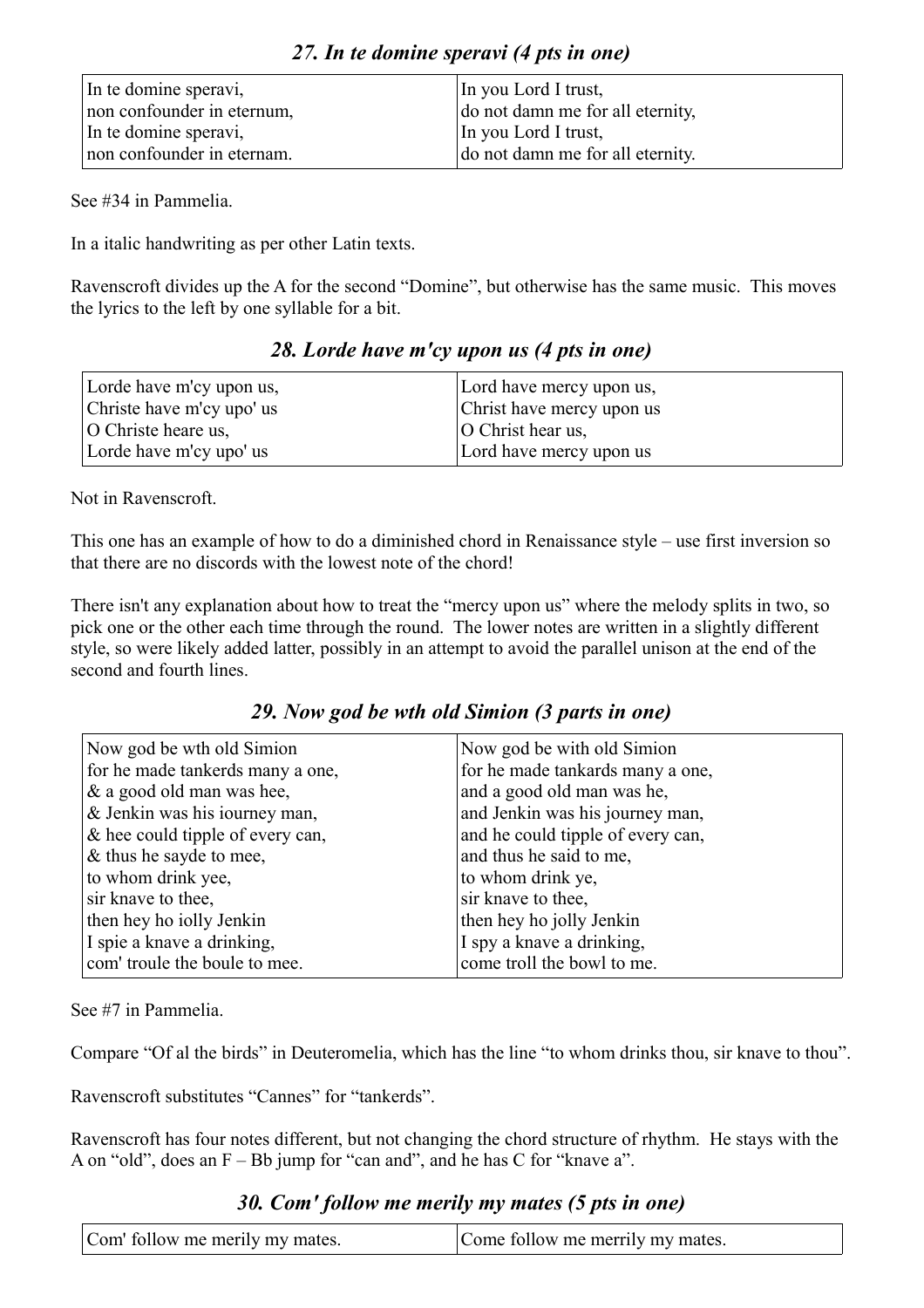| Letts all agree, and make no faultes.    | Lets all agree, and make no faults.      |
|------------------------------------------|------------------------------------------|
| Take heed of tyme tune & eare,           | Take heed of time, tune & ear,           |
| tyme tune & eare,                        | time, tune $&$ ear,                      |
| and then w'th out all doubt,             | and then with out all doubt,             |
| we need not feare,                       | we need not fear,                        |
| to sing this catche, throughout,         | to sing this catch throughout,           |
| Malkin was, a countrey mayde,            | Malkin was a country maid,               |
| :∥:                                      | a country maid,                          |
| tricke & trim' fyne & brave,             | trick and trim, fine and brave,          |
| as she might bee,                        | as she might bee,                        |
| she would nedes to the courte she sayde, | she would needs to the court she said,   |
| to sell her milke & furmentye,           | to sell her milk & furmentye,            |
| he loe have wth you now to westminster,  | hey lo have with you now to Westminster, |
| but before we come there,                | but before we come there,                |
| be cause the way is farr,                | be cause the way is far,                 |
| some comtrey toy lets heare,             | some country toy let's hear,             |
| a dew thou daynty dame,                  | adieu thou dainty dame,                  |
| goe whether thou wist for me,            | go whether thou whist for me,            |
| thou are ye very same,                   | thou are ye very same,                   |
| I tooke thee for to be,                  | I took thee for to be,                   |

See #75 in Pammelia.

The music for this changes between cut-C and "6i" time frequently, a fact pointed out by the lyrics ("Take heed of tyme tune  $\&$  eare"). The 6i time has black minims and black semibreves, with six black minims taking the time of one white minim in cut-C time. There are a few places where the time signature change is omitted or not quite in the right place, which would not have helped the singers get this right!

Ravenscroft Pammelia #75 has "pretty talk" rather than "country toy". Also repeats "tricke and trim" instead of having "fine and brave". Also has "to sell milk", rather than "to sell her milk" which in Lant is a later correction, possibly to make up for the additional note after "sayde" which is assigned to "to". Ravenscroft has "hey ho" instead of "he loe" and "you will" for "thou wist".

It's possible "furmentye" could be a word to do with "ferment" (as in alcohol), but it seems more likely "frumenty" (a porridge-like food that can have milk in it).

The music for this catch starts in bass clef and moves to tenor clef, so I have done the same. It may help performers to divide this round into bass voices repeating the first section as a burden, and higher voices performing the remainder of the song as a round, though there is no suggestion of this in the original notation.

*31. Conso re my fa my re ut (4 pts in one)*

| Conso re my fa my re ut,       | Conso re my fa my re ut,           |
|--------------------------------|------------------------------------|
| hey dery dery sing & be mery,  | hey derry derry sing and be merry, |
| qua'do veni qua'do coli,       | quando veni quando coli,           |
| whipp it litle Davy bome bome. | whip it little Davie bome bome.    |
| Bome, bome, bome, bome.        | Ground: Bome, bome, bome, bome.    |

See #71 in Pammelia.

Ravenscroft starts off "ut re my ...", missing the first note of the Lant version.

Includes Latin, however "quando veni quando coli" (*when I came, there I tilled*) is in the normal handwriting, unlike for other occasions of non-English. Instead, the "conso re my fa my re ut" is in the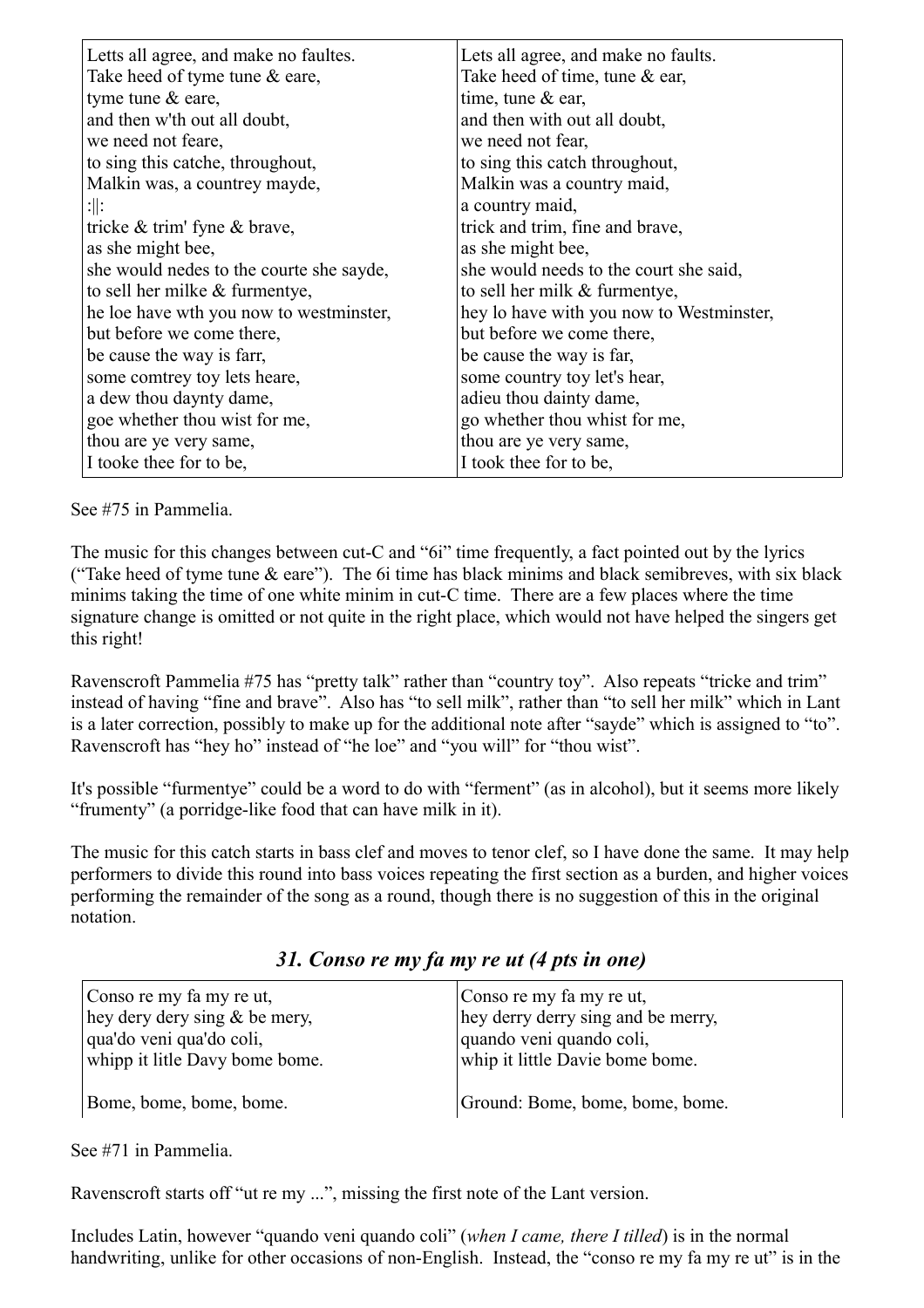foreign cursive.

This one has some unusual harmonies, with D being sung against an F major chord. Ravenscroft changes the notes for "quando veni quando coeli" to A low-F high-F C, but does nothing to try to fix the D's.

"Whipp it" probably refers to playing the drum, as per the onomatopoeic "bome" in the ground. Ravenscroft changes this lyric to "whip little Davids bome, bome", cheekily altering the meaning.

| Hould thy peace, | Hold thy peace, |
|------------------|-----------------|
| Hould thy peace, | Hold thy peace, |
| Thou knave,      | Thou knave,     |
| Thou knave,      | Thou knave,     |
| Hould yi peace,  | Hold thy peace, |
| Thou knave.      | Thou knave.     |

### *32. Hould thy peace (3 pts in one)*

See #10 in Deuteromelia.

Essentially this song is telling off the other singers for singing.

The music in this one is not at all similar to the Ravenscroft version, giving us *two* possibilities for the song sung in Shakespeare's *Twelfth Night*.

This piece does not have an .S. entry point mark.

This round says it is 3 parts, however the music is only enough for two parts as written. There are no rests, which would normally be there to give the timing of a catch, however there are some unusually placed barlines in this piece. Normally barlines in Lant are reserved for marking an anacrusis or at the end of the piece, and rarely in the middle. There are barlines written in the music for every two minims of the second half of this piece. This is possibly an indication that the second half of this round should alternate between voices, turning it into a catch thus:

1) Hould thy peace, Hould thy peace,

- 2) Thou knave *(rest rest)* Hould yi peace, *(rest rest)*
- 3) *(rest rest)* Thou knave, *(rest rest)* Thou knave.

Using this format gives a similar structure to that of the Ravenscroft version.

Another question is whether this piece of music should have B-flats or B-naturals. The notation does not include any indication of flattening the B's, however that gives us a B-diminished chord in root position, which is a rare thing in 16thC music.

| Let Lobcock leave his wyfe at home,       | Let Lobcock leave his wife at home,      |
|-------------------------------------------|------------------------------------------|
| that roysters may ruffle his lustie Jone, | that roisters may ruffle his lusty Joan, |
| wth tihee wth twoo a lone,                | with tee-hee with two alone,             |
| wth tahha, fare well my kynde mome.       | with tah-ha, farewell my kind mome.      |
| Yet must we looke sadly                   | Yet must we look sadly                   |
| whe' lobcok comes home.                   | when Lobcock comes home.                 |

#### *33. Let Lobcock leave his wyfe at home (5 pts in one)*

See #87 in Pammelia.

Ravenscroft has the spelling "moame". Dictionary.com and merriam-webster.com suggest "mome" means "a fool; blockhead". This gives the idea that Jone is saying farewell to the "royster".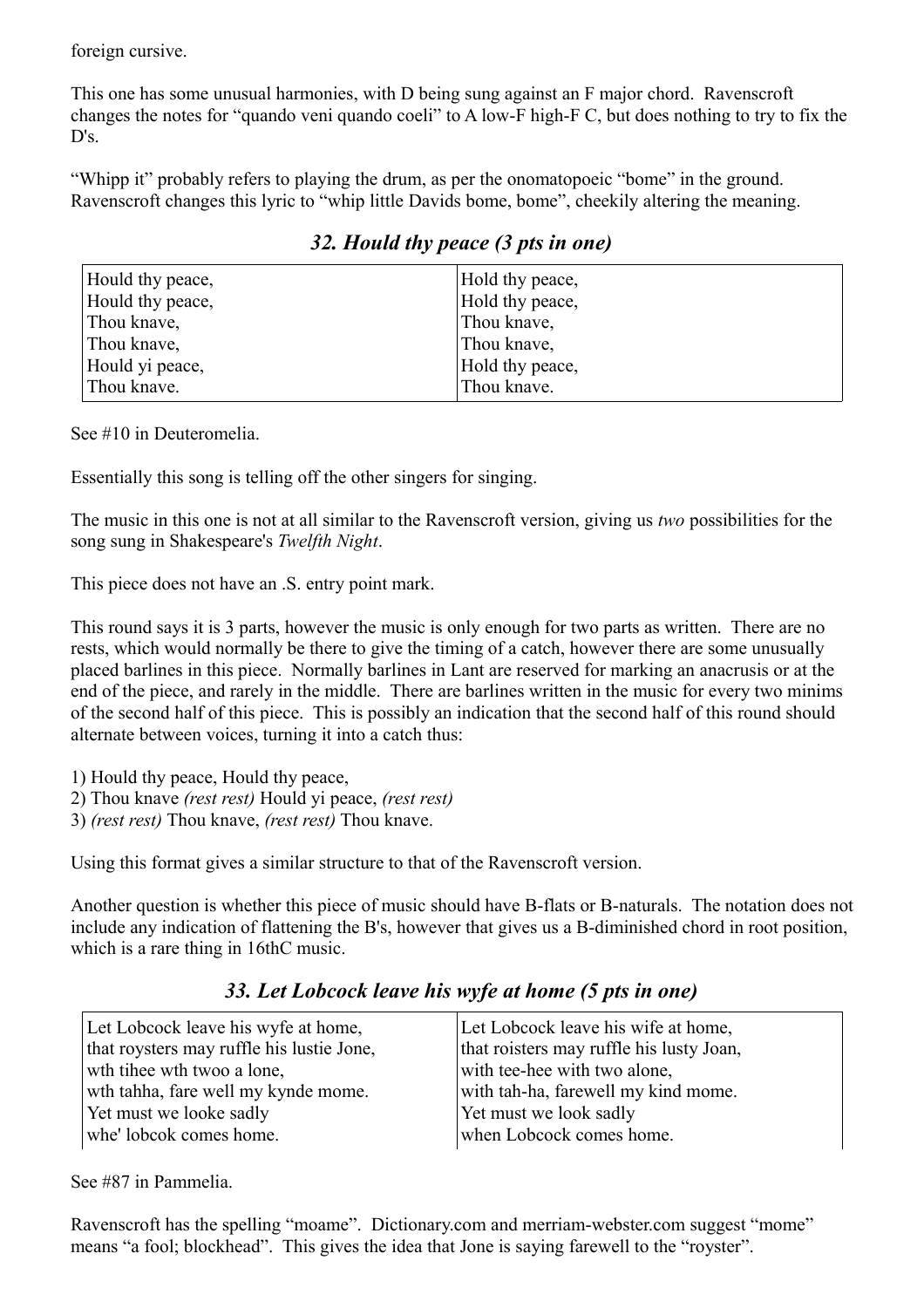Also Ravenscroft has "with lustie lustie Jinkin that clownish Groome" rather than "roysters" with a "lustie Jone". He also has "kindly" instead of "sadly".

In Lant this song is in C, but Ravenscroft transposes it down to F. Lant does not indicate an anacrusis but Ravenscroft does. With the exception of the division of one note into two to allow for "lustie lustie", the melody is the same in both editions.

Note that unlike #32 and #34, this catch actually has the rests inserted rather than barlines designating the melody being divided up into separate voices.

|  |  | 34. The owld dog (3 pts in one) |  |  |  |  |  |  |
|--|--|---------------------------------|--|--|--|--|--|--|
|--|--|---------------------------------|--|--|--|--|--|--|

| The ould dog, ye golly ould dog,    | The old dog, the jolly old dog,        |
|-------------------------------------|----------------------------------------|
| $\vert$ as he lay in his Den' a,    | as he lay in his Den a,                |
| ouffa, buffa, troly tro, troly tro, | woof-a, buffa, trolly tro, trolly tro, |
| as he lay in his Den' a.            | as he lay in his Den a.                |

See #21 in Pammelia.

This piece does not have an .S. entry point mark.

This one is stated as three parts, however two of the parts are laid out as chords rather than individual melodies. Ravenscroft writes it out as a catch with two voices alternating huffa and buffa, trolly lo and trolly lo, making it clear how the three parts should work. There is no indication of that in Lant, apart from placement of barlines separating the phrases of the third line and that it stipulates this to be a 3 parter. One might otherwise assume that this should be done as a two parter and when one gets to the final passage, just select whether to sing high or low.

Ravenscroft has a slight variation in the melody each time for "as he lay". Also begins on D just for the anacrusis note.

*35. Joy in the gates of Jerusalem (4 pts in one)*

| Joy in ye gates of Jerusalem, | Joy in the gates of Jerusalem, |
|-------------------------------|--------------------------------|
| peac be in Syon.              | peace be in Zion.              |
| Let us be mery all together,  | Let us be merry all together,  |
| and tosse ye black boule.     | and toss the black bowl.       |

See #91 in Pammelia.

This has an additional verse that's not present in Ravenscoft.

This piece does not have an .S. entry point mark. This round is actually a 6 parter, not 4 as the manuscript claims.

In the Lant music, it does not mark the F-sharp on Jeuralem, though the sharp is present in Ravenscroft.

### *36. Scotland it burneth (4 pts in one)*

| Scotland it burnethe, | Scotland it burns,    |
|-----------------------|-----------------------|
| looke out, looke out, | look out, look out,   |
| fyer fyer, fyer fyer, | fire fire, fire fire, |
| caste on more water.  | cast on more water.   |

Not in Ravenscroft, however this round is modernly known as "London's Burning".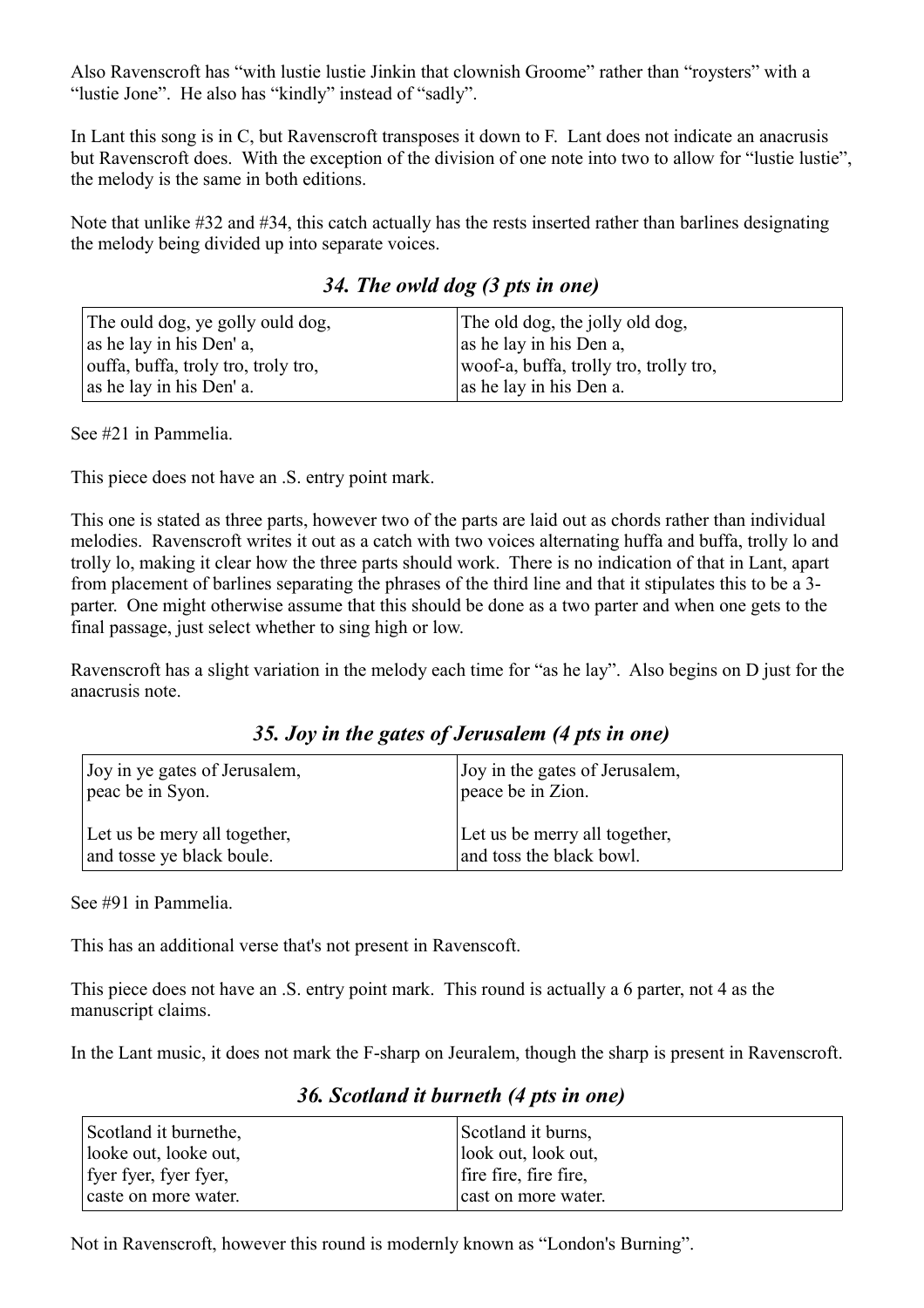No anacrusis marked in the music, but it seems to be warranted by the rising 4th.

| Jone come kysse me nowe,        | Joan come kiss me now,         |
|---------------------------------|--------------------------------|
| once agayne for my love gentle, | once again for my love gentle, |
| Jone come kysse me nowe.        | Joan come kiss me now.         |

#### *37. Jone come kisse me now (3 pts in one)*

See #22 in Pammelia.

Compare the placement of the comma after "gentle" in Lant, vs Ravenscroft before "gentle".

This piece does not have an .S. entry point mark.

Lant pitches this piece an octave above Ravenscroft. In Lant, the "once again" is straight rather than dotted as it is in Ravenscroft.

| New oysters, $:  :$                       | New oysters, new oysters,                |
|-------------------------------------------|------------------------------------------|
| new walflit oysters                       | new whale-fleet oysters,                 |
| at a grote a peck, :  :                   | at a groat a peck, at a groat a peck,    |
| eche oyster worth two pence,              | each oyster worth two pence,             |
| fetch us bread ane wyne yt we may eate,   | fetch us bread and wine that we may eat, |
| let us lose no tyme wth suche good meate, | let us lose no time with such good meat, |
| a banget for a prince,                    | a banquet for a prince,                  |

*38. New oysters (3 pts in one)*

See #11 in Pammelia.

This is based on street cries from stall holders. See also #5 in Pammelia for another street call round that features oysters and other things.

This one's weird, with 19 beats per section. It fits together fine, but one is left unsure where the emphasis should go as there is no indication in the music. Ravenscroft halves the length of "we may" and omits the rests after the initial "new oysters" and after the initial "at a grote a peck". Ravenscroft also has some unusual barlines, much in the same vain as Lant does for #34 "The old dog". The barlines in Ravenscroft appear to have simply been in order to help singers know about the bars that were only one beat long.

I have used the barline suggestions from Ravenscroft to guide the placement of barlines in this transcription, though keeping the note lengths of the Lant music. This leads to a one-beat bar, a two-beat bar, and the rest of the piece fitting into four-beat bars.

| Blow thy horne thou jolly hunter<br>thy hownds for to revive a,<br>shew yi self a good hunts man, | Blow thy horn thou jolly hunter<br>thy hounds for to revive a,<br>show thyself a good huntsman, |
|---------------------------------------------------------------------------------------------------|-------------------------------------------------------------------------------------------------|
| whiles yt thou art a live a,                                                                      | whilst that thou art alive a,                                                                   |
| that men' may say $\&$ sing wth thee,                                                             | that men may say and sing with thee,                                                            |
| thou liv'st a mery lyfe a,                                                                        | thou livest a merry life a,                                                                     |
| in pleasure all ye day,                                                                           | in pleasure all the day,                                                                        |
| & venus mate to wyfe a                                                                            | and Venus mate to wife a                                                                        |

#### *39. Blow thy horne thou jolly hunter (4 pts in one)*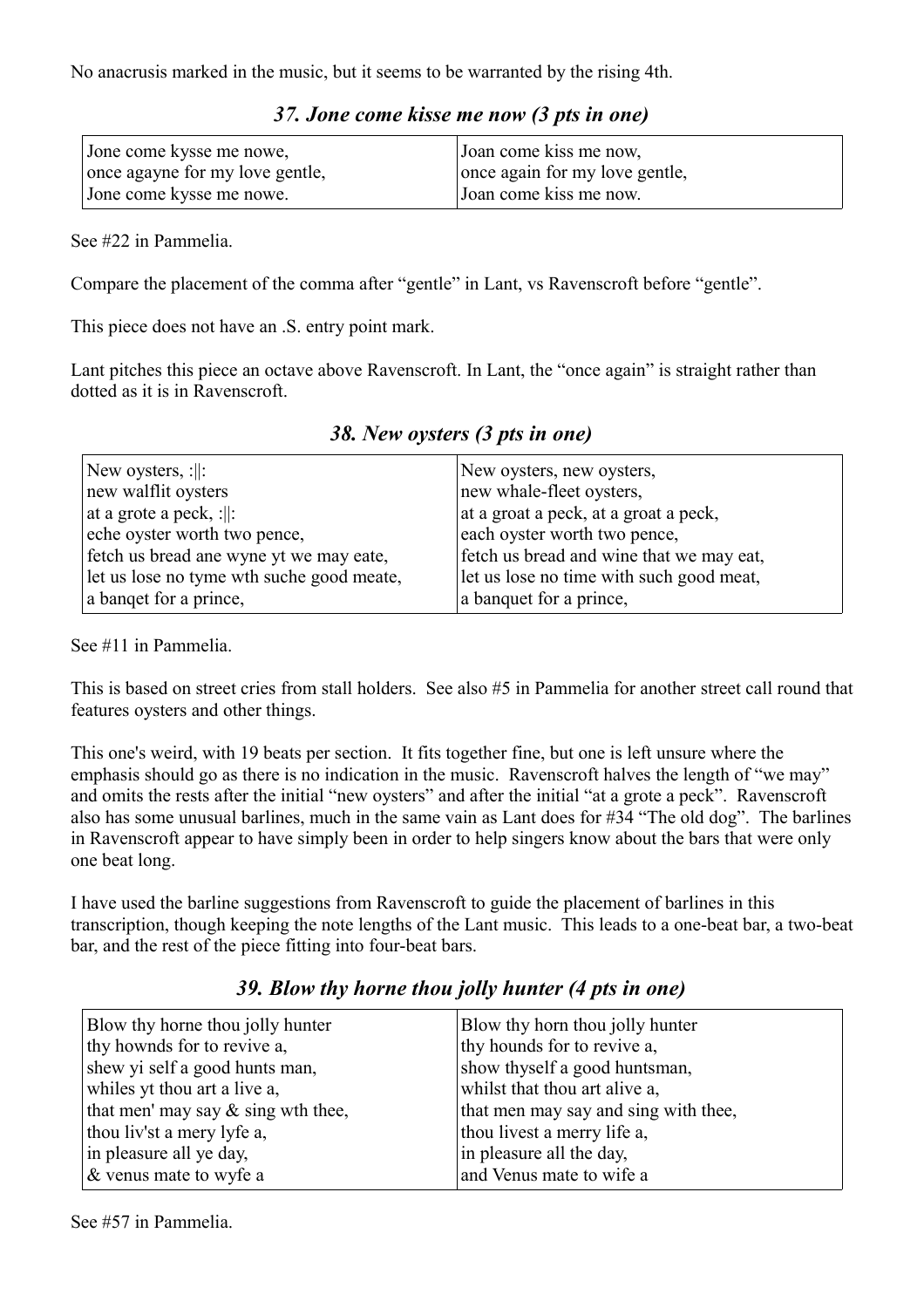Ravenscroft has "hornes" instead of "hownds" on the second line, which makes less sense than Lant's version. He also puts "hast" rather than "liv'st".

The music is the same in Ravenscroft.

| Browning madam, :  :                      | Browning madam, browning madam,          |
|-------------------------------------------|------------------------------------------|
| so mery we sing browning madam.           | so merry we sing browning madam.         |
| The fay'rest flower in yander greene,     | The fairest flower in yonder green,      |
| is in my loves brest, full come ly seeme, | is in my loves breast, full comely seem, |
| and wth all others compare shee can'      | and with all others compare she can      |
| therfore let us sing, browning madam.     | therefore let us sing, browning madam.   |

#### *40. Browning madam (3 pts in one)*

See #9 in Deuteromelia.

Browning is a surname. Presumably "Madam" comes after "Browning" (rather than before) for the entire song in order to make the final rhyme.

Ravenscroft has "merrily" rather than "merry" and "garden greene" rather than "yander greene".

Ravenscroft adjusts the melody to make "merrily" work.

The melody ranges over two octaves and a 2nd. Ravenscroft does not jump into Bass clef at "The fay'rest flower", mostly staying up the octave and keeping entirely under two octaves (D below middle-C up to C above middle-C). The melody of the two editions vary in several places after that, even accounting for the change of octave, and Ravenscroft changes some of the chords and even introduces accidentals in the last section.

This piece does not have an .S. entry point mark.

#### Lets have an a peale, for Jhon Cookes soule for he was an honest man, wth bells all in an order, the cruse wth black boule, the tankerd lyke wise wth ye can. And I myne oeune self will ring ye treble bell, & drinke to you every one. Stane faste nowe my mates, ring merilye & well, till all ye good ale be gone. Let's have an appeal, for John Cook's soul for he was an honest man, with bells all in an order. the cruse with black bowl, the tankard likewise with the can. And I mine own self will ring the treble bell, and drink to you every one. Stand fast now my mates, ring merrily and well, till all the good ale be gone.

#### *41. Lets have an a peale (4 pts in one)*

See #69 in Pammelia. See also #97 in Pammelia for a shorter round about John Cooks' soul.

Ringing the church bells at a funeral and also having a drink. Possibly "cruse" is talking about the cross.

Ravenscroft varies the words only slightly: "Lets have *a* peale", "the cruse with *the* blacke bole" and "till all *this* good ale".

Lant marks the anacrusis with a barline.

Ravenscroft transposes this down from C to F, adding a B-flat key signature. Otherwise there are only minor differences between the two editions. Ravenscroft sticks on the same note for both syllables of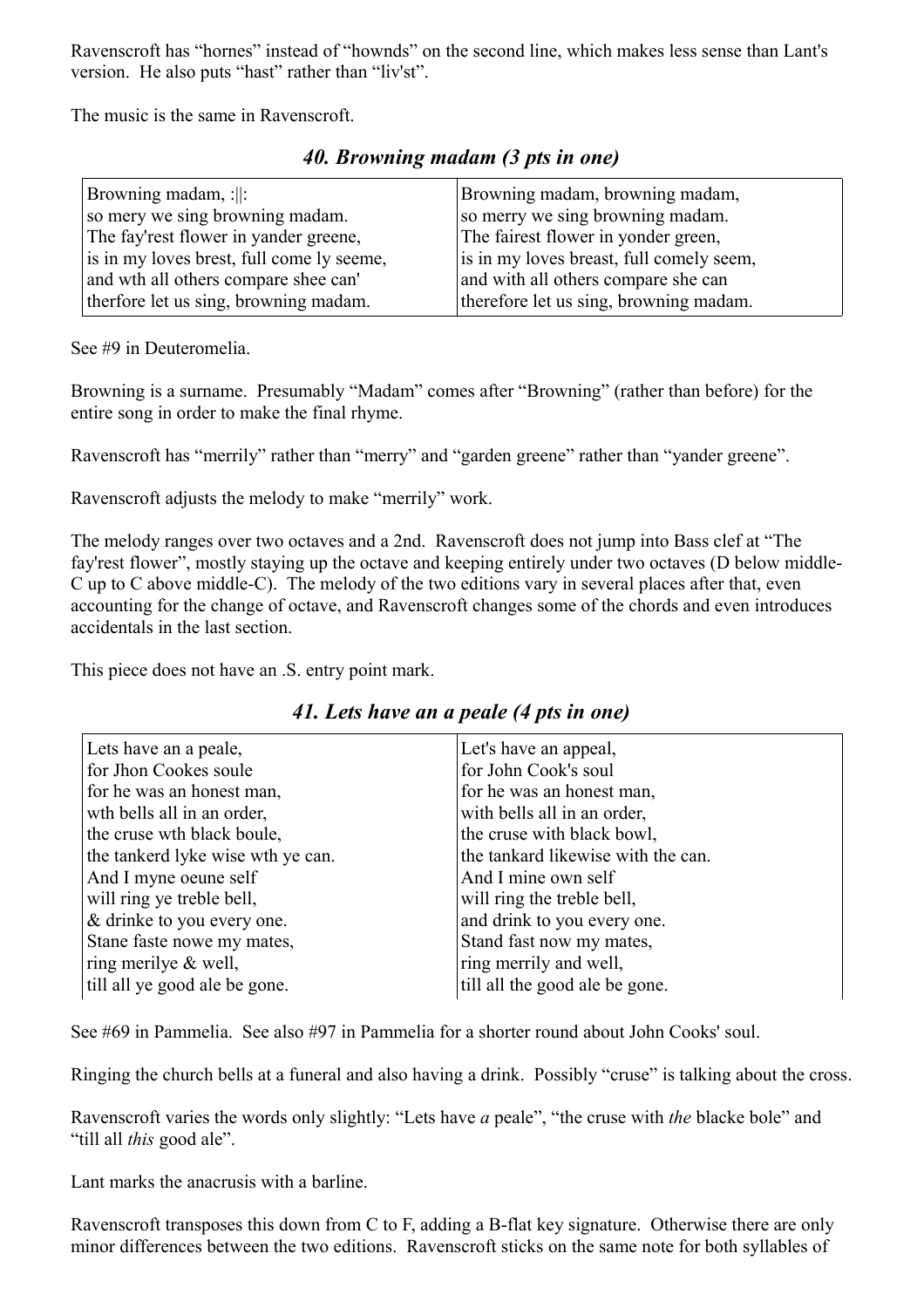"order", Jumps down a  $4<sup>th</sup>$  rather than a  $5<sup>th</sup>$  to "own", and heads down rather than up on "ale be".

| Sing after fellos as you heare mee,     | Sing after fellows as you hear me,       |
|-----------------------------------------|------------------------------------------|
| a toye that seldom is sene a,           | a toy that seldom is seen a,             |
| Three countrey daunces in one to bee,   | Three country dances in one to be,       |
| a prity conceipt as I weene a.          | a pretty conceit as I wean a.            |
| Robin hood Robin hood sayde litle Jhon, | Robin hood, Robin hood said little John, |
| come daunce before y queene a,          | come dance before the queen a,           |
| in a red peticote $\&$ a greene jacket, | in a red petticoat and a green jacket,   |
| a white hose & a greene a.              | a white hose and a green a.              |
| Nowe foote it as I doe tom boye tom,    | Now foot it as I do tom boy tom,         |
| nowe foote it as I doe good switheen a, | now foot it as I do good Swithin a,      |
| and hick thou must trick it a lone      | and hick thou must trick it a lone       |
| till Robin come leaping in between a.   | till Robin come leaping in between a.    |
| The crampe is in my purse so sore,      | The cramp is in my purse so sore,        |
| no money will byde there in a,          | no money will bide there in a,           |
| and if I had some salve therfore,       | and if I had some salve therefore,       |
| oh lightly I should begin a.            | oh lightly I should begin a.             |

### *42. Sing after fellos as you heare mee (4 pts in one)*

#### See #74 in Pammelia.

Ravenscroft leaves out the "good" before "Swithen a", and has ""tricke it *all* alone", "purse *full* sore", and "lightly *then would I sing a*".

This piece does not have a number of parts noted, but includes four verses, separated by bar lines. Bar lines are also present half way through most verses. It could be that the bar lines indicate repeats.

In Ravenscroft the parts are separated and titled, with double bar lines half way through each indicating to repeat. The last part in Ravenscroft does not have repeat signs, instead including a series of rests and then additional words not present in Lant: "*hey hoe the Crampe a, hey hoe the Crampe a, hey hoe the crampe a the the crampe a*".

Ravenscroft drops to D for "seene" rather than F-sharp, but otherwise has only minor rhythm changes in the first part. Ravenscroft does not mark the E as flat for "in a redd" in the second part. In the third part, Ravenscroft sharpens the F in "as I do". In the fourth part, Lant has E-flat on "my" and "some" that sound rather wrong against the rest of the parts doing an F major chord. Ravenscroft fixes this by repeating the C.

The music for the second half of the last part in Lant clashes in places as it repeats the tune from the first half. This is fixed if one repeats each half of each part except the last, however there are no rests, music or words for the fourth part to sing while the other parts sing their second half.

### *43. Lady come down and see (4 pts in one)*

| Lady come down $&$ see,       | Lady come down and see,        |
|-------------------------------|--------------------------------|
| ye catt sits in ye plum tree. | the cat sits in the plum tree. |

See #72 in Pammelia.

Ravenscoft has G-D-E-E for "Cat sits in the". This fixes the unusual minor  $7<sup>th</sup>$  in the Lant version.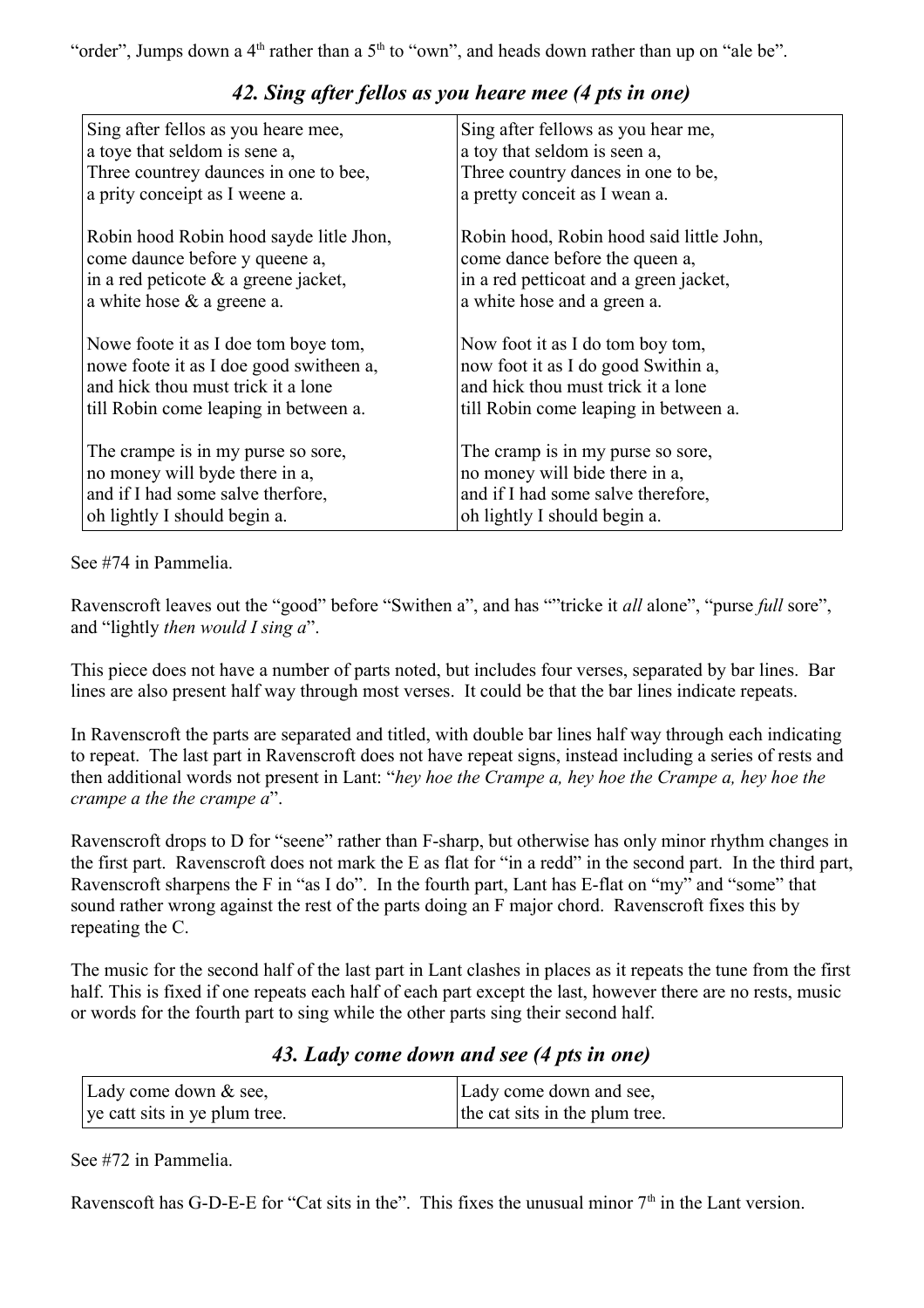### *44. Fare well my hart of gould (4 pts in one)*

| ut, re, mi, fa, sol, la, -               | ut, re, mi, fa, sol, la, la, sol, fa, mi, re, ut, |
|------------------------------------------|---------------------------------------------------|
| hey down, $d, d, d, d, d$ ,              | hey down, down, down, down, down, down,           |
| fare well my hart of gould,              | fare well my heart of gold,                       |
| fare well my pigges nye,                 | fare well my pigs nye,                            |
| farewell ye flower of all ye world       | farewell the flower of all the world              |
| the lyke, may no man see, may :  :       | the like, may no man see, may no man see,         |
| hey down, d, d, :  :                     | hey down, down, down, hey down, down, down,       |
| hey d, :  : hey d, :  :                  | hey down, hey down, hey down, hey down,           |
| her lypps they are a softe as any silke, | her lips they are a soft as any silk,             |
| her brethe as sweete as spice,           | her breath as sweet as spice,                     |
| her leggs her thighes as white as milke, | her legs, her thighs as white as milk,            |
| shee is a birde of price.                | she is a bird of price.                           |
| Hey down :  :                            | Hey down hey down                                 |
| a due farewell, my petty Nell,           | adieu farewell, my petty Nell,                    |
| thou berest ye bell but (ys on) swell    | thou barest the bell but you do swell             |
| yet doe not tell where I doe dwell       | yet do not tell where I do dwell                  |
| ho down down down.                       | ho down, down, down.                              |

See #23 in Deuteromelia.

This one was particularly hard to transcribe in places, even when comparing with Ravenscroft. Ravenscroft has "but *you do* well", so I have used that as guidance for the two difficult words in the third last line. Ravenscroft ends with "*And so farewell*" rather than the "ho down"s of Lant.

The rules used for repeating text are not always obvious. In some cases the repeat marks mean to repeat as many of the previous words/syllables as there is music, but sometimes there does not seem to be enough syllables, so maybe they are just wanting "hey down down" for those sections. Ravenscroft opts for just repeating "down" in most of those spots.

This piece does not have an .S. entry point mark.

Unsure what "pigs nye" means, but Ravenscroft also has this term. See #45 below for an explanation of "baring the bell".

There are a few crunchy harmonies written in the music, for instance an F-sharp against F-natural during the "hey down"s, which Ravenscroft leaves as natural. Ravenscroft's second downwards run just befor "her lips" is different to Lant's, but still contains some discordant notes.

| God be wth good felowes all       | God be with good fellows all         |
|-----------------------------------|--------------------------------------|
| I pray god speed them well,       | I pray god speed them well,          |
| no (venisr) lob yt lives o' earth | no vainer lob that lives on Earth    |
| can better bear ye bell,          | can better bear the bell,            |
| then Lobcock he yt conninge sott  | then Lobcock he that cunning sot,    |
| a conninge (lont) ys he,          | a cunning lout is he,                |
| ye scoom & froth of all ye world, | the scum and froth of all the world, |
| a (verier) drudge yat can not be  | a verier drudge that can not be      |
| Chorus:                           | Chorus:                              |
| hey dow' god geve him shame,      | Hey down god give him shame,         |
| A me', for sweetest charitye      | Amen, for sweetest charity           |
| hey dow' god geve him shame.      | Hey down god give him shame.         |
| A me', for sweetest charitye      | Amen, for sweetest charity           |
| god gev him shame.                | (Hey down) god give him shame.       |

### *45. God be wth good felowes all (4 pts in one)*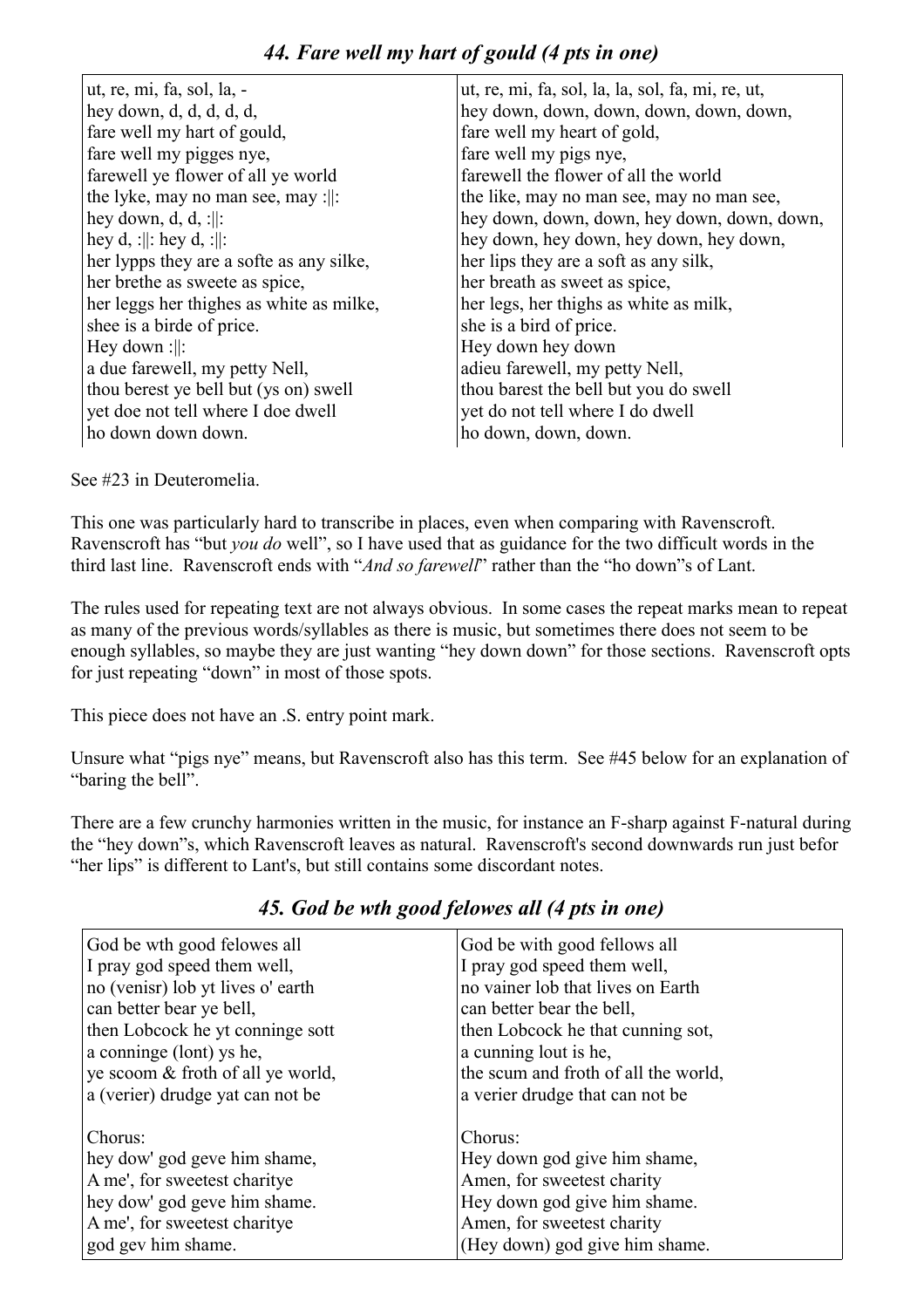| A me' for sweetest charitye | A men for sweetest charity         |
|-----------------------------|------------------------------------|
| god geve him shame.         | $ $ (Hey down) god give him shame. |
| A me' for sweetest charity. | A men for sweetest charity.        |

I was not able to find this one in Ravenscroft and the lyrics are quite difficult to read. In particular "shame" and "sweetest" in the chorus are guesses. With "venisr" and "verier", this one has much guesswork, and in reviewing I have gone with Vlasto's choices mostly, though she has selected "verier lob" where I have gone with "vainer lob".

"lob" might be a type of monster. [https://en.wikipedia.org/wiki/Lubber\\_fiend](https://en.wikipedia.org/wiki/Lubber_fiend)

"Bear the bell" is about the first animal in a heard, the one that leads the way: <https://www.fromoldbooks.org/Grose-VulgarTongue/t/to-bear-the-bell.html> <https://idioms.thefreedictionary.com/bear+the+bell>

Lobcock seems to be a particular character in these rounds. Compare #33 "Let Lobcock leave". I suppose this round means "good luck if you meet Lobcock, he's a nasty piece of work."

The music says this is a 4 part round, however the chorus is also 4 parts, of a different length to the verse, so my guess is that you'd have to perform the verse as a round, have each part finish and then start the chorus as a separate round.

Interestingly the mensural signs used in the chorus give a tempo change. I can't quite make the C-dot music work in the strict sense of three minims to the semibreve, so I think we have to use the concept of "imperfection" in that if a semibreve is followed by a single minim then the semibreve is only worth two minims during the C-dot music.

#### *46. How should we sing well (5 pts in one)*

| how should we sing well and not be werye | How should we sing well and not be wary, |
|------------------------------------------|------------------------------------------|
| $\&$ :  :                                | and not be wary,                         |
| since we lack money to make us mery      | since we lack money to make us merry,    |
| to make us mery,                         | to make us merry,                        |
| since we lack money to make us mery      | since we lack money to make us merry,    |
| $\vert$ since : $\vert$ :                | since we lack money to make us merry.    |

See #90 in Pammelia.

Another round about singing in the pub.

This piece does not have an .S. entry point mark. This one does not have a number of parts noted. Ravenscroft has it with the 5 parters, which works musically.

Ravenscroft has "How should *I* sing well", but otherwise has "me" and "us" like Lant. Ravenscroft has the spelling "weary", though the word "wary" also fits.

Ravenscroft has the D on "well" being half as long as "sing", but this seems to be a mistake as there are no other notes to make up for the lack. Later on in the second "since we lack money to" there is also another extra half beat where Ravenscroft has altered the rhythm. Near the end Ravenscroft is missing a half beat rest before the last "to make us merry".

In Lant, the first three notes of the tune occur at the end of the music, but are not set apart from the rest of the tune by a barline as they are in other rounds.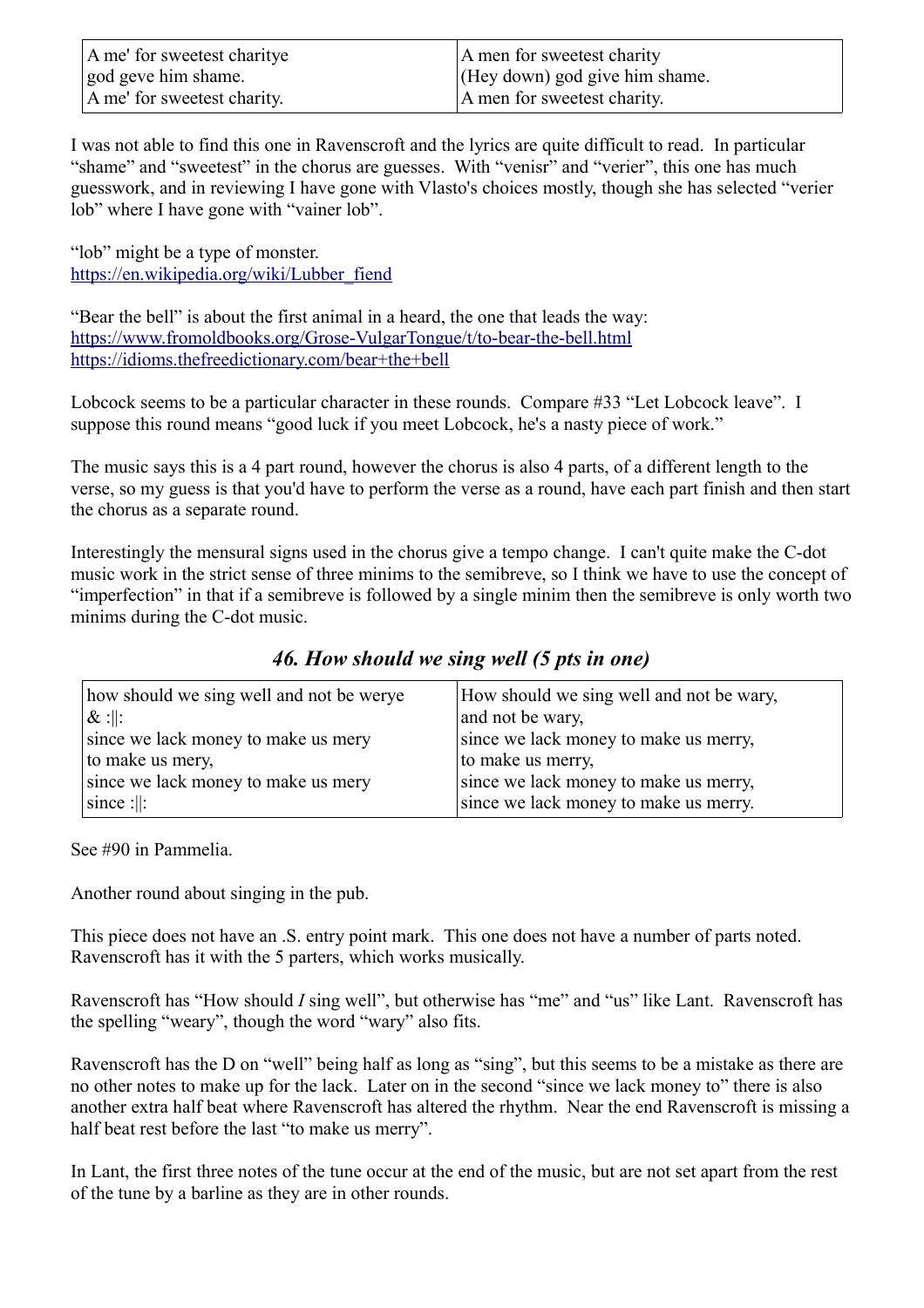| The wynde blowes out of the weste    | The wind blows out of the west        |
|--------------------------------------|---------------------------------------|
| thou gentle mariner a,               | thou gentle mariner a,                |
| looke to ye loose well,              | look to the loose well,               |
| beware the lye still,                | beware the lye still,                 |
| for deadly rocks doe now appeare     | for deadly rocks do now appear        |
| looke to thy tacke,                  | look to thy tack,                     |
| let bowling goe slack,               | let bowling go slack,                 |
| so shall we scape them & goe cleere, | so shall we 'scape them and go clear, |
| tara tan tara,                       | tara tan tara,                        |
| stir well thy course sirra,          | steer well thy course sir,            |
| ye wynde waxeth large,               | the wind waxes large,                 |
| the sheetes doe thou ware            | the sheets do thou ware               |
| goe washe ye can quickly boye        | go wash the can quickly boy           |
| geve us some beare,                  | give us some beer,                    |
| ike drinks thee, ike brinkes thee    | eke drinks thee, eke brinks thee      |
| my mates what cheare.                | my mates what cheer.                  |
|                                      |                                       |

See #55 in Pammelia.

This round is about sailing, though like many rounds ends up being about drinking.

Ravenscroft turns "appear" into "appear a", splitting the B into two notes. Ravenscroft has "goe *fill* the canne, give us some beare", less concerned about cleanliness and haste than Lant. Ravenscroft has "*Ile* drinke thee *Ile* brinks thee", but in Lant the letter is a "k", so I have translated this to be the word "eke" meaning "also". Unsure what "brinks" means in this context.

Ravenscroft jumps down to a G on "shall", and stays on C for "wind", stays on G for all of "sheets doe thou wear", and provides a very different melody from "give us some beare" onwards.

The fourth part is very fast in triple time.

There are clashy discords in both Lant and Ravenscroft due to "and goe cleare" being  $G - F$ -sharp – G.

#### *48. Oken leaves in the mery wood so wylde (3 pts in one)*

| Oken leaves in the mery wood so wylde | Oaken leaves in the merry wood so wild |
|---------------------------------------|----------------------------------------|
| when will you be greene a,            | when will you be green a,              |
| Fayer mayde & yu be wth childe,       | Fair maid and you be with child,       |
| lullaby mayste thou sing a,           | lullaby mayst thou sing a,             |
| lulla lullaby, $11:  :$ by,           | lulla lullaby, lulla lulla lullaby,    |
| lullaby mayst yu sing a.              | lullaby mayst you sing a.              |

See #6 in Pammelia.

Ravenscroft has "when will you *grow* green a".

#### *49. Fille the cuppe & drinke once base boule boy (3 pts in one)*

| Fill the cuppe & drinke once base boule boy, | Fill the cup and drink once base bowl boy, |
|----------------------------------------------|--------------------------------------------|
| base boule boy merilye a.                    | base bowl boy merrily-a.                   |

Not in Ravenscroft.

This one is fun, but reminds me of baseball. Vlasto has "our" instead of "once", which makes sense but does not fit the letters.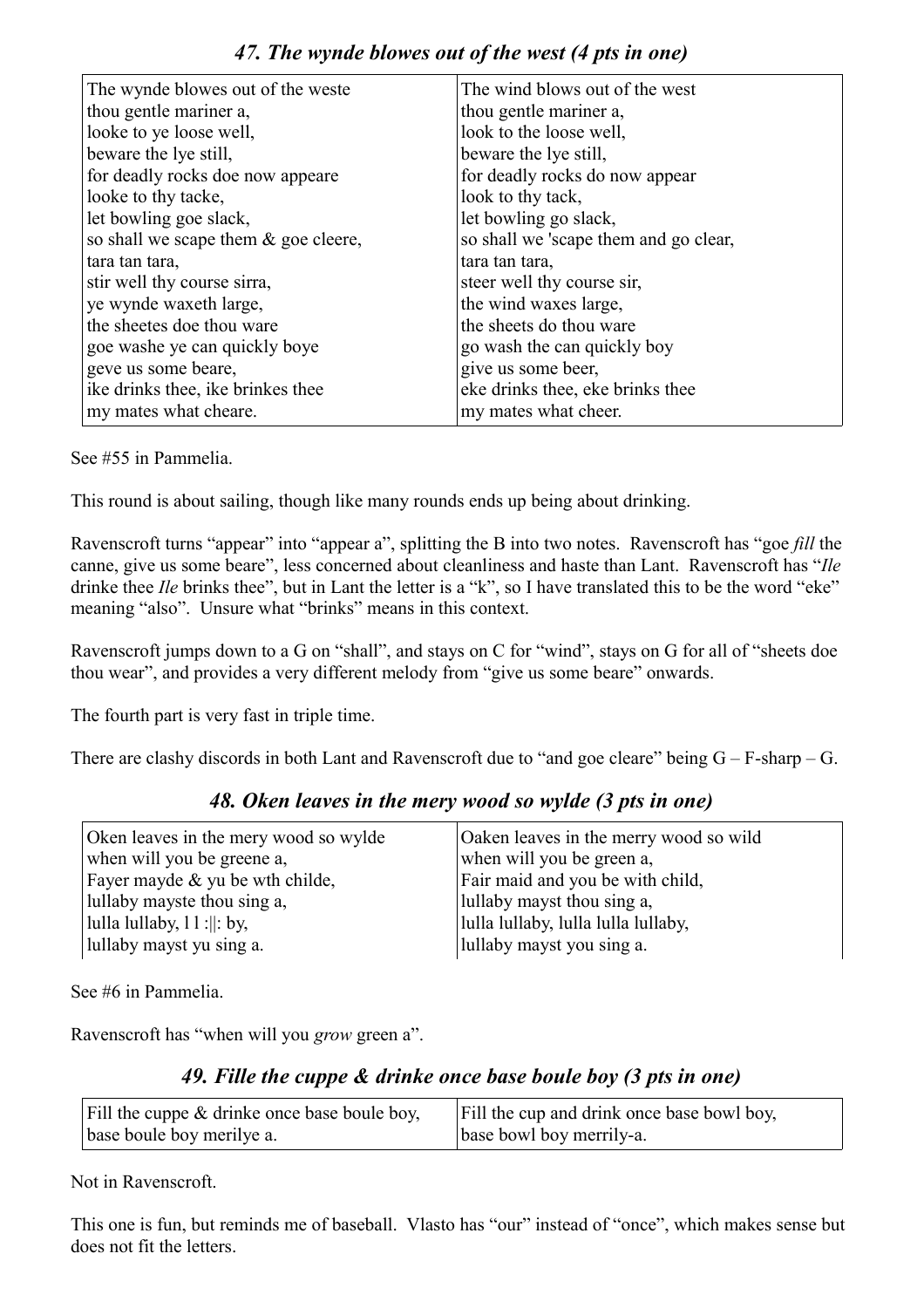Drinking from bowls, black bowls and base bowls is a common subject in rounds. The "black bole" is mentioned in Deuteromelia in a song called "Give us once a drink", which lists vessel sizes in order or volume, with "black bole" being the starting size, smaller than a pint pot, with most vessels mentioned being double the previous. Since nowadays an imperial "cup" is half a pint, it's unclear whether there is any difference in volume between a cup and a black bowl. Possibly a cup in period could be smaller than a bowl. Or maybe it is a quality thing, rather than a quantity thing.

This piece does not have an .S. entry point mark.

#### *50. Followe me quickly (3 pts in one)*

| Followe me quickly Jacke is a prety boy   | Follow me quickly Jack is a pretty boy    |
|-------------------------------------------|-------------------------------------------|
| round a bout standing stout               | round about standing stout                |
| singing soul in a boule,                  | singing soul in a bowl,                   |
| fa, fa, sol, la, my, dirry com' danderly. | fa, fa, sol, la, my, deary come danderly. |

See #9 in Pammelia.

Ravenscroft has "singing *ale* in a bole", and "my dirry come *dandy*".

Ravenscroft has "stout" as a C, and has two notes for the two syllables for "dandy", otherwise keeps the tune the same.

| Troule troule ye bowle to me,<br>& I will troule ye same agayn to thee. | Troll troll the bowl to me,<br>and I will troll the same again to thee. |
|-------------------------------------------------------------------------|-------------------------------------------------------------------------|
| Begin now, hould in now,                                                | Begin now, hold in now,                                                 |
| for we muste mery bee as you see.                                       | for we must merry bee as you see.                                       |
| Be lustee so must wee,                                                  | Be lusty so must we,                                                    |
| oh it is a brave thinge                                                 | oh it is a brave thing                                                  |
| for to passe a way ye tyme,                                             | for to pass a way the time,                                             |
| wth mirth $\&$ ioye to singe,                                           | with mirth and joy to sing,                                             |
| tant, : $\ \cdot\ $ : tara tant tant,                                   | tant, tant, tant, tara tant tant,                                       |
| All a flant brave boys,                                                 | All a flant brave boys,                                                 |
| what ioye is this to see,                                               | what joy is this to see,                                                |
| when frends so well agree.                                              | when friends so well agree.                                             |

*51. Troule troule ye bowle to me (4 pts in one)*

See #62 in Pammelia.

Ravenscroft starts with three "trole"s. Dictionary.com notes that "troll" means both to "to sing in the manner of a round or catch" and also "to hand around a bowl of liquor".

What is a flant? There is mention in a few scrabble-related dictionaries of it being related to the word flo, possibly to do with breezes or being afloat. So... this song is about sailors drinking?

This piece has a clef change and a two-octave range. Apart from dividing the initial "trole" into two, the tune in Ravesncroft is the same as Lant.

*52. A milner would I bee (4 pts in one)*

| A milner a milner a milner would I bee, | A miller, a miller, a miller would I be, |
|-----------------------------------------|------------------------------------------|
| to learn his crafte as well as hee.     | to learn his craft as well as he.        |
| By arte to steale, by cooninge to lye   | By art to steal, by cunning to lie       |
| and get a powling penye ther bye.       | and get a poulin penny thereby.          |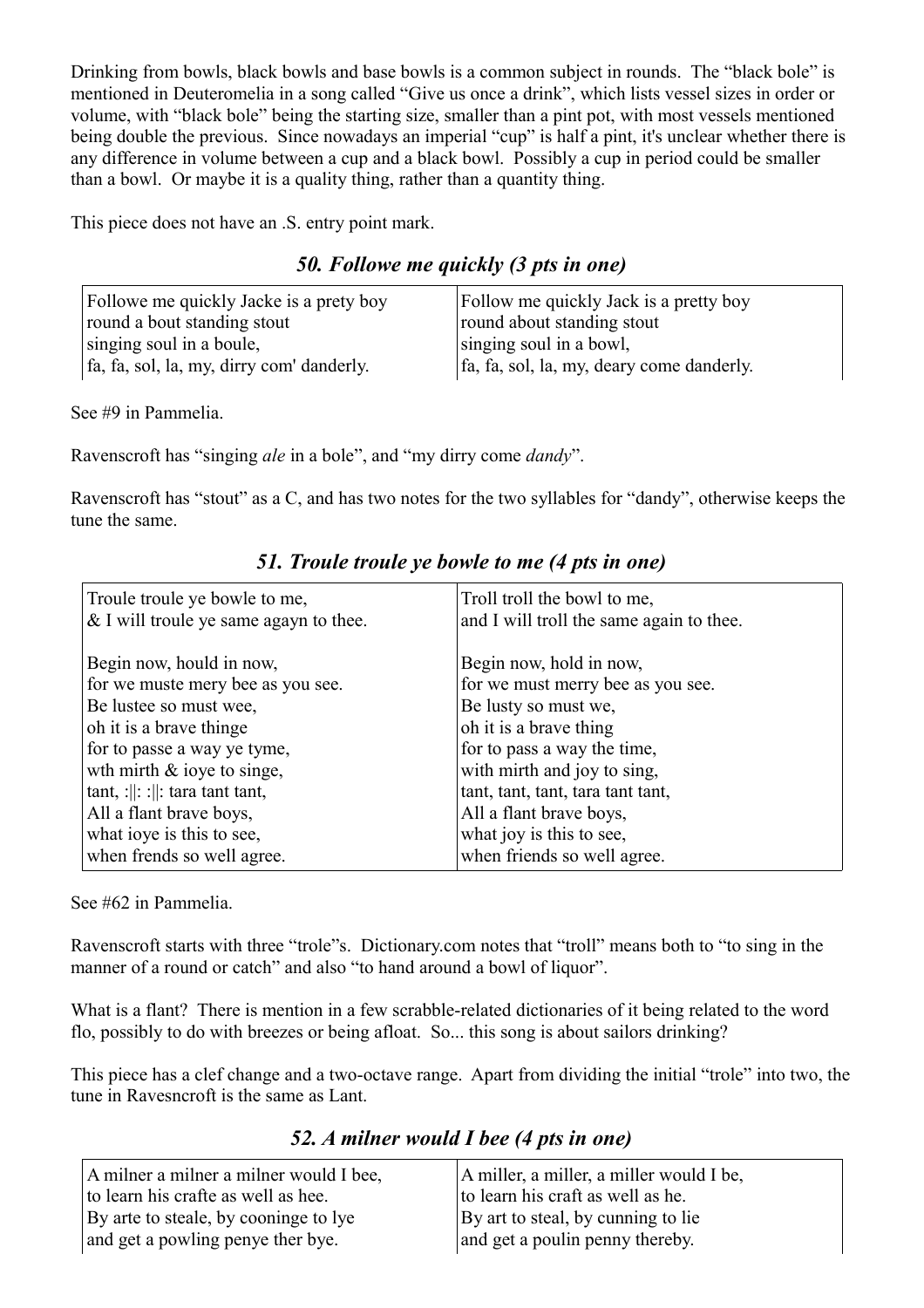See #59 in Pammelia.

"Powling" might be a variant of poulin, or "chicken". I don't know what that means in the context of this song. It seems that millers were not always looked upon favourably. This one sounds good fun. It's written to go quickly.

In Lant, this is written in the bass clef, where it fits well, so I have done the same. Ravenscroft transposes this from F up to C, and changes 3 passing notes.

This piece does not have an .S. entry point mark.

| 53. Nicholae pontifex (3 pts in one) |  |  |
|--------------------------------------|--|--|
|                                      |  |  |

| Nicholae pontifex,         | Nicholas pontiff, |
|----------------------------|-------------------|
| $\frac{1}{2}$ sancte $\pm$ | sainted sainted,  |
| $\vert$ ora pro nobis      | pray for us       |

Not in Ravenscroft.

There are several saints, five popes and one anti-pope by the name of Nicholas. Vlasto suggests St. Nicholas, bishop of Myra (and origin of Santa Claus) as most likely candidate.

In an italic handwriting as per other Latin texts. The cross sometimes stands for "Christ", though in this case does not get its own syllable.

|  | 54. All into service (3 pts in one) |  |  |  |
|--|-------------------------------------|--|--|--|
|  |                                     |  |  |  |

| All into service,                   | All in to service,                  |
|-------------------------------------|-------------------------------------|
| ve bells knole all into service     | the bells knoll all in to service,  |
| now doe they tole all in to service | now do they toll all in to service, |
| ding dong ding dong bell.           | ding dong ding dong bell.           |

See #12 in Pammelia.

See also #1 for another song about the bells summoning everyone in the town to church.

This one is interesting in that the three parts don't start equally spaced over the entire piece. Instead they start like a canon with all three parts singing by the third bar. This allows the chords to change from Am-Am-G-G on the four beats of the bar for most of the song, to three bars of Am-Am-A9sus4-G#dim at the end. It's still a round because all the parts can keep singing from the beginning again.

For the third line, Ravenscroft changes the words to "now ring they all in to service", which moves everything to the left a little from then on and means he needs to add extra "ding dong"s to fill out the piece.

Ravenscroft misses the sharp on the G in the second last bar, so does not otherwise change the chords.

| Celebrons sans cesse de dieu les bontez, | Let's celebrate God forever, |
|------------------------------------------|------------------------------|
| Celebrons sans cesse de dieu les bontez, | Let's celebrate God forever, |
| Orlando                                  |                              |

#### *55. Celebrons sans cesse (4 pts in one)*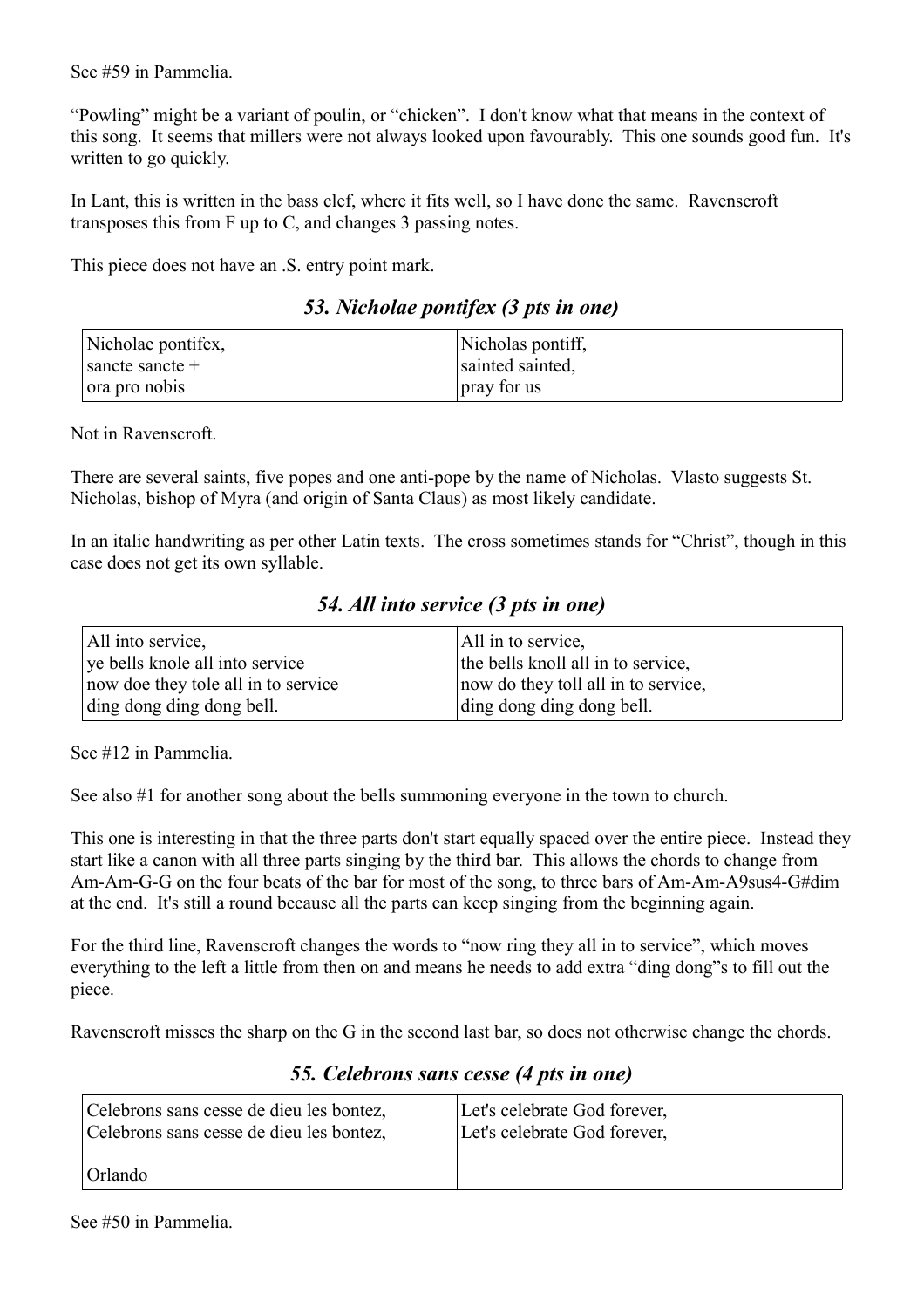In an italic handwriting as per other foreign texts.

The word "Orlando" is likely Orlando di Lasso, who also wrote "Musica est Dei donum optimi", a Latin contrafactum of this same tune. This is the only piece in the entire Lant Roll that has a composer attribution.

Ravenscroft has "ces" rather than "les".

Lant has this in C with one flat in the key signature, making it myxolidian. Ravenscroft transposes this piece into D, which would normally mean removing the flat and adding F-sharp, however sharps in the key signature had not been invented in the Renaissance. To make up for this, Ravenscroft adds the sharp as an accidental, though accidentally puts it on the G of "cesse" in the second line instead of the F of "de". In Ravenscoft the "ces"/"les" following that is left natural (i.e. a semitone lower than it is in Lant) – this is a typical feature of a descending passage in the myxolidian mode.

#### *56. A dieu seur sois honneur (Canon a 4)*

| A dieu seur sois honneur              | To God himself honour                   |
|---------------------------------------|-----------------------------------------|
| honneur et gloire, honneur et gloire  | honour and glory, honour and glory,     |
| a dieu seul soit honneurre et gloire, | To God alone shall be honour and glory, |
| a dieu seul soit honneure et gloire.  | To God alone shall be honour and glory. |

See #49 in Pammelia.

In an italic handwriting as per other foreign texts.

Also, for this one, rather than "4 pts in one" it is marked "canon a 4", why a change in terminology is needed here is unclear.

The words "seur sois" in Lant are "seul soit" in Ravenscroft. Possibly Lant is in error here.

In Ravenscroft the clef is moved up a line on the second line of music, making every note from then on down a third. This looks like a mistake, since there is a mark at the end of the first line of music showing the next note should be up a third.

There is an extra beat introduced by the length of the second rest in this piece, also present in the Ravenscroft version. I have halved this rest in my transcription in order to make the rest of the music line up.

| Sancte escriture te propo se    | Sacred scripture proposes to you     |
|---------------------------------|--------------------------------------|
| sy tu veny a conpler=la loy,    | if you would come to fulfil the law, |
| damerton dieu sour toute c'hose | place your god above all else        |
| et ton prochain antant que toy. | and your neighbour before yourself.  |

*57. Sancte escriture (Canon a 4)*

See #51 in Pammelia.

In an italic handwriting as per other foreign texts. The dash in conplerla is due to a line break.

As for #56 above, rather than "4 pts in one" it is marked "canon a 4".

Ravenscroft transposes this down from C to F and adds a B-flat key signature. Ravenscroft also puts "deiu" down a tone, but otherwise has the same melody as Lant.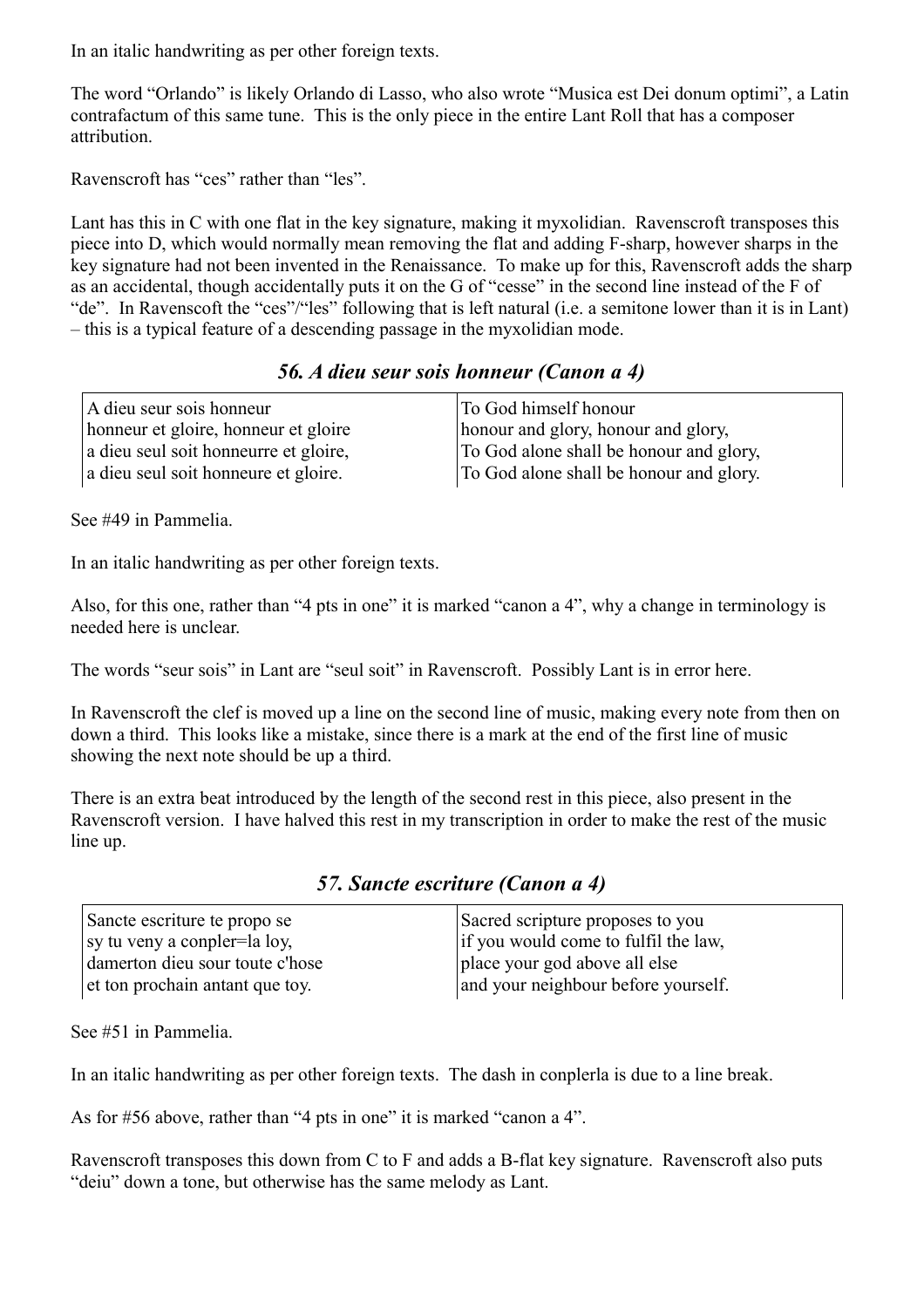#### *Glossary*

Anacrusis: an unstressed syllable at the beginning of a piece of music.

Fermata: In Renaissance music a fermata is usually used to indicate that all the parts should get to that point together. This is especially useful when there a complex rhythms. In modern notation the fermata is used to indicate a note that is held longer than the not length would otherwise indicate, usually at the end of a piece of music.

Ground: A lower (often bass) voice singing a simpler melody which the upper voices harmonise with. Sometimes called a "burden".

### *Further Reading*

Vlasto, Jill, *An Elizabethan Anthology of Rounds*, The Musical Quarterly, Vol. 40, No. 2 (Apr., 1954), pp. 222-234, Oxford University Press. URL: http://www.jstor.org/stable/739672 (Accessed: 27/04/2013)

Ravenscroft, Thomas, *Pammelia, Musicks Miscellanie*, William Barley, London, 1609.

Ravenscroft, Thomas, *Deuteromelia: Or, The Second Part of Musicks Melody*, Thomas Adams, London, 1609.